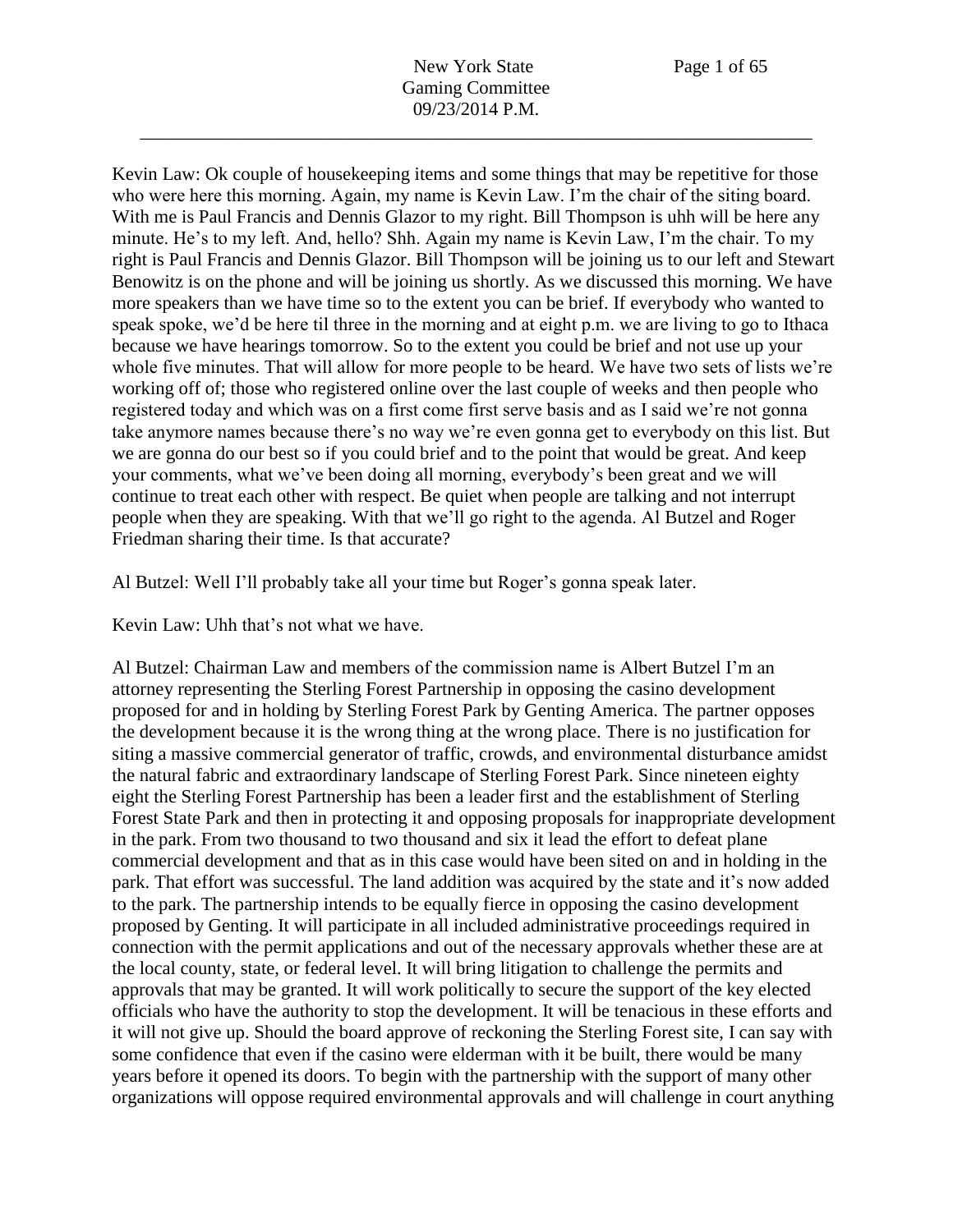that may be granted. This includes opposition under the State Environmental Equality Review Act focusing on among other things the illegal segmentation of the project from the proposed New York Throughway Interchange which is one of the cynique known with the development. It will also present compelling evidence and opposition to the required applications to DEC when other agencies are approval for water related issues including the adequacy, the supplies, and the down streaming packs on with withdrawals and discharges. The partnership will challenge gaming's plan to build a throughway interchange at Route 106 which despite the company's claims will clearly infringe on parkland requiring approvals by the Palisades Interstate Park Commission which has already rejected such a request as well as by the New York State Legislature and the U.S. Department of the Interior. The partnership will also challenge the adequacy of the gaming design for the throughway interchange under federal law. It will ask the office of parks and recreation and historic preservation and the Department of Interior to deny approvals under historic preservation and other laws. It will oppose the required wetlands applications to the U.S. Economy Coriventioners and will demand the preparation of a federal environmental impact statement because of the many required approvals. No doubt the gaming group is used to getting its way but the strength of the opposition to the Sterling Forest Casino is both broad and deep. The partnership is committed to leading that effort but as the many other groups who have spoken and will spoke against the proposal today underscore the partnership will not be going it alone. The record of New York conservation battles is clear. Whenever there is united opposition focusing on defeating a proposal that threatens a natural resource the state wide or national importance, even the best funded applications do not prevail. This was the case with Connor's proposed power plant and Storm King Mountain on the Hudson River. It was the case with Marriot's plan to build a commercial hotel at Lake Minnewaska and the Shwangunks. It was the case when the state committee planned to fill the Hudson River on the west side of Manhattan for the Westway Highway Project. It was the case with the proposal of the same

Kevin Law: Time's up.

Al Butzel: cement company to build a massive plant and it will be the case with this proposal as well.

Kevin Law: Thank you.

Al Butzel: We urge you not to include it in your recommendations. Thank you.

Kevin Law: Thank you. As I mentioned before we mean no disrespect when we cut people off at five minutes. It's more of respect to everybody else in the room because if we let everybody speak one minute over that means we'll get less of you to be able to speak. So we're holding everybody, elected official or not, to five minutes and preferably under. Thank you. Next is Ward D. Todd.

Ward Todd: Good afternoon. Thank you. My name is Ward Todd; I'm the president the Ulster County Chamber of Commerce. I'm speaking today in support of the proposed Nevele Resort in Ellenville. Our chamber, representing twelve hundred local businesses employing more than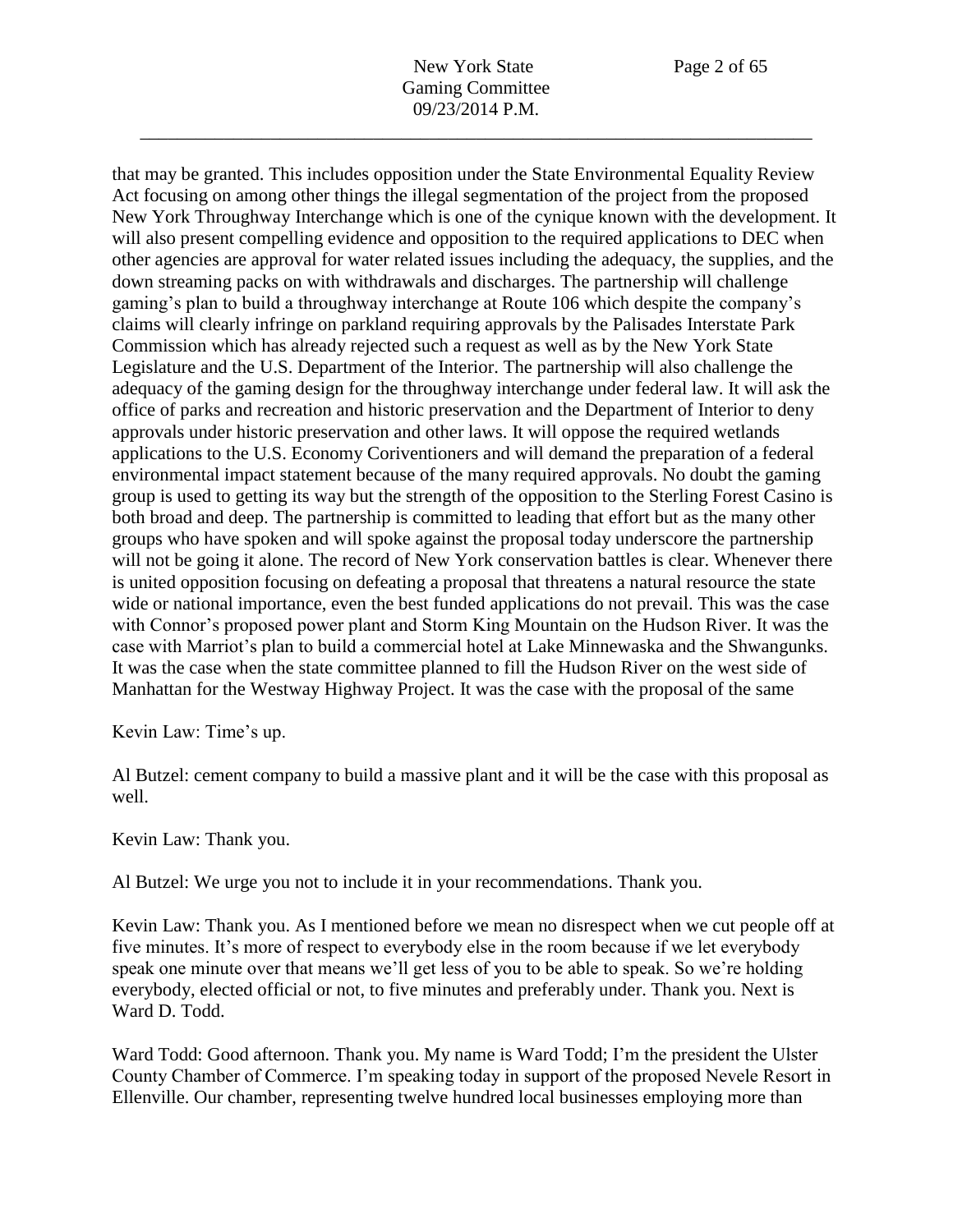twenty five thousand local workers offers our complete and total support of this project. The mission of the Ulster Chamber is to promote sustainable economic development and growth throughout our region. We believe this is especially important for the Village of Ellenville, the Town of Warwarsing, and all of the surrounding Catskill Mountain towns that had been dependent largely on tourism for their economic health, some since the mid-1800s. We have watched especially in the decades since the 1960s as the Catskill has fallen behind other regions throughout the northeast and lost our market share of travel visitors. In that time period, the Ellenville area has deteriorated dramatically. Where once there was a bustling hammock and strong economy, there now exists vacant storefronts and record high unemployment. As the spokesperson for the largest business advocacy in our region I've spoken at many public hearings over the years where I've heard the words "community character" mentioned over and over again in siting why a particular project should not be built in a particular area. I'd hear things like "it doesn't fit," "it's not in keeping with the community character." I'm here to testify today, if ever there was a project that fits with the character of a community, it is the Nevele. The Village of Ellenville indeed has a proud tourist based economy. Back in the day on a typical summer weekend in Ellenville there was so many tourists walking on the sidewalks you'd be forced to walk in the streets. Ellenville stores and shops were open and busy. Area residents had jobs. The region absolutely thrived. We believe that if the Nevele is selected as one of the four sites for a casino; new stores, shops, and restaurants will open and they too will thrive. And the development of the Nevele will be in keeping with community character of Ellenville. What the Nevele project also offers is an example of the best possible type of economic development where a building site is re-used for the exact purpose that it was developed in the first place. The Nevele project maintains the heritage of our region and we believe that it complements the site and the region appropriately. We believe the Nevele Resort Project will bring jobs, tax revenue, and economic vitality back to the Town of Warwarsing and throughout Ulster County. We believe this project will enhance the attractiveness of Ulster County to once again be a world class vacation destination. And finally we commend the developers of the Nevele for their support of other local business, both directly and indirectly. They are promising wherever possible to buy their goods, products, and services locally. To hire local residents and to stimulate local business activity. We think the Nevele stands out for these important reasons: the Nevele brings back a decimated tourist area, the Nevele fits the community, the Nevele is situated at the site of a former resort, the Nevele will hire local and buy local and there is widespread local support. In fact in my history of working in economic development in the region I have never before seen the amount of support for a project such as exists for the Nevele. There is unanimous bipartisan support from the Ellenville Village Board, the Town of Warwarsing Town Board, the Ulster County Legislature, and the Ulster County Executive. This has not happened before in Ulster County, ever. The Ulster County Chamber of Commerce urges the New York State gaming commission to approve the Nevele Resort in Ulster County and help us to rebuild this once proud region. Thank you very much.

Kevin Law: Thank you. Thank you Ward. Up next is Aquanetta Wright. And while she's coming up be aware that we are having some technical difficulties with our webcasting. Again it's not our problems it's something in the…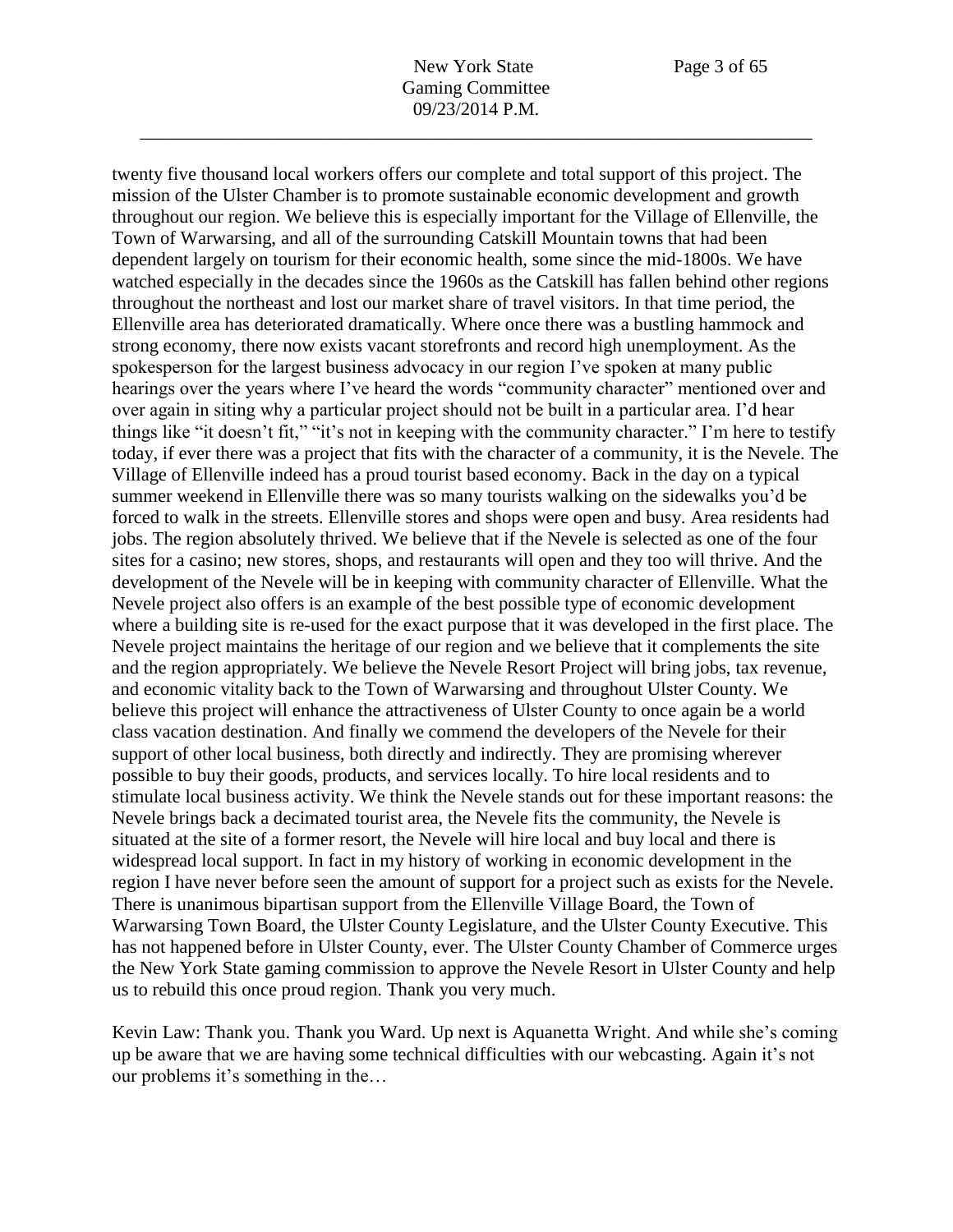Paul Francis: Ethernet.

Kevin Law: Ethernet right. So we're trying to work it out so we are recording everything that's being done so we will have that and we will post that on the website but right now we are not live streaming. For those who are trying to watch themselves. But for those actually who are trying to watch us from afar they obviously can't right now. But we're working on it and hopefully…

Bill Thompson: Can they hear?

Kevin Law: No there's no audio or video. Ok with that, Aquanetta.

Aquanetta Wright: Hi I'm Aquanetta Wright and I am a property owner in the city of Newburgh. I'm here actually to support the highway the resorts will Hudson Valley which will be in Montgomery. I'm so excited about that that I have to actually calm myself down because it is if nothing else has brought some hope to many people in the area. And I'm just gonna say up front why I really support it. A lot of the projects will actually benefit a particular area, a particular community. The property that is proposed for Montgomery, in my opinion because of the proximity of where it's located I believe it will have an impact on not just a small area but something vast. Not just Montgomery but also because it will be able to help the City of Newburgh which is in dire straits, and I'll talk about that in a moment, but also the City of Middletown as well as the City of Wajovas and those the three cities that are in Orange County and unfortunately they are in need of a little of assistance. And I'm trying to be nice by saying a little bit of assistance. So I own an entertainment company. I actually did the longest running jazz series in Orange County. I have quite a few projects that are shovel-ready to go around and I'll tell you hope is what this resort would bring to me because it is, it's gonna allow us to really really grow. It started in the City of Newburgh and I was very politically active and that's how I got involved really in trying to decide what can I do to help the city. Because it was desperate and I needed to give people a venue, an outlet to be able to have a quality of life. And so, you know how much you know about the City of Newburgh, it's in a blight state. People are really just stagnant, hopeless. It's just its its really a terrible terrible situation and I think that to be able to build this resort would bring obviously the whole economic development piece. I mean there's just so many obvious things that we know it would assist but Newburgh has become, like I said hopeless. It's a city that it's been in a downward spiral of a cycle, a life cycle for a very long time and this is actually a project that I think that now has gotten a buzz going that we actually have had an opportunity to do something a little bit different. So now that I've gotten completely away from my presentation. I just wanted to say that Newburgh is the all American city. It's also been quite a place crossroads to America. We also know that is has the highest crime in New York State and that's actually been documented so that's very important. Another thing it's also become the dumping ground for New York State prisons. One of the things I love about the resort would plan to be able to engage people of color, people of disabilities, veterans, they are looking to really be very inclusive and all of that we haven't been in the City of Newburgh. And so I really support them because they have an aggressive strategy. They have a proven track record. They also have the funds and at the end of the day it's all about the money and they have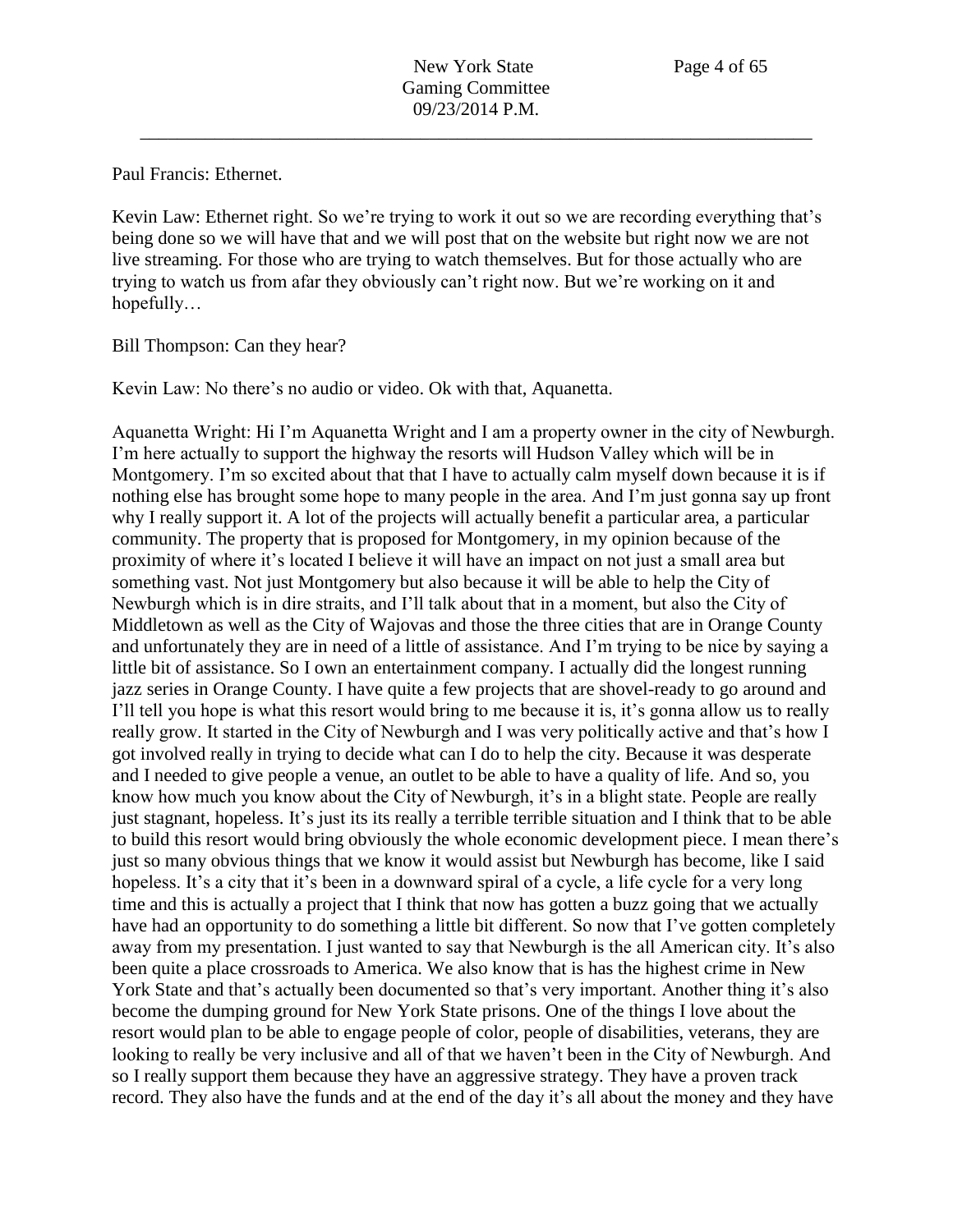the money. And I'm really really happy that we know that they're not gonna get stuck in the middle of a project they can't do the things that they say they're gonna do. So I'm very happy about that and as somebody that's committed to doing business with the local businesses. As a business owner I really am impressed at the fact that they wanna do business with us little small guys and so that's very important. So I'm not gonna take up much more time. I just want to say that I believe the resorts will actually in Hudson Valley that they will promote responsible gambling, responsible consumption, responsible spending, and responsible social behaviors because I trust them and I trust in what they say. So with all of that I am gonna say that I believe that we have to move in a positive direction that resorts will in Hudson Valley we've gotta move with the cheese. And so with that I hope that you hope, I hope that you might to move that resorts will Hudson Valley.

Kevin Law: Thank you. John Buckite.

John Buckite: Good afternoon. So my name is John Buckite and I'm a life-long resident of Greenwood Lake and for some two decades I've owned a small business in Suffern. And with your kind permission I'm here to offer my modest comments in support of the Sterling Forest Resort Project. And I do so want to say as a local home owner, commuter who drives over the roads that will be affected by the project and someone who simply likes walking in the woods. And I offer that project my support for three reasons which are entitled trees, traffic, and water and I'll speak about traffic first. When you think about the project and I think of it from someone who for six or seven days a week for the last two decades drives over Route 17A and Route 17 into Suffern and back and like many small business owners I do this on weekends and again and again I deal with the horrific traffic that which exists as a result of the Renaissance Festival, the Forest of Fear, and other projects that take place on that land right now. I firmly believe that the combination of the new interchange with the throughway as well as the design that's been presented at the meetings I attended will alleviate the traffic conditions which exist right now. I honestly think that the proposed project will make traffic better on 17 and 17A. I also think it's gonna benefit trees. I like walking near the woods. As a child I went to the Sterling Forest Gardens. For years as I've driven over the roads, I've seen those airfields which never became anything other than just one box of land and the buildings which used to be part of the gardens deteriorate. I've seen that infrastructure, I realize the horrific impact of just the paved fields deteriorating and I honestly think that restoring the infrastructure, restoring the gardens that's part of the Sterling Forest Project, building that resort on property which is not virgin forest but property that was developed fifty years ago is going to improve that area. And I think the commitment that they've expressed of thirty million dollars to preserve the parks, specifically Sterling and Harriman, giving to spend that money on fighting invasive species of animals, invasive species of plants, restoring walking paths is gonna bring greater access to those box to people and will benefit people such as myself who like trees. And finally I've studied the project. I've gone to their briefings and I believe that the use of recycled water will preserve the aquifer and preserve the other watershed. So thank you for hearing my humble comments and again as a local homeowner, a commuter on the affected roads, and someone who enjoys walking in the woods, I wholeheartedly support the Sterling Forest Projects. Thank you for your attention.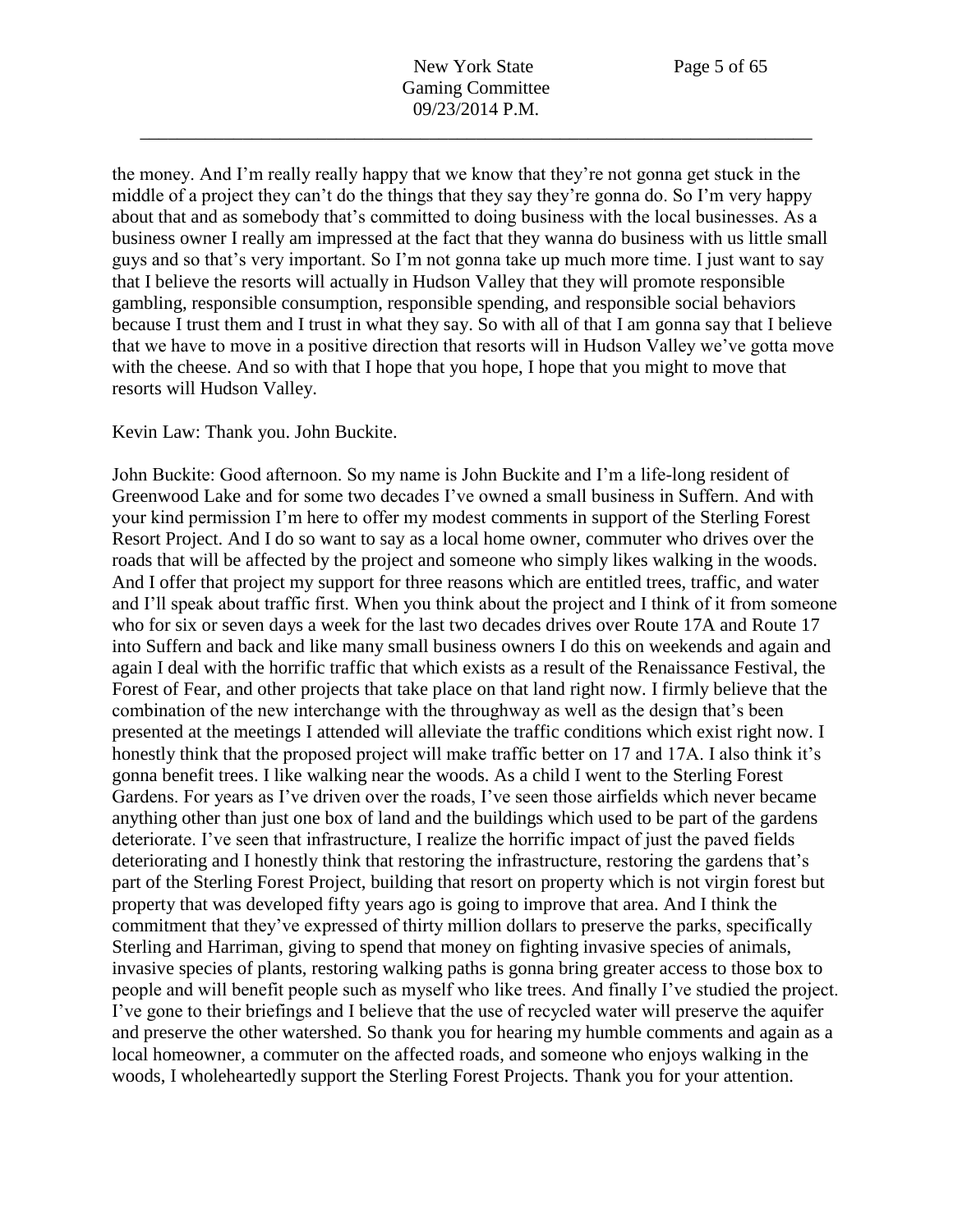Kevin Law: Thanks John. Lee can you do anything about the cracking in the mic or get the facility folks here to maybe get us a new mic or something? It's just, are you guys hearing all the cracking as well? Yeah. While we're doing that Gil Piaquadio is next. And I ask the folks in the back if they can take your sidebar conversations out in the hall please so the folks can be heard. Thank you. Gil.

Gil Piaquadio: I am Gil Piquadio, acting supervisor of the Town of Newburgh and I wanna thank you and the casino board for allowing me to speak here today. I am here to speak on behalf of the Hudson Valley Casino which as the full support of my town board. If you remember the town partnered with the City of Newburgh, financially partnered to share a host fate. I think that what one unique ones who have done that. But there are four school districts in the Town of Newburgh. The location of the Hudson Valley Casino is within the Newburgh central school district which serves three quarters of the town, the entire City of Newburgh, and most of the town of New Windsor. The Newburgh central school district is dire need of financial assistance. The Hudson Valley Casino by separate agreement has agreed to help financially the other three school districts in the Town of Newburgh. They being Marlboro, Valley Central, and Wallkill. Hudson Valley has signed a labor agreement with the local union of labor. That's important to me because when you employ people locally they intend to spend money in the local economy. Hudson Valley Casino has partnered with many local businesses including the arts and entertainment and actually have agreements with the Mid-Hudson Circuit Center, the Paramount Theater, Sugarloaf Performing Arts Center just off Broadway, and Shadowland Theater. And again thank you for giving me this opportunity to speak.

Kevin Law: Thank you. Now we go back to the list of the people who signed up this morning. Ira Conklin.

Ira Conklin: Good afternoon. Thank you for the opportunity to speak here today. My name is Ira Conklin. Been born and raised in Newburgh, New York and I'm here to speak on behalf of the of Greenetrack, for Greenetrack at Stewart Airport. I lived, born on Ridgeview Drive about a mile away to the east of Stewart Airport. I currently reside in Jackson Avenue which is about a mile and a half to the south of the airport. The airport, since the early seventies, under eminent domain was taken to the property was taken out of the Town of New Windsor tax base and we've been waiting for this airport, the county, all the leaders have been saying that the airport is the economic engine for our Orange County. And we're finally now able to see the possibility and this is the site for this casino is the best place is at Stewart Airport. We've got the water. We've got the sewer. We've got a fifty five million dollar road built directly into it. It would be, it's finally could happen for Orange County that we could get this casino there and about the opportunity to meet Mr. Winn who at Greenetrack. He's got the track record took in his county rate out of sixty seven counties in Alabama there were sixty seven, I'm sorry there were sixty six out of sixty seven counties in Alabama as far as the poverty level. And they're now around number thirty. They have a proven record of giving back to the community and giving back to their employees. Various scholarships and taking their normal working class folks and giving the opportunity to, to make a good decent living. And I think that they got a track record. They've done it before. They took a school district out of receivership and I think they are the best for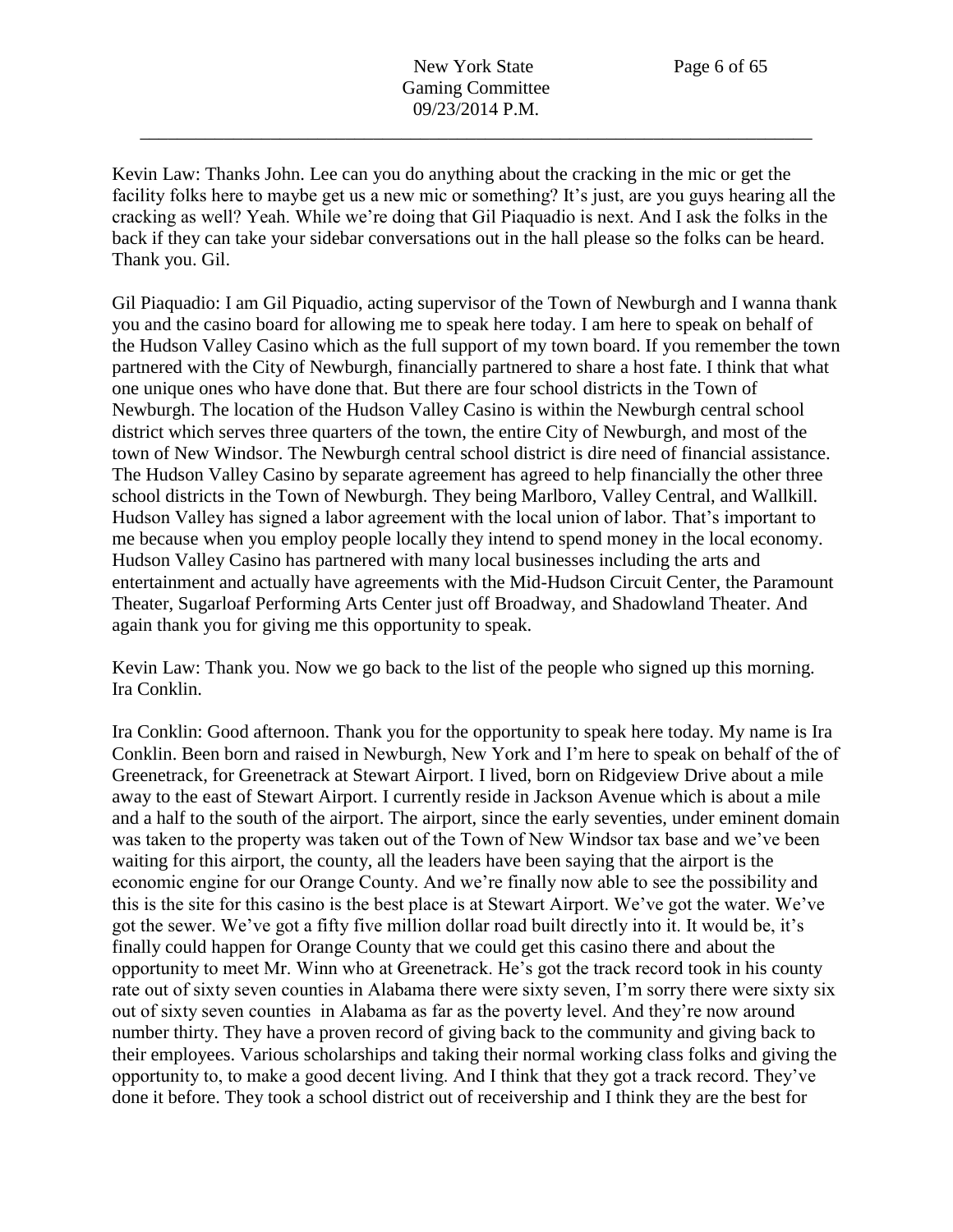Orange County and it's my opinion that two casinos could, one in Sullivan County and one in Orange County, could work. The casino in eastern, I'll call it eastern and northern Orange County, you'd have to drive twenty minutes past Route 17 to get up there and I don't think that would affect anything up in Sullivan County. And again we have the SEQRA process has been completed at Stewart Airport for two and a half million square feet. The three hundred and fifty thousand at the Greenetrack Casino would add to this as less than half of what the environmental impact was designed for original. And again we've got the sewer, we've got the water, we have the demolition permits in hand and we're pretty much ready to go. Thank you very much.

Kevin Law: Thank you Ira. Dale Matola.

Jerry Matola: Good afternoon members of the board. First of all my name is Jerry Matola.

Kevin Law: Oh.

Jerry Matola: My wife who signed up before I did had to go to work.

Kevin Law: Ok. Thanks Jerry.

Jerry Matola: Being a small business owner, you know how it is.

Kevin Law: Thank you.

Jerry Matola: First of all I would like to say also I'm a graduate of Ithaca College Ithaca, New York. And if you guys need directions on how to get there fast or good places to eat I'll gladly supply that information.

(Members of the Gaming Commission Board): (all laughing)

Kevin Law: How long should it take for us to get from here to there?

Jerry Matola: If you fly, not long.

(Members of the Gaming Commission Board): (all laughing)

Jerry Matola: If you drive, give it a good three hours.

Kevin Law: Alright thank you.

Jerry Matola: Ok. First of all I would like to read what my wife has written and then go on from there if I may.

Kevin Law: Sure.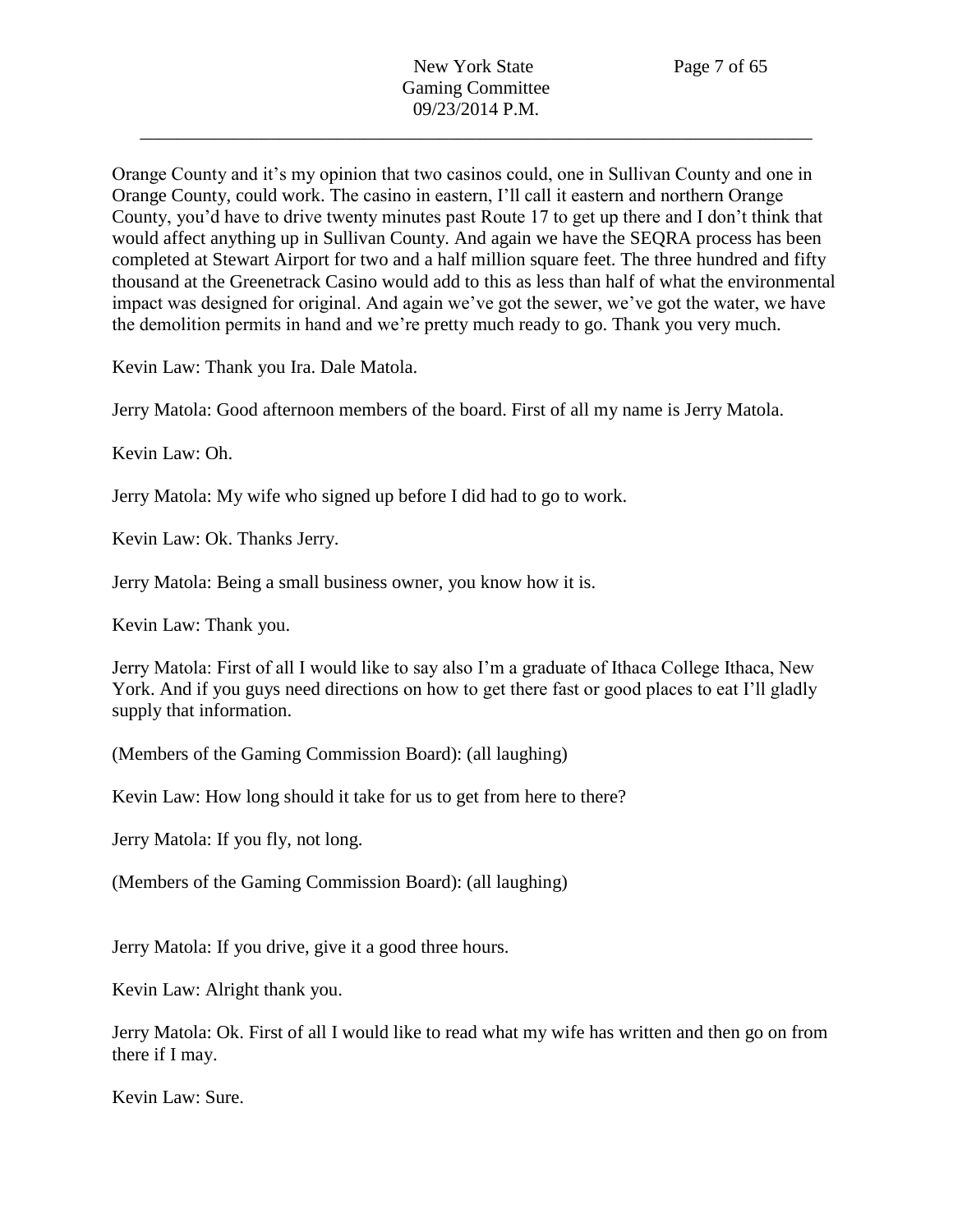Jerry Matola: My name is Dale Matola. I'm a resident of Tuxedo and the current secretary informer person of the Tuxedo Chamber of Commerce. I'm here to represent the sixty businesses that are not members of the chamber. Tuxedo is persevered, perceived as a wealthy community not in need of the infusion of dollars in the local community that the proposed resort casino and being proposed by Genting America would provide. In fact if one room moves from Tuxedo Park the remainder of the Town of Tuxedo's very similar economically to the remainder of Orange County, broke. The population of Tuxedo has remained static for over the past five decades. A total population at between thirty five hundred and four thousand over the past ten to fifteen years. We have lost major companies that at once had a presence in Tuxedo and provided tax base. Just to name a few: International Paper, Warem Engineering, Union Carabide, Reco Chemical, Sycom, International Nickel, and IBM to a lot extent, and soon to be Sterling Forest Corporation or Sterling Forest LLC. We also have the employees of these large businesses frequently local leaders and services during the work week. We have also lost rivaling businesses because that attracted customers from outside the local community. Both during the work week and on weekends Tuxedo Inn, Red Apple Rest, and Sterling Forest who obviously have all been shuttered and if you looked at the Red Apple Rest now, which used to be one of the gateways to Sullivan County, it is condemned. The loss of the above causes the local business community struggle to survive but many businesses are not sustainable with only a small population base to support them. Also during the same period, a large tract of land that was once privately owned and slated for residential development became part of the State Park system. So now visitors to Tuxedo come for recreational purposes. To visit the state park, to Tuxedo ridge ski area, and the Renaissance Fair. All are in seasonal nature with short seasons so do little to support the local businesses. The Tuxedo Chamber of Commerce pulled its members regarding the proposal to build a resort in the town to include a casino an all-purpose casino, that is, it will have Sterling Forest Gardens revamp the Sterling Forest Tuxedo ridge ski center and have many different shuttles to many different places. It will provide a much needed tax base replacing what we no longer have. It will provide employment which we will not only provide jobs to Tuxedo residents but will draw from the surrounding communities. All these employees will be potential customers of the businesses in Tuxedo. It would also attract visitors who will not just be one day visitors, those staying at the hotel and would also enjoy the recreational shopping attractions not only found in Tuxedo but the rest of Orange County. The Tuxedo Chamber of Commerce strongly supports the Sterling Forest Resort Casino. Now some of my own comments. I recently came back from a cruise ship, the Rhapsody of the Seas. Much to my distain, there was some issue brought up about water. Ok. The same process that is used on a cruise ship, Genting's America will put in a casino and that means the water will be three times cleaner than what goes into the Ramapo now. I had the opportunity because I met with the captain and the staff engineer to actually go see the actual process and I could bore you with the details.

Kevin Law: No you can't because you actually don't have any time left.

Jerry Matola: I have thirty six seconds.

Kevin Law: Ok.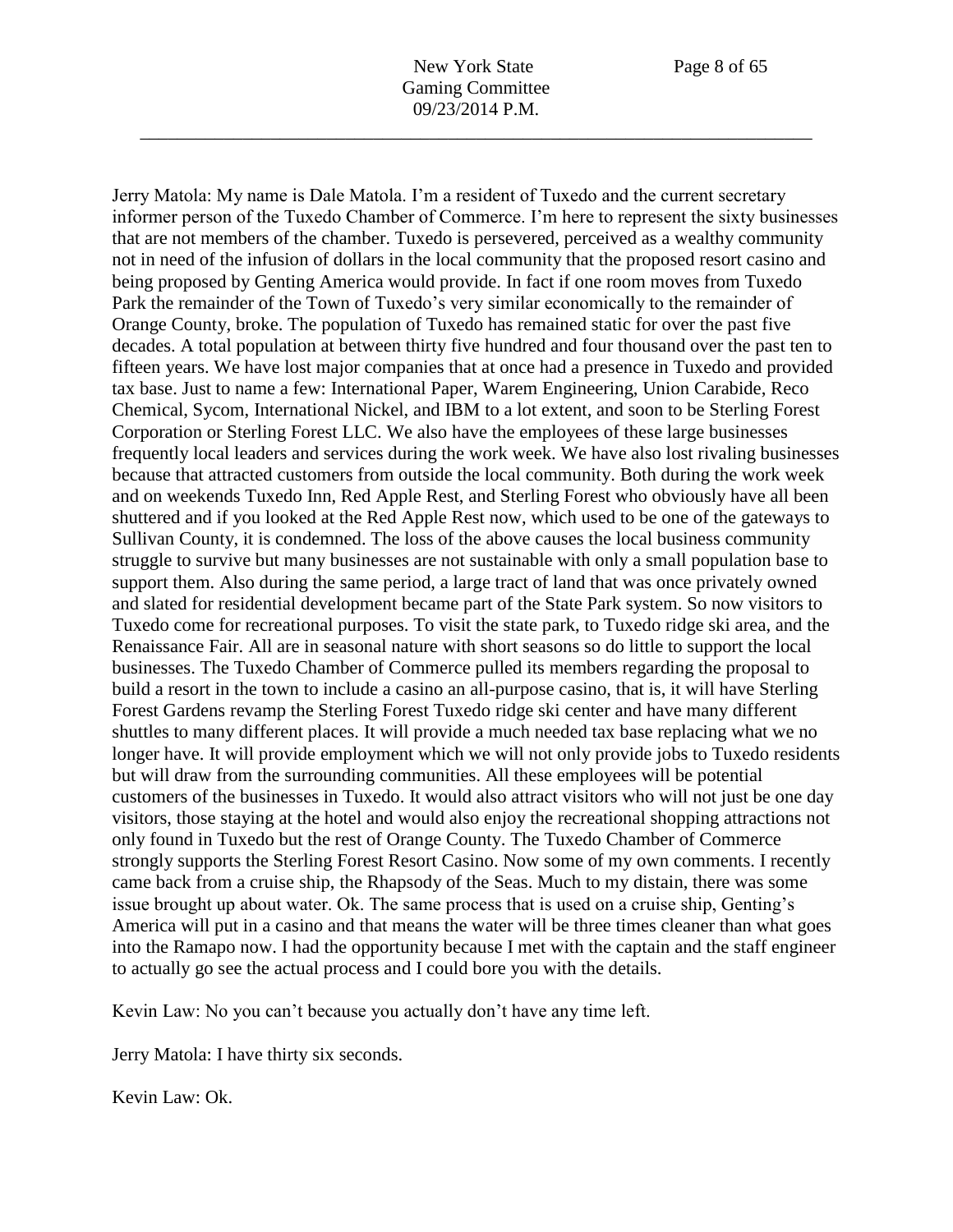Jerry Matola: Now concerning New York State Throughway Exit 15B. Concerning what you've heard earlier today, which may have been miss-stated, Genting has made it clear that they can and will develop Exit 15B off the throughway. According to the 1985 legislation, the state of New York that first authorized the exit to be built, the road that Genting would like to connect to Route 106 must be kept available for the development of the interchange. Giving that the Orange County recreation recently gave this road to the Palisades Interstate Park Commission and county executive, which I just checked out has already asked for the road back. It appears that this political move is not to be political at all.

Kevin Law: Alright.

Jerry Matola: And all of summit pones you like you think it is. Additionally I've looked at the land surveys of the…

Kevin Law: Jerry…

Jerry Matola: area that clear show the…

Paul Francis: Excuse me sir.

Kevin Law: Time's up.

Jerry Matola: Twenty three. Oh. Good bye.

Bill Thompson: Goodbye.

Jerry Matola: Thank you for your time.

Kevin Law: Thank you and thank your wife. What happened there? This was over a minute ago. Don't do that. Good. That's what the problem was.

Bill Thompson: Yep.

Kevin Law: They started later than I did. Ok next. Coleen Pierce. Start this at the same time?

Coleen Pierce: Good afternoon. My name is Coleen Pierce. And first I want to thank you all for taking on this difficult task of who to grant the license to. I wouldn't want to be in your shoes.

Kevin Law: Thank you Coleen.

Coleen Pierce: I own a deli in Highland Mills, New York. I speak as a business owner and a resident. I am ecstatic that Caesars chose my town for Caesars New York. I feel Caesars is the best. The most experienced with a proven track record. They have the knowhow to survive in the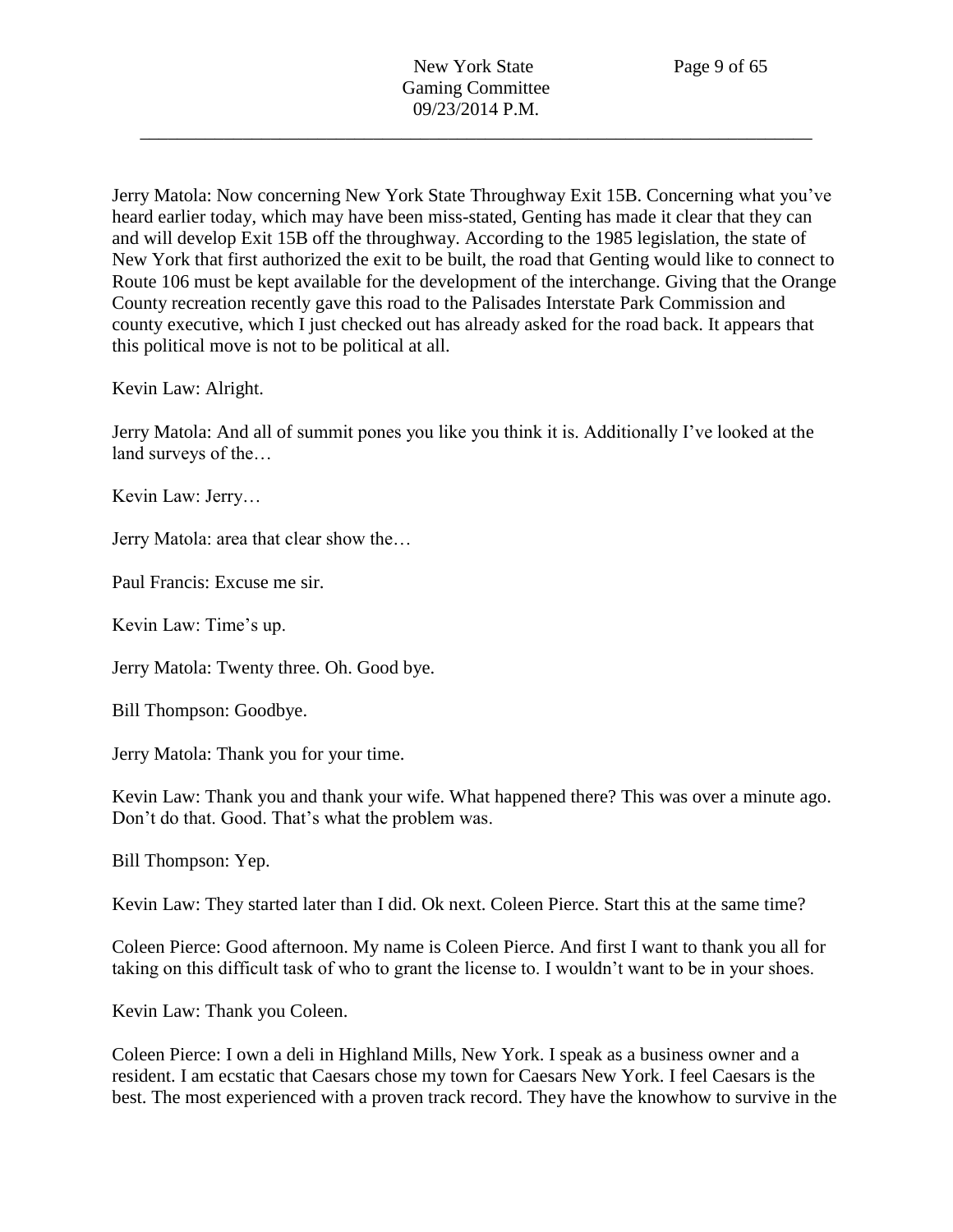rough economy we are in. Even if we get competition from New Jersey and the Meadowlands, they would know how to handle it. The location is perfect. It's near all highways and the train. It's just near enough to New York City to allow city people to visit the casino. To allow casino people to go to the city if they want something different. But we're far enough away to allow us to have a nice country setting, which is what they're looking for. Caesars already has a huge customer following and they will also add the draw of Woodbury Commons which is over thirteen million people a year and they're expanding. There's gonna be many more people. Caesars has pledged to alleviate our area traffic problems. Which has been put on hold forever in New York State. While other applicants are making blind promises, Caesars is already fulfilling theirs. They're shopping local. I've seen it. They vowed to be a good neighbor. They've had vendor forms. A lot of people have signed up and made agreements with them. They've had employment forms and a veteran's form. A couple of nights ago they had something on the traffic situation also with engineers there to answer questions. They have a proven track record of doing these things in recent years. We don't wanna just pick anyone, we wanna pick the best to generate the most revenue for New York State and create permanent jobs. You could build the best casino in the whole wide world. If it's in the wrong spot and hard to get to, they won't come. It's not the field of dreams. Caesars is my choice and it's the only logical choice and I trust it will be yours too. Thank you very much.

Kevin Law: Thank you. Next is Gerard Osser.

Gerald Osser: Why thank you. The name is Gerald.

Kevin Law: Gerald, I'm sorry.

Gerald Osser: But you pronounced the last right, name right. Osser, like I need to talk to you. But I'll give a big quick of myself. I'm a past Orange County Commander of the American Legion. I'm on a veteran's advisory board for the Orange County executive Steve Newhouse. I'm a member of the Orange County Coalition and I'm a present commander of Mullikan Eaton Post 1573 in Harriman, New York. Now the reason I'm bringing this up is because I'm gonna talk to you about veteran's issues. What's tough on those who leave the military isn't what was remembering what was bad; it's remembering what was good. When men, men, men and women join the service, they expect to face many challenges and hardships as individuals. Whether that man getting yelled at, shot at, or made to jump out of airplanes. What they didn't yet quite understand was how much they would put aside their own individual concerns and focus on their fellow service members or how much they'd do the same for them. The truth is that they have never been in such a supportive social environment in their lives. Now that might sound odd to people who never been in the military. Getting chewed out for not having your shoes signed seems hardly supportive to most people. But that's just one part of the military experience. In the service it matters if someone else whether it fits, your boots fit properly. It matters to someone else whether you been to the dentist recently. And it matters to somebody else if you're at the right place at the right time. To be sure of all this attention paid to their performance was in the interest of team performance, but it also meant someone was always there for them. And now, when I exit the service, there's no more intrusive supply surprise health and welfare inspections.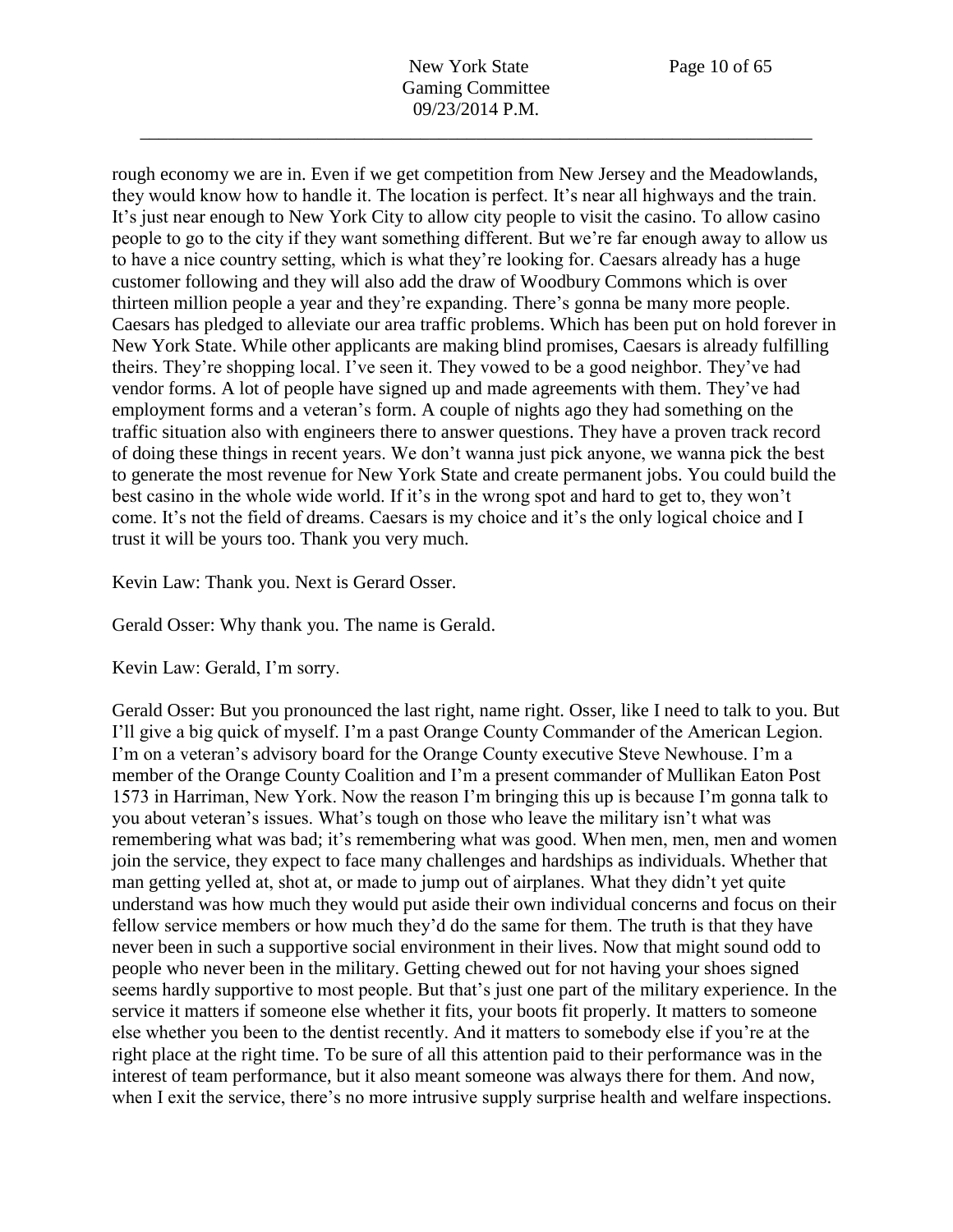There's no more grueling runs or setting your speed to the slowest member of your group. No more morning formations. No more of the countless bureaucracy irritations of military life. Actually many of them, the cohesive structure that existed to take care of them, is gone. A strong sense of social security and friends from your readymade peer groups who are just as invested in your success as they are in theirs, is gone. Now when veterans leave the military service, many of them are leaving the most cohesive and helpful social network they have ever experienced. And it hurts. Most recent, veterans aren't suffering because they remember what was bad; they're suffering because they miss what was good. Simply put, they feel isolated and adrift. These veterans need three critical things: a new mission, a new purpose, and a strong supportive social network in which people were invested in one another's wellbeing and success; and that will get many of these veterans back on their feet. Those who have served in the military are resilient and capable leaders. But I just wanted to express one thing here. Veterans aren't looking for a hand out and certainly don't want to be pitied. The civilian life couldn't offer veterans more than the virtues of military life: accountability, cohesion, and a sense of purpose are supposed to hear less about the problems veterans face and more about their achievements and harnessing such energy, discipline, and public spirit. All of most veterans need is a new mission, a new purpose, and a supportive community of peers. Now in my opinion, I know I'm running a little out of time but this is very very important. In my opinion Caesars New York has showed that they do help veterans. Caesars has committed to hiring veterans since 2013. When they started enlisting heroes, now which enlisting heroes which is Caesars corporate wide veterans hiring initiative, which was launched to assist in the national charge of employment and to employ military veterans and aid with their transition into the civilian workforce and enter their community. Now since launching Enlisted Heroes in 2013, Caesars has hired over nine hundred veterans. Not including the thousands of veterans that already work for Caesars. As part of the initiative Caesars offers discounts for veterans. Military job fairs, network mixers to tour facilities and meet Caesars representatives. I'm almost finished. Caesars has partnered with many military bases to assist in the transition plans for those leaving the military and with veterans placement organizations including our heroes to partment veteran services and a number of veterans organizations. Caesars just recently hosted a veteran's forum in the town of Woodbury with local officials and local veteran's organizations leaders to discuss ways to maximize veterans hiring and develop a job readiness program for the local veterans and families

Bill Thompson: That's.

Gerald Osser: Caesars of New York aims to maximize veterans hiring at its proposed casino resort project by working closely with leading veterans services organizations and offering military job fairs…

Dennis Glazer: Sir.

Gerald Osser: in Woodbury, Newburgh, Middletown…

Dennis Glazer: We're gonna have to ask you to end right there.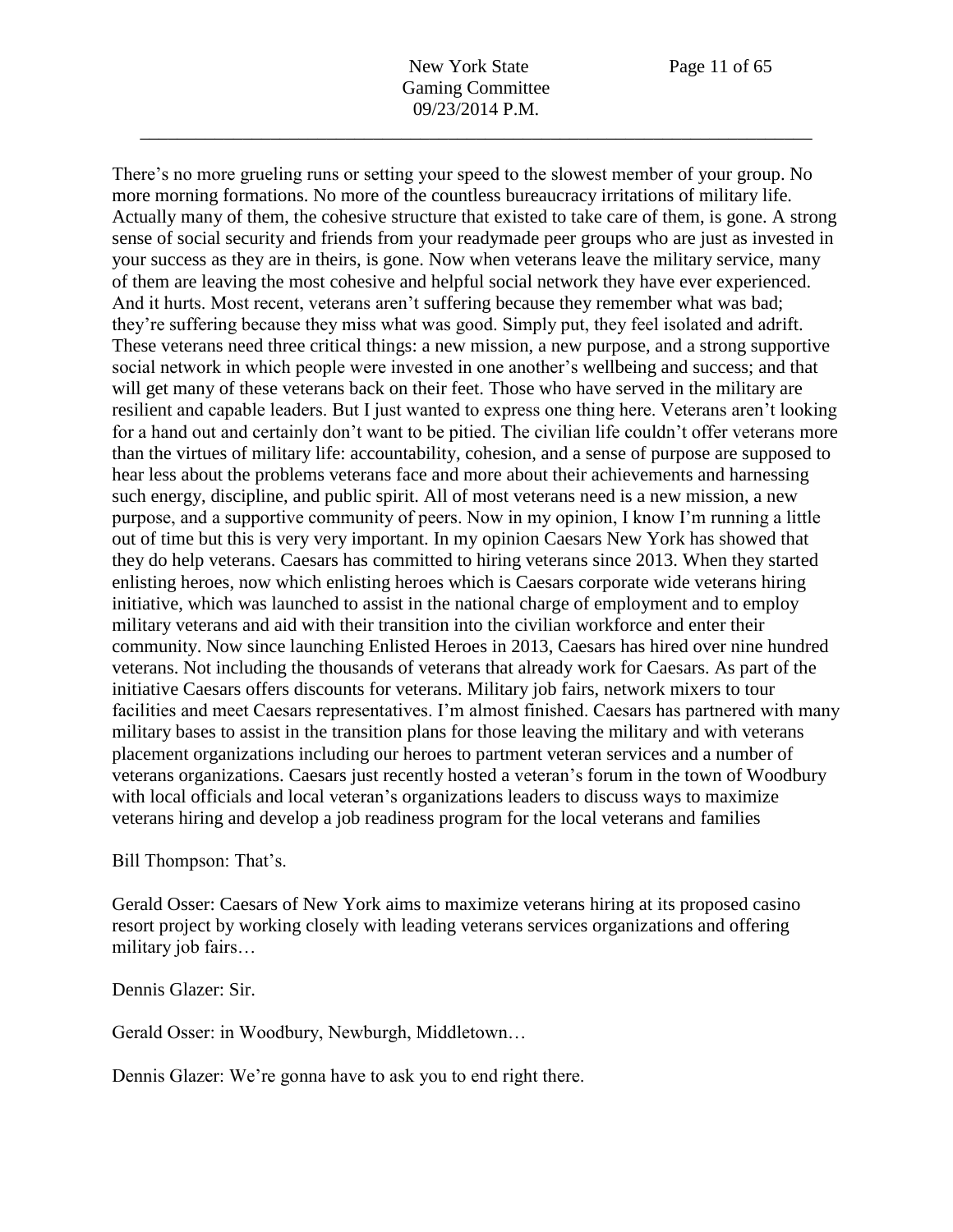Gerald Osser: Ok thank you.

Dennis Glazer: Thank you.

Kevin Law: Thank you Gerald.

Gerald Osser: My support.

Kevin Law: Thank you.

Paul Francis: We're gonna ask and just remind everybody, we'd like to stay with five minutes, the time that people take and run over is time that's being taken from others because it's gonna end this evening at eight o'clock. So please everybody be respectful of each other. Thank you.

Kevin Law: Thank you. Charlie Paculer. Or Pecular?

Charlie Paculer: Good afternoon I'm Charlie Paculer. I'd like to know how many veterans are in the audience, please raise your hand? Thank you. I noticed we have an American flag missing so I don't know who I'm going to say, but there is an American flag that should be up at the podium and behalf. I'm here today in behalf of Caesars. They promise to fix Intersection 131 on 17 also known as future 86. Which no one is talking about. We're talking about everything else. We're talking about all the other counties but what about the traffic going through Harriman on a busy weekend? On a busy weekend you can stay there for a half hour painting your toes unless you have E-ZPass. The veterans, Caesars promised to give us priority hiring whether you're in a wheelchair, walker, or standing up. Which is great. That's, women veterans as well as men. You can't beat the things that they're telling us and they're going to do it. They're not promising millions and millions of dollars to schools, to anything. What they are doing is promising us jobs and we need jobs. I'm well past seventy and some. The question is, I am looking for a job. Who's gonna hire me? Ok, think what I'm saying to you. Everyone hopes to reach my age. I spent six months in a Navy hospital. Has no bearing on today but Caesars wants to hire you if they get their ok. So in behalf of Caesars, think of what they're offering. Sewer water is already in place. You can walk from the Harriman Train Station into a casino which is very very important. You can go ahead and take a Short Line Bus. You got Stewart Airport; yes we're looking at international travelers. Today we are not a fixed country. We go all over the world, all over the world investing our country as well as we invest in theirs. This is where the money is. This is where the money goes. My children cannot stay in the town or village of Harriman shall we say no jobs. They're in the fifties now, no jobs. Where are they gonna go to work? Where are they gonna get a job? I'm hoping Caesars lands an opportunity to go ahead and service the community as well veterans. They're gonna service the libraries. All these volunteer organizations. Police, fire, ambulance, rotary, lions you name it, masons and god knows who else. But they're for us and they're there for the community. I wanna thank this opportunity for your service.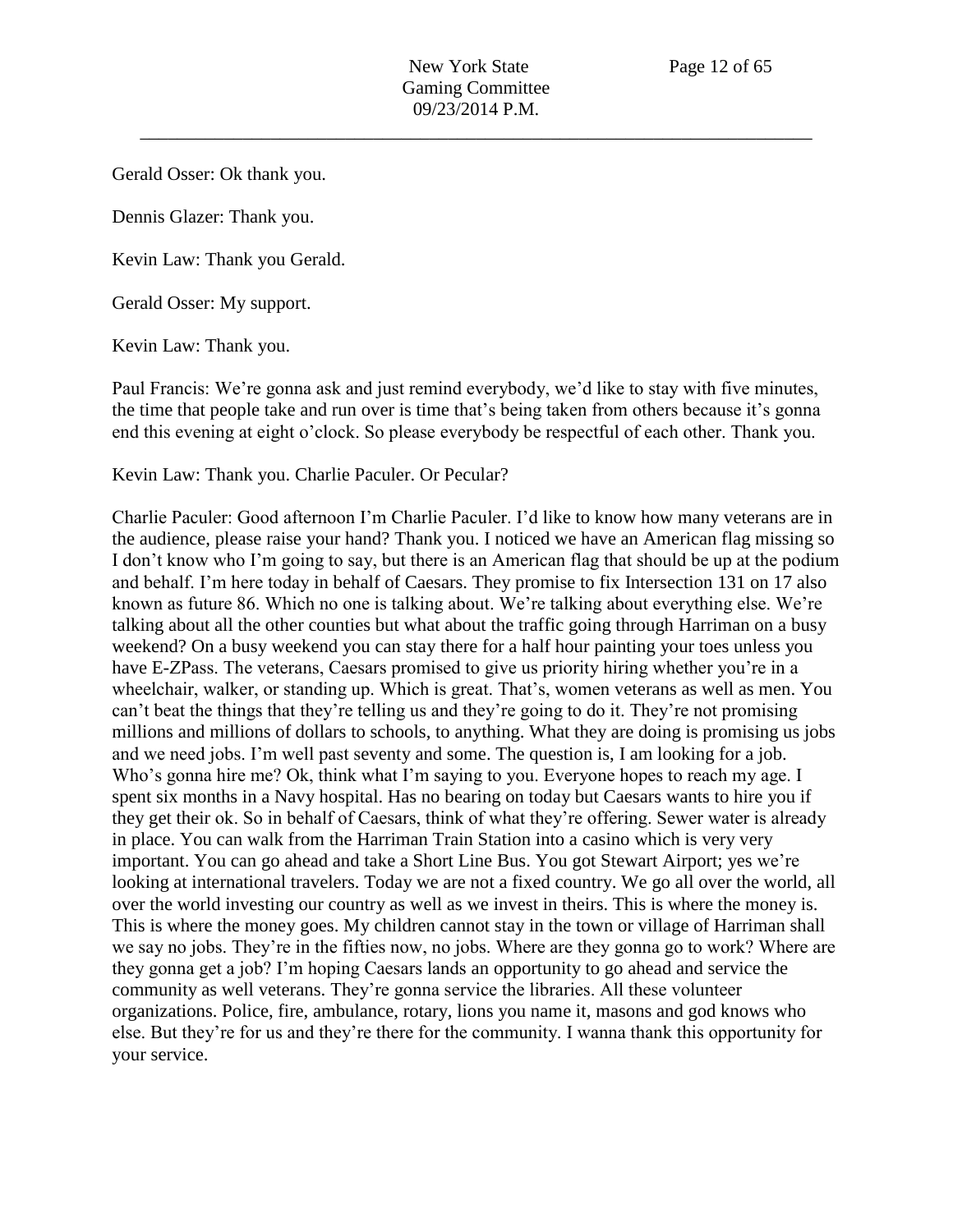Kevin Law: And thank you. Thank you for your service. Gary O'Donnell. Is Gary here? We're gonna go back to the reserve list. Jeffrey Caplin. Mayor of the Village of Ellenville.

Jeffrey Caplin: Good afternoon and I want to thank you for your patience in listening to all of our speakers today. I wanna speak to you about the one topic in particular that I feel confident to speak about and that is the Ellenville area. My great grandfather moved to that area with my grandfather in 1900. My father was born over storefront in downtown Ellenville in the 1920s. I was born in the Ellenville Hospital. I have served as a village justice in Ellenville and I am now thirteen years the mayor. There are some people that would like me to tell you how depressing life is in Ellenville and that's why we should have the casino there. In fact they couldn't be further from the truth. I love living in Ellenville. It's a great place to live. Geographically we're in a great location. We have a very low crime rate. We have great systems for water and sewer. Our people are great. We have a live theater. We have a hospital that can service whoever comes through the door. All in all it's a great place to live. The problem with Ellenville is not what it is today. The problem is the future. Ellenville is dying. There's no really other way to say it. I live in a neighborhood in which as I was my kids were growing up there were twenty kids. There are now three kids in that neighborhood. On my street there are nine houses. All were full of people living there and residing in Ellenville. Today two of them are in bankruptcy, foreclosure rather. One of them is vacant. Another one of the houses someone picked up cheap in the Bronx and comes a couple times a year. Another house someone just sold and moved to Newport. S of the nine houses there are only five that have owner occupied, the others are vacant. Our Shadowland Theater is run by a board of directors that have been there twenty to thirty years and my concern is that when they leave there will be no one replacing them. Hospital board, an older board. Again gonna be difficult to replace these people. The Ellenville School, which is a beautiful school, relatively new last fifteen years we've built that school. The board of education are all older people. There was a time when it used to be the parents of children and now it's basically people that have sat on that board for twenty years. We need jobs in the Ellenville area to bring back people. I said earlier there were twenty kids that grew up in the area. None of those twenty kids came back to Ellenville after they left. And that's really the problem. Just like I have five generations of people in Ellenville. That's where the heart and soul of Ellenville came from. Generations of family that came back. Our kids have no way to come back because there's no jobs. There's no way to make a living there. And so while we have this great community, the community is dying. We need jobs. We had an industrial source in Ellenville of two or three factories. All of them are homespun people who made it in the Ellenville area. The Resnick family built Channel Master. Schrade Knife, both of them are out business now. We have an empty factory. No one's running to come to Ellenville for industrial purposes. Our resort business, bungalow counties, and hotels was thriving. We're down to one hotel in the area and that is also quite frankly on life support. So what you could do by giving the Nevele a permit is to save a community. I don't think there's anyone else on the list that can say that. You know we're not the county seat like Monticello is. The other applicants, you've heard compelling stories but I believe all of them will brush off their pants and move onto the next project. There is no next project in Ellenville. This is the one chance we have of a revival of an area that I assure you is worth reviving. And the one thing that's good about this as I mentioned all the positive things about Ellenville and the reason why I'm there and would never leave, is that it would be a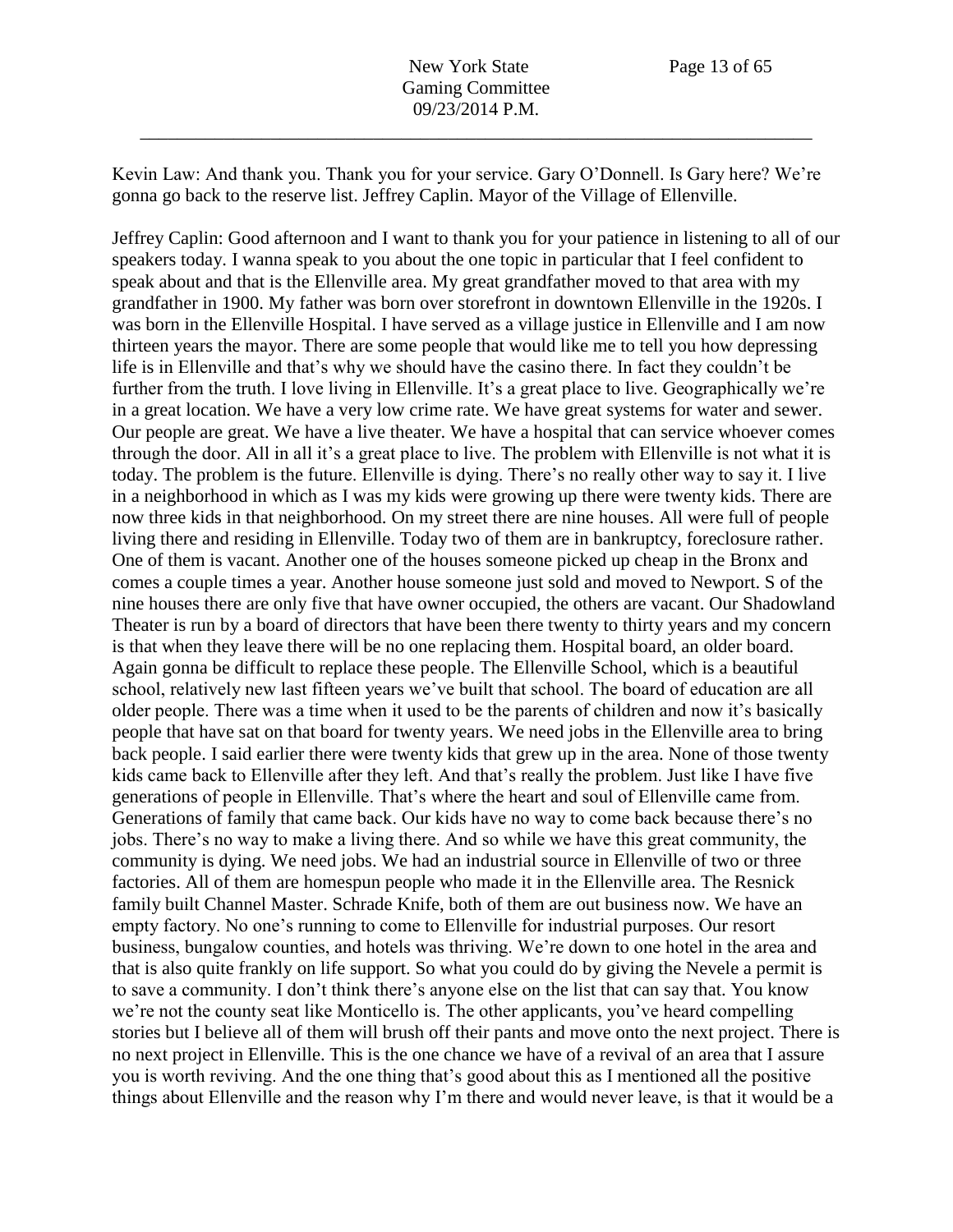great fit to come in. You don't have to worry about crime issues. We have a great police force and there aren't crime issues in the Ellenville area. We have a great school. We have housing available. We have a workforce available. This would be an ideal place to revive our community. So I ask you on behalf of our community to give Ellenville a chance to survive. It's in your hands to do that. Thank you.

Kevin Law: Thank you sir. Kevin Sweeney. Who are these kids?

(Kids talking loud in the background)

Kevin Law: Kevin.

Kevin Sweeney: Good afternoon. I'm Kevin Sweeney. I'm a small business owner in the Village of Greenwood Lake and I'm also the president of the Greenwood Lake Chamber of Commerce. Greenwood Lake is a small village in the middle of a great metropolitan area with mostly mom and pop businesses. A large percentage of our business is tourism which of course is seasonal. Just like a lot of places it's tough. Orange County has almost eleven thousand unemployed workers and a median income of thirty thousand three hundred seventy nine dollars. A large number of our residents must commute two hours to earn a decent wage. Our children have to move away. We need good jobs. Sterling Forest Resort will employ four thousand people with a starting salary of fifty five thousand dollars. That's twenty four thousand dollars above the median income. The local businesses will of course benefit from these jobs because people will have more money to spend. But businesses will benefit more directly. Sterling Forest Resort has already formed partnerships with local businesses and has committed to purchase goods and services locally when possible. In addition, they will allow businesses to accept their loyalty points. When we first became aware of this proposal, we the chamber, most were opposed to it, including myself. We didn't want anybody coming in and messing up what we have. We have a great community. Beautiful mountains, forests, streams, and lakes and we're rightfully proud and protective of them. Our board of directors spent a great deal of time researching Genting, the proposal, and the location. We like what we saw, except for the location. Genting as a company has the resources and experience to do it correctly. The proposal speaks for itself. The location: a paved parking lot would be an improvement of what's there now. The area they want to build their hotel on is a mess of broken pavement, derelict buildings, litter, and a rusting satellite dish. This project will vastly improve the location and enhance and help protect the surrounding environment. Keeping it beautiful for years to come. Over the last few years we have seen our state parks close to the public because the state did not have the funds to keep them open. The payments from Genting to the parks will help ensure that this doesn't happen again. Another issues we of the chamber were concerned about was Sullivan County. Should be this sited to help the unemployed in Sullivan County. What I learned is that unemployment rate in Sullivan is higher than Orange. Six point six as opposed to six point three. But there are five times as many unemployed in Orange County as there are in Sullivan. In fact: if they hired every unemployed worker in Sullivan County to work at this resort, they would still have almost two thousand jobs open. Sullivan has twenty two hundred and seventy two unemployed compared to the eleven thousand in Orange. Eight hundred twenty seven of them right in our town. In addition, Sterling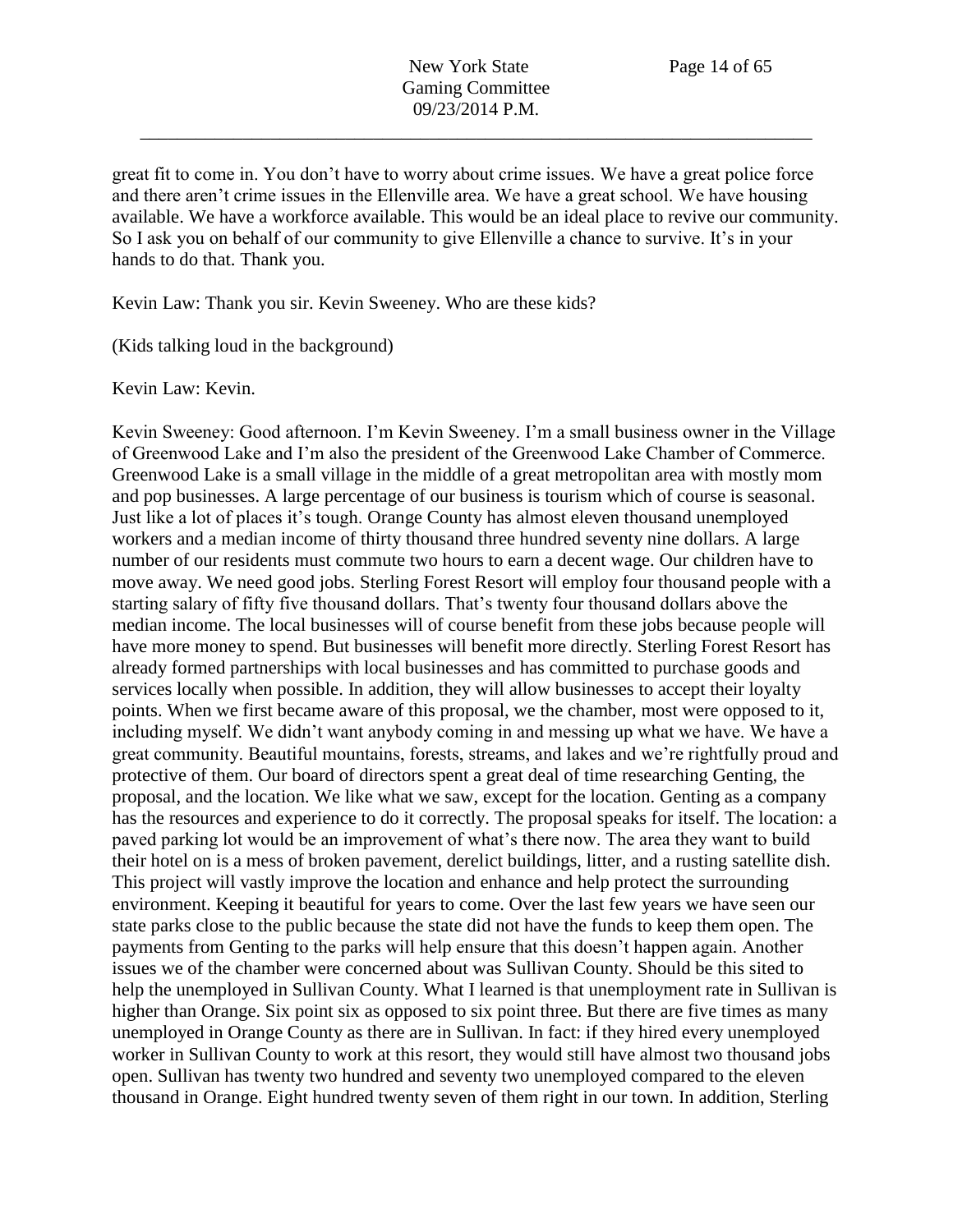Forest Resort has said that they will reach out to those in Sullivan to work at their resort. The vast majority of people in Greenwood Lake want this project to go forward. We want the growth, we need the jobs. That's why the Greenwood Lake Chamber Board has voted unanimously to support the Sterling Forest Resort and to urge the board to site the project in Tuxedo. Thank you.

Kevin Law: Thank you. Next. You calling him?

(Dial-tone over intercom)

Kevin Law: We're trying to reconnect our other board member. Stu?

(Unknown person who works with the commission): I hear somebody there.

Kevin Law: Yep. Stu you there? Stu are you there?

Stewart Benowitz: Hello?

Kevin Law: Yes. While we're doing this, Grace Lee you're on deck. You can come up to the podium.

Bill Thompson: Grace Lee.

Kevin Law: Grace Lee?

(Members of the audience): She's coming.

(Dial-tone over the intercom again)

Paul Francis: It's like an echo in the room.

Kevin Law: Grace Lee.

Paul Francis: Someone's there. (Referring to the phone)

(Unknown person who works with the commission): He should be connected.

Kevin Law: Alright.

Bill Thompson: Here she comes. Kevin.

(Unknown person who works with the commission): Why is this open? We should check it.

Kevin Law: Don't worry about it. Grace.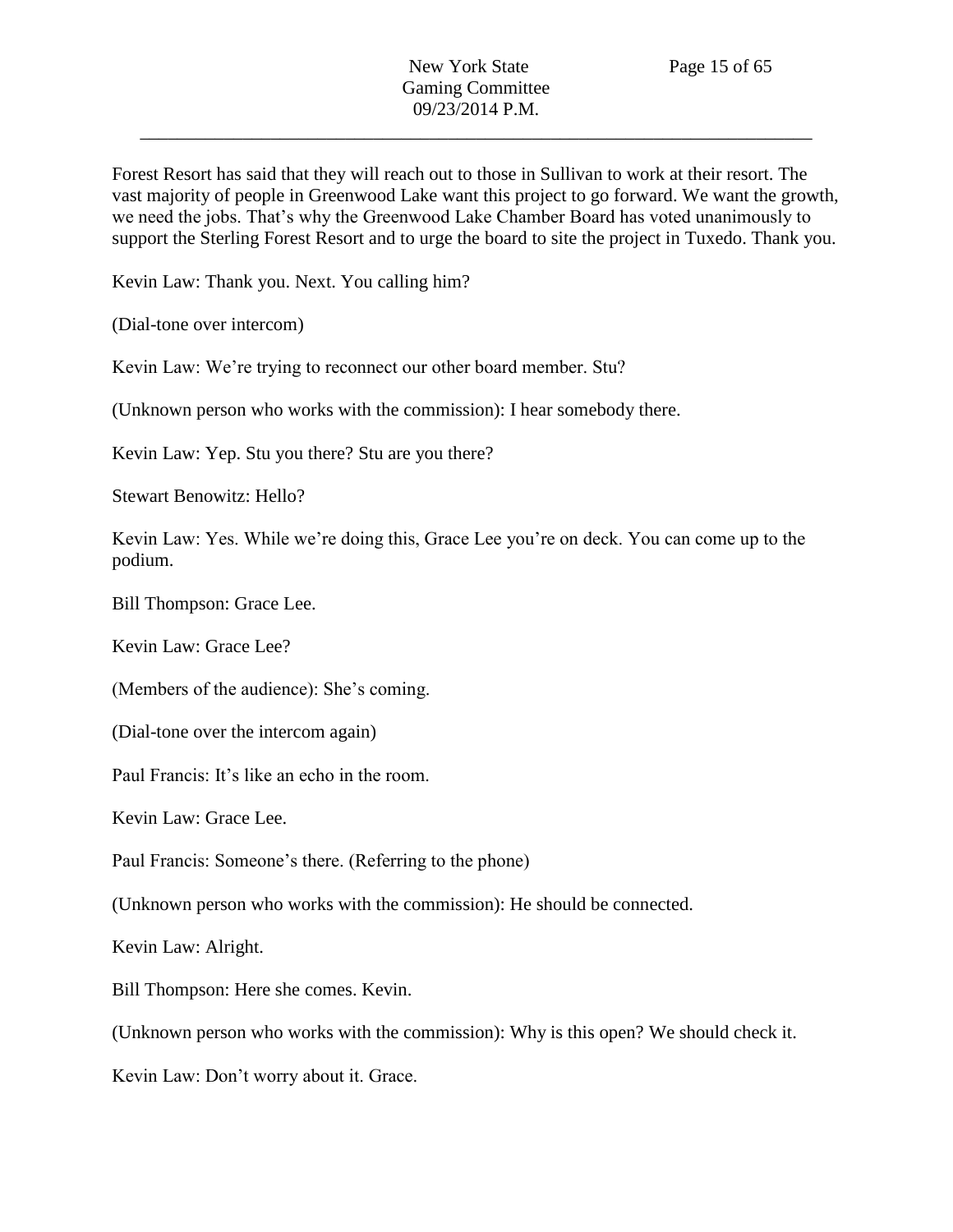Grace Lee: Good afternoon.

Dennis Glazor: Good afternoon.

Kevin Law: Thank you.

Grace Lee: I'm Grace Lee. The executive director of National Park Trust, a 501(C)(3) not for profit based in Washington, DC. The trust's mission is to preserve parks today and create park stewards for tomorrow. I'm very pleased to be here today to speak about our work with Caesars Entertainment and the Caesars Foundation, our multi-year partner and one of our key sponsors for our national youth programs. Our partnership with Caesars has directly benefited thousands of young students in communities where they are located. Focusing on schools where the majority of the children quality for for-free or reduced price lunch. Now a little background about the National Park Trust and before I elaborate on Caesars impact in local communities through our local partnership. Since 1983 the trust has completed more than a hundred park preservation projects. Working with federal, state, and local agencies in thirty three states. So however, in recent years we've been very very concerned about the alarming disconnect between our youth and our nations parks and the environment. So to ensure the protection and preservation of these treasured landscapes and natural resources, we have worked closely with the Caesars Foundation to expand our mission by creating two national youth education initiatives. The overarching goal of our youth programs is to cultivate environmental stewards now and for future generations. Caesars has played a key role in the development and expansion of both our buddy Bison Environmental Education Program and our national grassroots movement: Kids to Parks Day. Kids to Parks Day is celebrated annually every May. Now incidentally, Buddy Bison is our loveable woolly pint-sized mascot. Our Buddy Bison environmental education program was first piloted in 2009 in Washington, DC and just a handful of schools. And the goal of this program is to connect kids with their local parks and their public lands. Now we know that in order to save it, they need to see it. And parks are wonderful outdoor classrooms and laboratories where students can learn about environmental stewardship, science, technology, engineering, and math also known as stem, and health and wellness through outdoor recreation. In 2010 the second year of our Buddy Bison program we approached Caesars seeking a corporate partner to fulfill our vision of expanding this program nationally. We discovered that our vision and their environmental stewardship pillar within their code of commitment were perfectly aligned. Through a leadership grant from their foundation we worked with employee volunteers to roll out our school program in many key markets including Las Vegas, Atlantic City, and New Orleans. Interestingly enough, since then many other corporations have embraced the school model and as a result thanks to Caesars's forward thinking: the Buddy Bison program has been used in more than fifty schools and seventeen states in just six years. Impacting preschool through middle school students. And a year later the trust kicked off our national grassroots program Kids to Parks Day. This time, our vision was to build on the reach of our Buddy Bison school program to engage hundreds of thousands of kids, teachers and caregivers in all fifty states and Washington, DC. In just four years, the program has grown to nearly four hundred and fifty thousand participants who discover their local parks and public lands and learn about opportunities for environmental stewardship and outdoor recreation. Kids to Parks Day is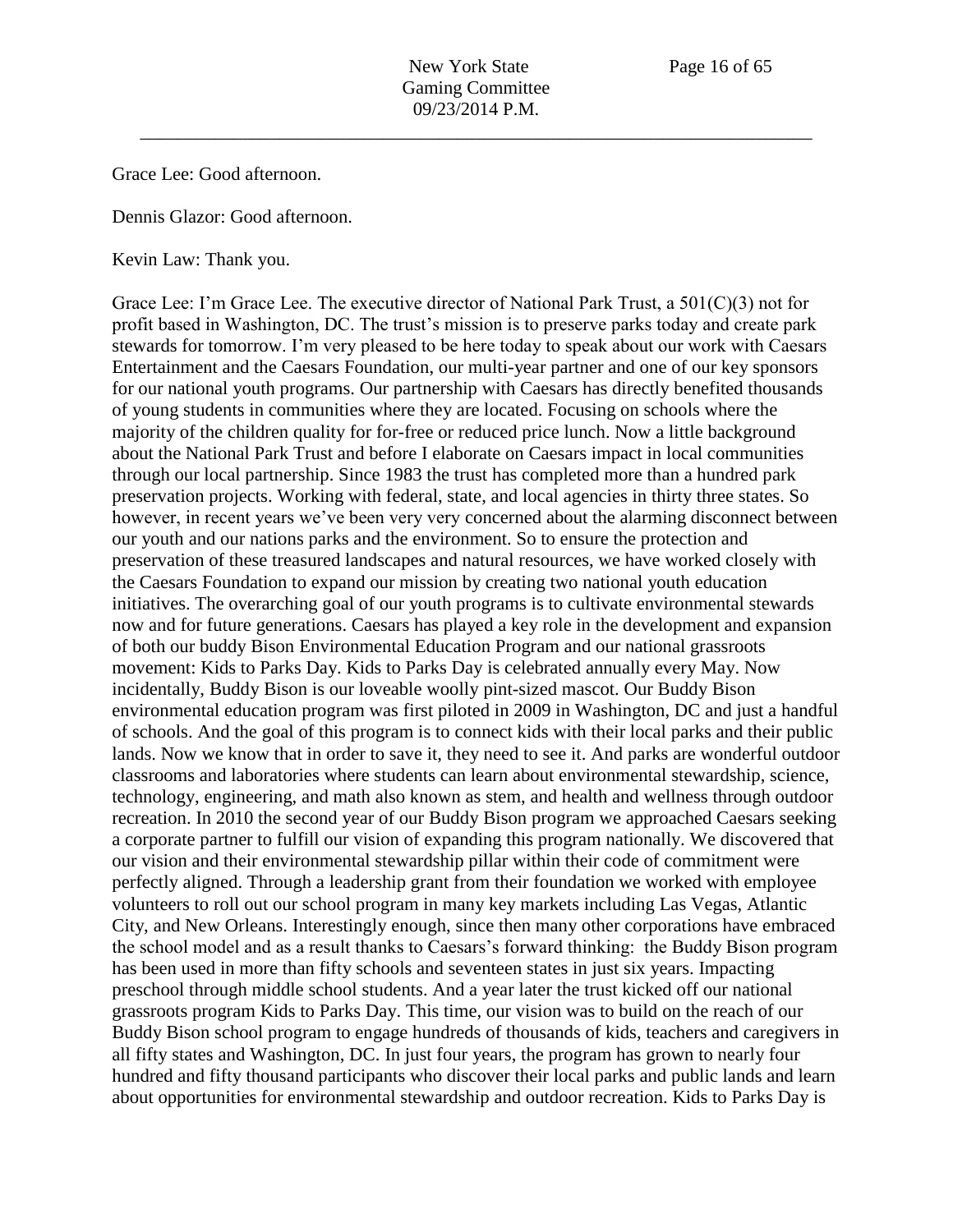officially in support of the First Ladies Initiative. And once again Caesars was our first lead corporate partner. Providing early support to benefit families and kids in their communities. Over a two year period, nearly all of the Caesars properties hosted community events. Many of them focused on environmental stewardship and public lands service projects. This year we are further enhancing our partnership to pilot the first Buddy Bison carbon reduction contest to teach local elementary school children in five Caesar's markets about climate change, greenhouse gas emissions, their carbon footprint, and how they can reduce their carbon consumption. Five schools in these markets are teaming up with their respected code green volunteers to participate in a series of ten action items. So not only are the Caesars employees invested in sustainable practices at their workplace to conserve energy and water, they also will be mentoring local school children to do the same. Using the Bison Carbon Report Card: students will be able to track how they as individuals, a classroom, a grade, and even a school can change their habits to…

Kevin Law: Your time's up.

Grace Lee: to reduce their carbon footprint.

Kevin Law: Thank you very much.

Grace Lee: Thank you.

Kevin Law: Steven Brescia. Is Steven Brescia here?

Steven Brescia: I am Steve Brescia, chairman of the Orange County Legislature and Mayor of the Village of Montgomery. First off I'm gonna speak as chairman for one minute to tell you that unequivocally the Orange County Legislature endorses a casino, if not two in the County of Orange. We voted on May  $1<sup>st</sup>$ , twenty to one to endorse a casino in Orange County. The one legislator who voted against is against gaming for moral purposes. But otherwise he would have been there. And we started out like the tortoise in the race with the rabbit and Orange County is finishing up strong. We certainly want one casino in Orange County. Many legislators including myself and many residents would like to see one in Sullivan County as well. And I might get yelled at for saying that but you know, we want to be good neighbors. Sullivan's been in the fight a lot longer than we have but we have a lot to offer in Orange County. You've heard some of the statistics from around the county with unemployment and other issues with businesses in the Village of Montgomery I know we've had three or four businesses close recently. A bank in the Village of Maybrook as well is leaving. So we have our issues here but you are gonna site one in Sullivan County I encourage you to site one in the eastern end of the county in Orange. You know Dinner G just went out recently was crippling to Marlboro School District in Ulster County. The Town of Newburgh as well. And we do have a lot of unemployment in Orange County as you've heard or Jervis, Middletown, and Newburgh as well as the nineteen villages and twenty towns. So the other counties aren't alone in that category. I am here to endorse Resorts World Montgomery. The best site as far as traffic goes is in the Town of Montgomery and the Town of New Windsor. The Greenetrack site and the Resort World in the Town of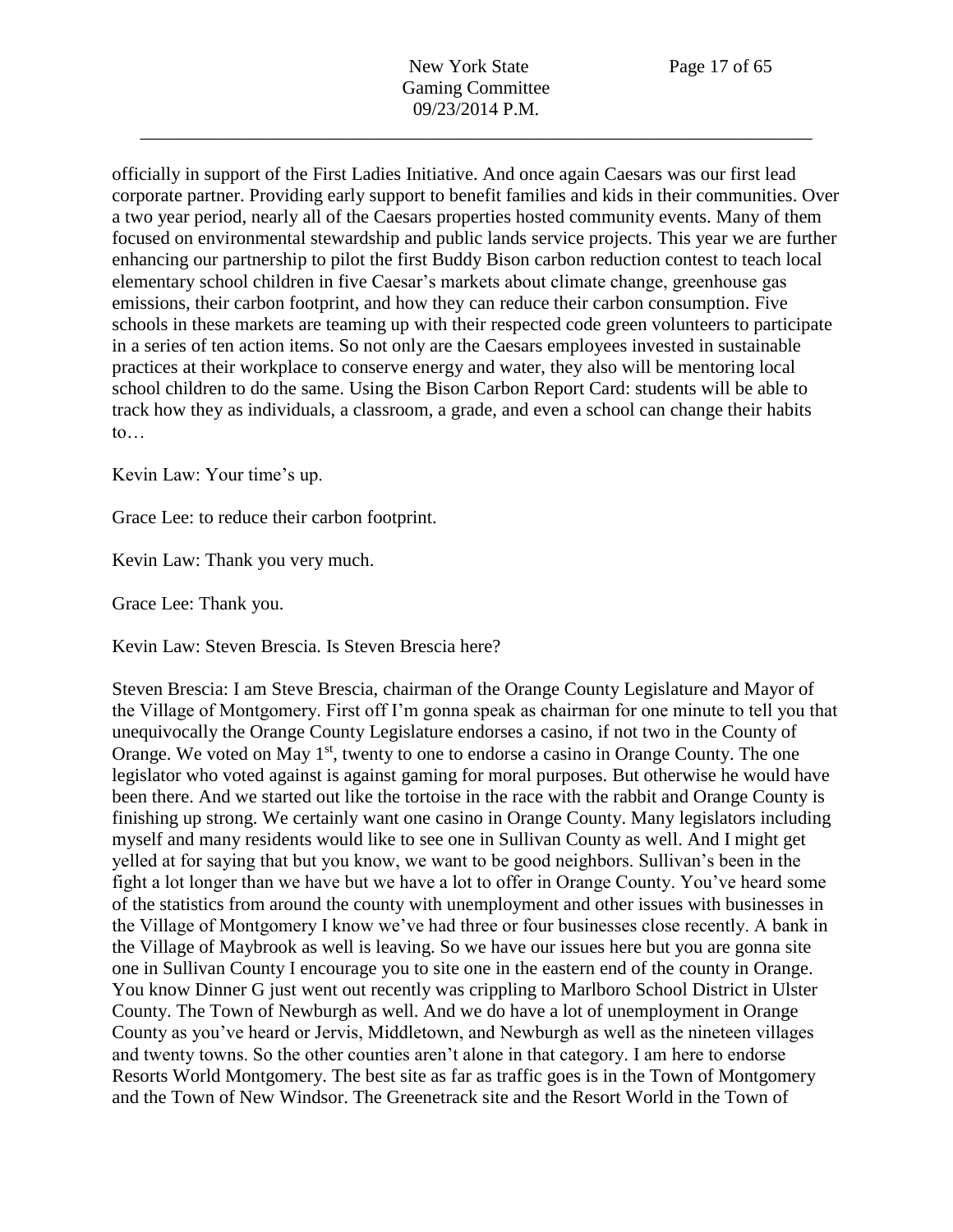Montgomery. 747 can handle three thousand cards an hour. You don't need to do the road improvements like you will in other districts. But let me hit on the Montgomery site for one minute. There's zero percent opposition in the Town of Montgomery and we have a unique situation. The three villages of Maybrook, Walden, and Montgomery endorse this site as well as the Town of Montgomery. I don't think you have that in any other sites. Genting is offering living wages. The highest average salary is sixty thousand. This is besides Tuxedo, I'm sure Tuxedo they're offering as much if not more. Five minutes from the City of Newburgh and we know the situation in the City of Newburgh, that they need jobs workforce but there's a lot of other areas around. We have other areas that we can draw from as well which I don't think you'll have the competition from Manhattan. Which you're gonna have seven years hence. Or in northern New Jersey which that comes with gaming down there. We can draw from Duchess, Putnam, Green, Columbia, Western Connecticut, and Orange County of course. Genting has the best track record in New York. We've seen that at Aqueduct Raceway. They built that facility in twelve months when it was said that they couldn't do it in sixteen months. They're gonna utilize all the wetlands at the site. Three hundred seventy four acres I believe it is, three seventy three. And they're gonna expand on that and they're gonna utilize wetlands into their theme. You know possibly they could have a water park down the road which will, you know, compliment the gaming and it's gonna be a destination facility. And I just think it's gonna be a homerun for the county of Orange and definitely the town and the three villages in the Town of Montgomery. I think I hit just about everything. I'm probably ahead of my time.

Kevin Law: That's fine.

Steven Brescia: That's fine. Thank you.

Kevin Law: Good job and thank you very much. Thank you Steve. Back to the list of people who signed up today. Reverend William Mizell.

William Mizell: Good afternoon gentleman who are sitting on this board and to all of you who are gathered here. It is a privilege and I'm grateful for the opportunity to speak to you. I am a reverend and I guess that many of you are asking yourselves, why would a clergy man be at a hearing advocating gambling? That's a good question.

Bill Thompson: Reverend, why are you at a hearing advocating gambling?

William Mizell: I'm glad you asked.

Kevin Law: That's a good question.

William Mizell: The reason that I'm here representing not only my pastor, the Reverend Dr. W. Franklin Richardson and the congregation of Grace Baptist Church in Mount Vernon, New York. I also serve as chair of the Social Justice Committee for the United Black Clergy of Westchester. And for us down state we see and we understand what's going but this is not an issue about gambling as much as for us, it's an issue of social justice. Maybe this isn't the forum for it but I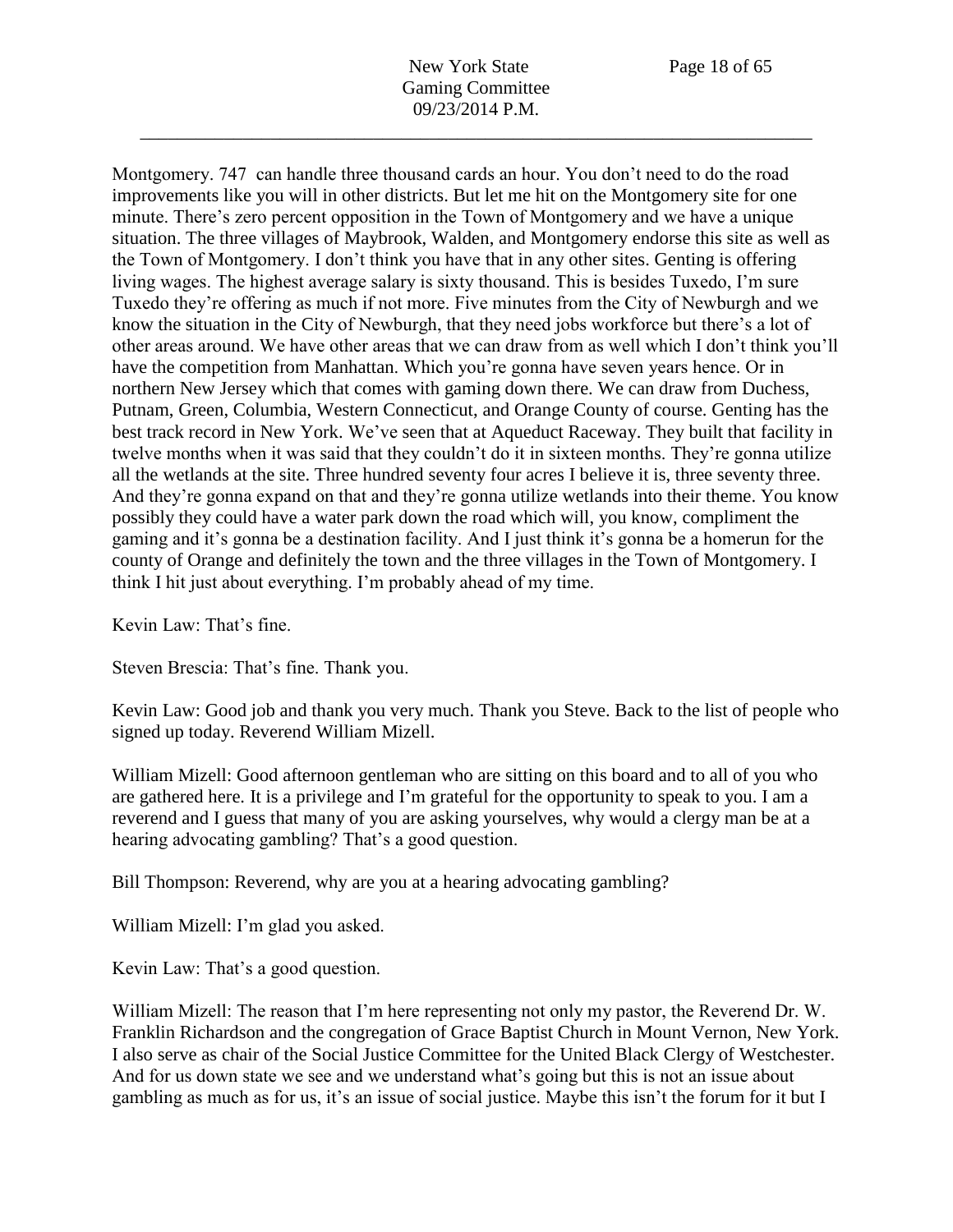have to speak what's in my heart and my observations of New York State and the country. The

UBC matter of fact, United Black Clergy, it got its origin over forty years ago. There was a black man in Mount Vernon who had applied for a liquor license and the state had refused him and so the organization began because we were advocating for his right to run a business. And as a result of that for the last forty years United Black Clergy has been instrumental in advocating for social justices for minorities in our communities. There's no doubt that, and you've heard from all the other speakers that communities across New York State are struggling. But especially in communities of color we find struggling communities. In our community we have a need for social, economic, and political empowerment. Everybody's talking about jobs and what these casinos will bring to the different communities. But in our communities we need more than just the promise of a job. We need a responsible business persons who care about the community and have a track record of rebuilding communities. And it's for that reason that I stand today representing the four thousand members of Grace Baptist Church and the two hundred member congregations that belong to the United Black Clergy of Westchester in support of the Grand Hudson Casino and Resort. Grand Hudson, really I mean they're committed to and they've already committed themselves and folks are already going down to visit their site in Alabama and it's got great reviews from that community about their participation and social consciences and what they've done to rebuild that community. But they promise us not only good paying jobs, thousands of good paying jobs, they also offer us training and benefits. And the reality is once you do your research you realize that they, what they're promising is unrivaled at what they produce is unrivaled by any of the other competitors in this bidding process. That our bidding for the Hudson Valley and Catskill region. There's two reasons that we support it. Number one is a business reason for the church. We, our ad ministries and our charitable resources are a function of people being employed. Chronic employment decreases our resources and does not enable us to provide services to the people in our community. Secondly it also reduces the income to chronic and unemployment, reduces income to the state in which they won't be able to provide safety net social service programs for the needy in our community. Unemployment is really more than just the economic issue. It strikes at the heart and soul of our families and it weakens our communities. Real prosperity in New York State, it comes from the ground up. If had through jobs that provide stability for communities. Luther Winn and Greenetrack, they have a track record of providing scholarships for young folks. They're committed to creating jobs and training the youth and for old folks. They're very much involved in transportation systems in Alabama. So we are very proud of the fact that we have an African American man bidding in this process. There is a matter of fact he's the only African American man in America that owns a casino. The only one. So I mean and what I appreciate about Luther Winn and Greenetrack is they understand that good paying jobs build strong communities but it also builds a stronger state. And I'll leave you with this because this is a moral question. We're really here today to help Governor Cuomo fulfill his quota and his commitment as he says to providing twenty five percent of state contracts to minority vendors. Well he has an opportunity in Luther Winn and Greenetrack. Not to provide lip service to that but we have a qualified minority business enterprise who is bidding on this. Now if he wants to do right morally, we must consider the social, economic, and political applications of your decisions and making this and allocating the rights of someone to operate a new casino in New York State.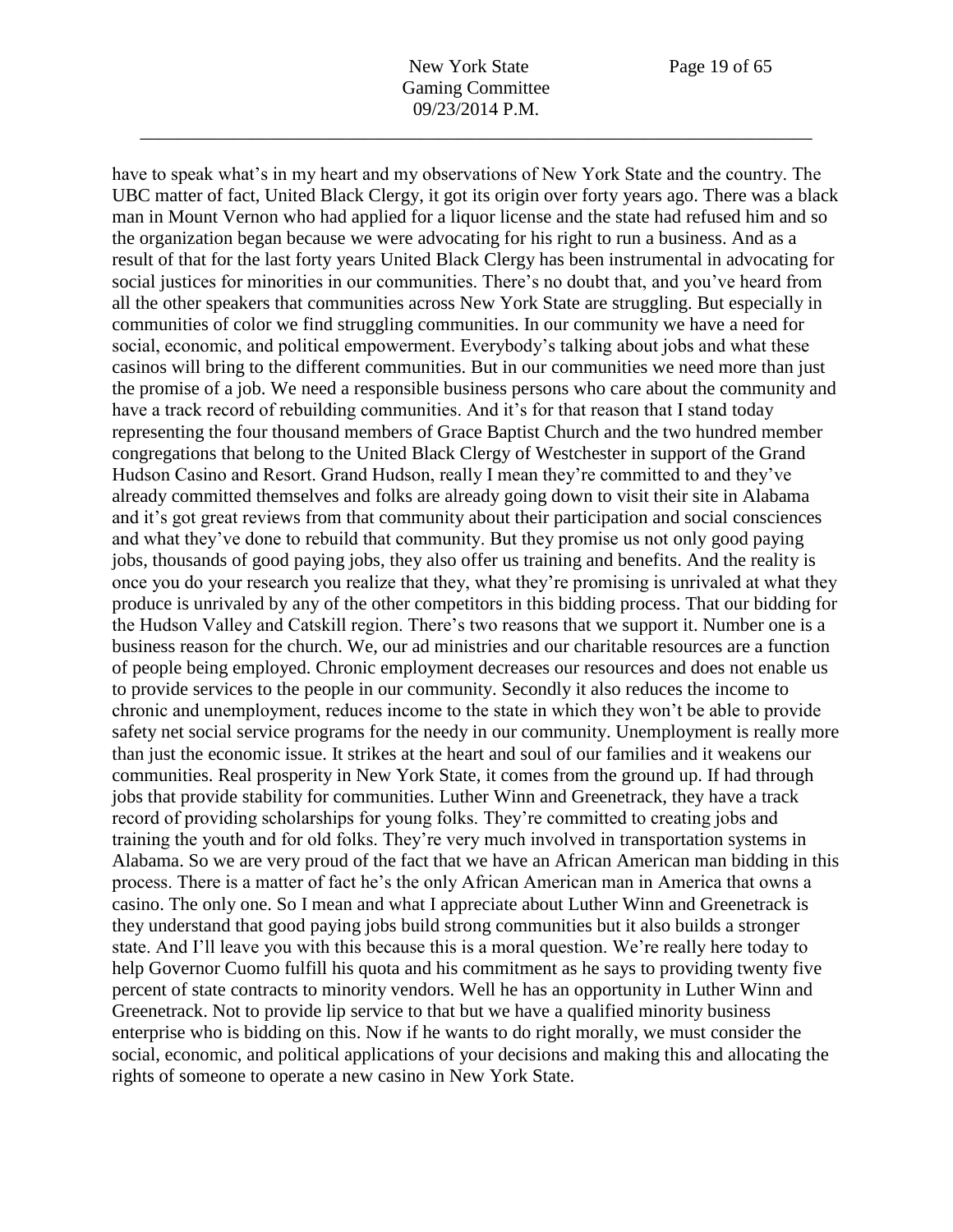Kevin Law: Alright.

William Mizell: I submit to you today that out of all your choices, and again you got choices. But we have a businessman with a track record. We have a businessman who meets the criteria of fulfilling the, of closing the disparity of wealth in this here state. And again to govern an opportunity to do what he said he would do in terms of making us a part of the social fabric of this state. I thank you for your time. God bless.

Kevin Law: Thank you reverend. Matt Veronesi.

Matt Veronesi: Thank you for giving me the chance to speak. My name is Matt Veronesi. I'm the director of Parks and Recreation for the Town of New Windsor. First off I wanted to say with my orange shirt you will notice I am supporting, I look like the great pumpkin from Charlie Brown in it, but I am supporting the Grand Hudson Resort and Casino in New Windsor. There will be a lot smarter people than me coming up to say why we have the best sites so I'll leave that up to them. But I do know recreation and I do know the impact that recreation has on the community and I will tell you that we have something that none of these other projects have and that is Mr. Winn and the casino that will be building us a twelve to fifteen million dollar sports complex as part this casino deal. Now that alone will add a whole other aspect that none of these other casinos will bring. That will bring additional revenue to hotels, restaurants, gas stations, grocery stores because this facility yes will help me with recreation in New Windsor but it will bring functions and events from people all over the Tri-State area and beyond. I mean right now in New Windsor I run baseball and softball tournaments on weekends and really it's just the local states around New York and we bring in additionally, again smarter people than me figured out this, an additional just our twenty baseball and softball tournaments which are small in scale compared to what would be at this new sports complex, bring in an additional one million dollars to the local revenue and the local businesses because of the small tournaments that we have. Now this sports center happens, if the casino in New Windsor happens, this sports complex comes in to the area this is gonna be multiplied by many millions of dollars each year that it would, none of these other projects are bringing that to the table. You're talking about added jobs as well. You're talking about added tax revenue as well because all of these things, all of this money being spent at the businesses, there's tax dollars there. As far as I know none of the other projects are bringing that to the table. So please support Town of New Windsor, the Grand Hudson Resort and Casino and I appreciate you guys taking the time to let me speak. Thank you.

Kevin Law: Thank you. Frank Pirre or Frank Pierre. Coming? Frank? Frank?

Michael Biasotti: Good afternoon I'm taking Mr. Pierre's place. I'm Chief Biasotti, Michael Biasotti. The dentist earlier this morning didn't think I'd be able to speak but I'm here.

Kevin Law: You sound pretty good.

Michael Biasotti: I am doing well, thank you.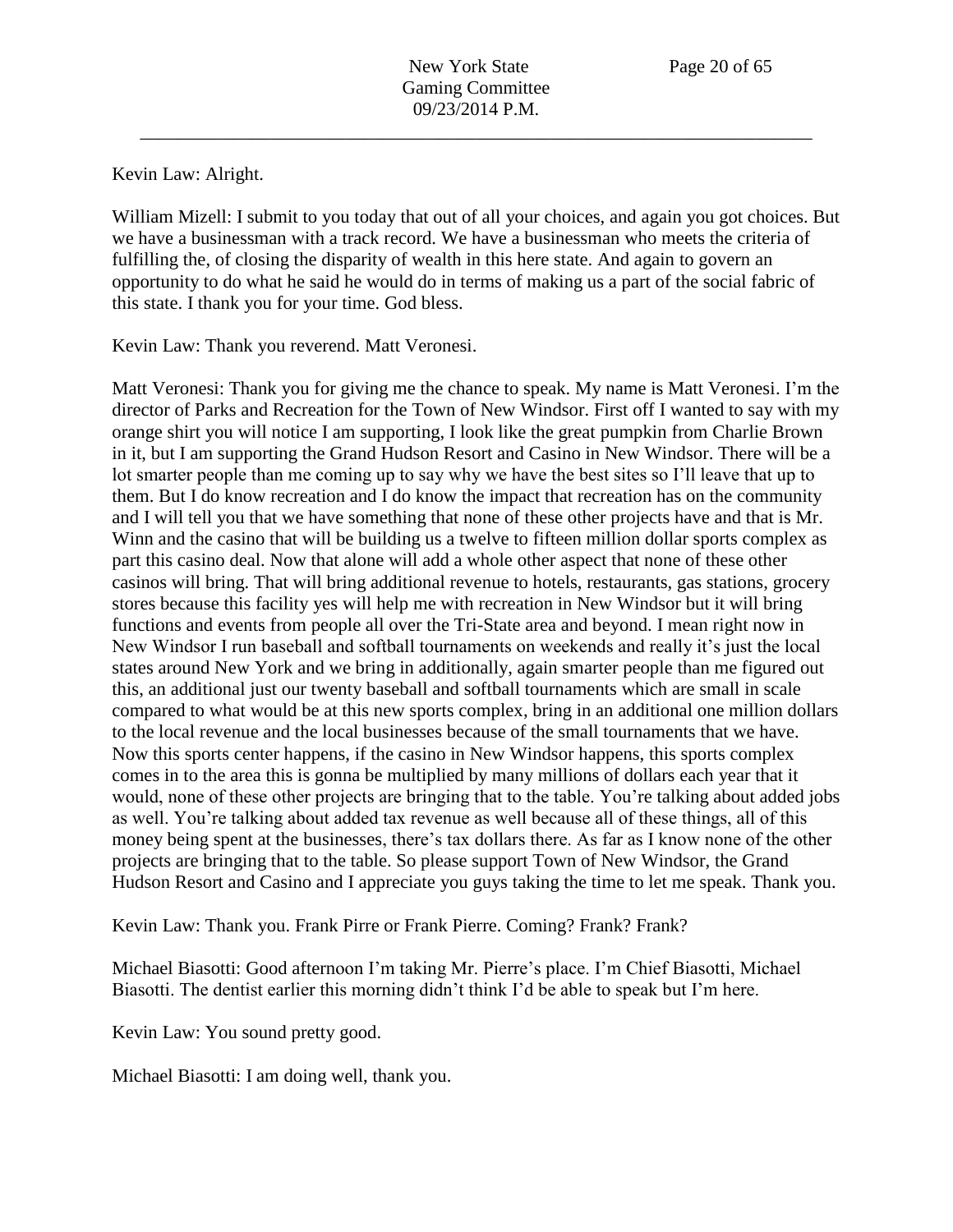## Kevin Law: Ok.

Michael Biasotti: I'm here, again my name is Mike Biasotti. I'm a sixth generation resident of the Town of New Windsor. I am in my fortieth year of employment with the Town of New Windsor. I'm the past president of the New York State Association of Chiefs of Police and the current president of Orange County Police Chiefs Association. I'm here to specifically to speak about just one small positive with the Stewart Airport proposition. In 2005, we had no training facility in Orange County for law enforcement. No funding to make a facility. There was some controversy. We as the chiefs association got together and started a grass roots movement throughout the town, throughout the county to build a training facility for Orange County specifically because municipalities were spending a great deal of money to send police officers a great distance for the training required and just the overtime in gas back and forth, it didn't make sense. Through the Town of New Windsor we were able to get a building at Stewart Airport for a dollar a year donated. We then brought together grass roots movement throughout the community. We brought religious groups, the Bruderhof made furniture for the building, the Hasidic community donated electronics, the electricians, the carpenters, the laborers, the plumbers all came and donated their time. Lumber lards donated the materials and facilities. Through that we built a training facility out an old army barracks on Stewart Airport. We did well. We did very well because all of our people, all of our people are volunteers. Our trainers are volunteers. Our teachers are volunteers. So it saves most of the communities a great deal of money to send their people there. What has happened to us, because it saved some money, has grown it has grown and we're just about outgrown that facility. Actually we are too small for that facility for the number of officers that we need to train. In Orange County alone we are training upwards of between eight and nine hundred police officers. We've now found out that we've expanded since the exchange went in for 84 and the throughway. We now expanded that base of people that it's reasonable for them to come to our training facility because of the cost and because of the distance and how that change made 84 and the throughway the crossroads of the northeast just expanded by another half our at least travel time. So we bring officers as far as Soffit County all the way to Albany. We are greatly outgrowing it. As part of the proposition have to do with Stewart Airport that will provide funds to re-do the Army National Guard building which was, we received during the brack process and a large part of that building they're gonna renovate to become a training facility. We are no longer a training facility for Orange County, we're a training facility for the Hudson Valley. As I said we do officers from all over the place. We need to expand. It saves a ton of money for the municipalities and it's long overdue and the support from the community around has been terrific. So just one small positive of that whole process would be a state of the art training facility that will train our police officers from Albany to New York City. We pull New York City people in also. So I, we're very excited and with the hopes that that may go through and if it does go through what that will do for law enforcement training, not only for our area but for the state in whole. So thank you for your time and that's what our really looking forward to if that happens.

Kevin Law: Thanks. Thank you Mike. Jennifer Merchaison, or Merchison.

Jennifer Merchison: Good afternoon board members.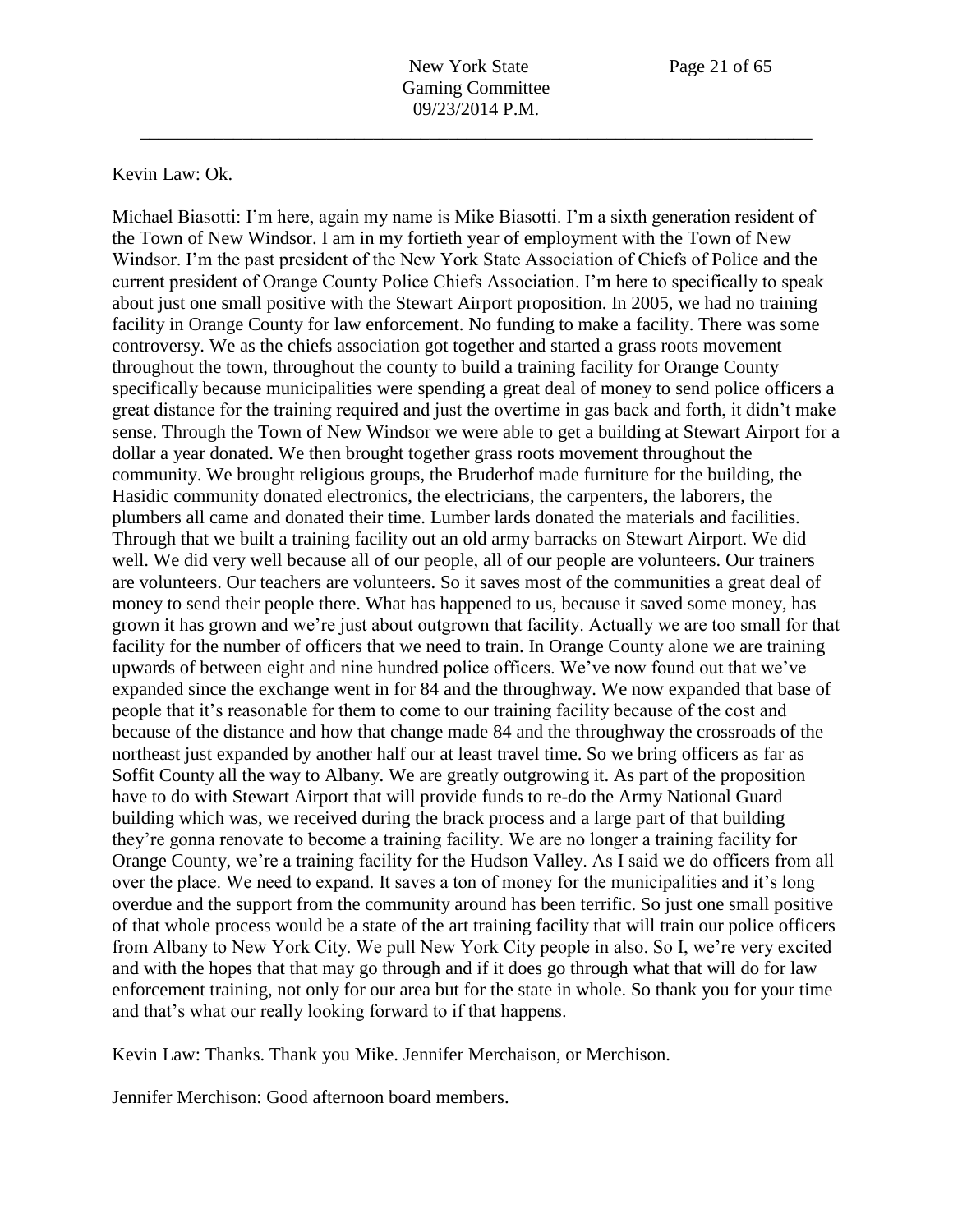Kevin Law: Hi Jenn.

Jennifer Merchison: And everyone in attendance. My name is Jennifer Merchison. I'm a twenty six year resident of the City of Newburgh. I'm a member of Newburgh United which is a grassroots organization aimed at improving and saving Newburgh youth. I'm here in support of Hudson Valley Resort and Casinos. The fact that ten million dollars in property tax, the entire ten million dollars will go entirely to the Newburgh and large city school district is the reason why I'm here to support them. Newburgh is an improvised community and that's putting it mildly. "Poverty," wrote Aristotle "is the parent of crime." There were sixteen homicides in the City of Newburgh in two and a half years. One of those years was 2008. One of those homicides was my own son James Andrew Merchison. His opportunity to benefit from this is over, but the opportunity for other youth is within arm's reach. One might say that merely increasing people's incomes may be a good idea. But it might not address the other issues that can be explained as just bad behavior. I don't agree. Every one job that is created by Hudson Valley Casinos is one life transformed in a city in desperate need of transformation. A lack of education perpetuates poverty. Breaking that cycle is key to the survival of our children in the City of Newburgh. Education plays a positive role in a realistic anti-poverty agenda. When you combine general education with training specific to the individual and local labor market, you thrive. Although education won't improve the quality or the quantity of jobs, it will improve the quality of the life for the worker. I believe that Hudson Valley Casinos is dedicated to improving and assisting us in saving the lives of our children. For at the end of the day I hope that you sincerely consider one of the casinos, hopefully if not two for Orange County. Our children are limited in options so far it's been either jail or the graveyard. So hopefully at the end of the day we can make this happen. Thank you.

Kevin Law: Thank you Jennifer. Chester Johnson.

Chester Johnson: Good evening. Thank you for this opportunity to speak to you once again. I'm sitting here listening to things going about the City of Newburgh. I'm so thrilled to know that Labor Local Number 17 is gonna be partnering with Hudson Valley because I'm a sixty five year member of Local 17 and whenever we can do something for the community, it just makes my heart flutter. Now just…

Kevin Law: Hey Chester could you hold on one sec? Folks, could you please take the conversations outside so we could hear Chester and all your other neighbors please. Thank you.

Chester Johnson: I'm here representing Newburgh Chapter of the NAACP. And we are overwhelmed and we've been to the state president and whenever there's an opportunity for jobs, the NAACP is standing behind them. Now the Grand Hudson under the leadership of Luther Winn of Greenetrack, has laid out the plans to create thousands of good paying jobs. To train our residents. To provide the benefits and service that no other casino is talking about. And I can tell you folks in Newburgh I was here when the ferry was running. I was here before the Palisades Parkway. I was here before the New York State Throughway and I worked on all of them. And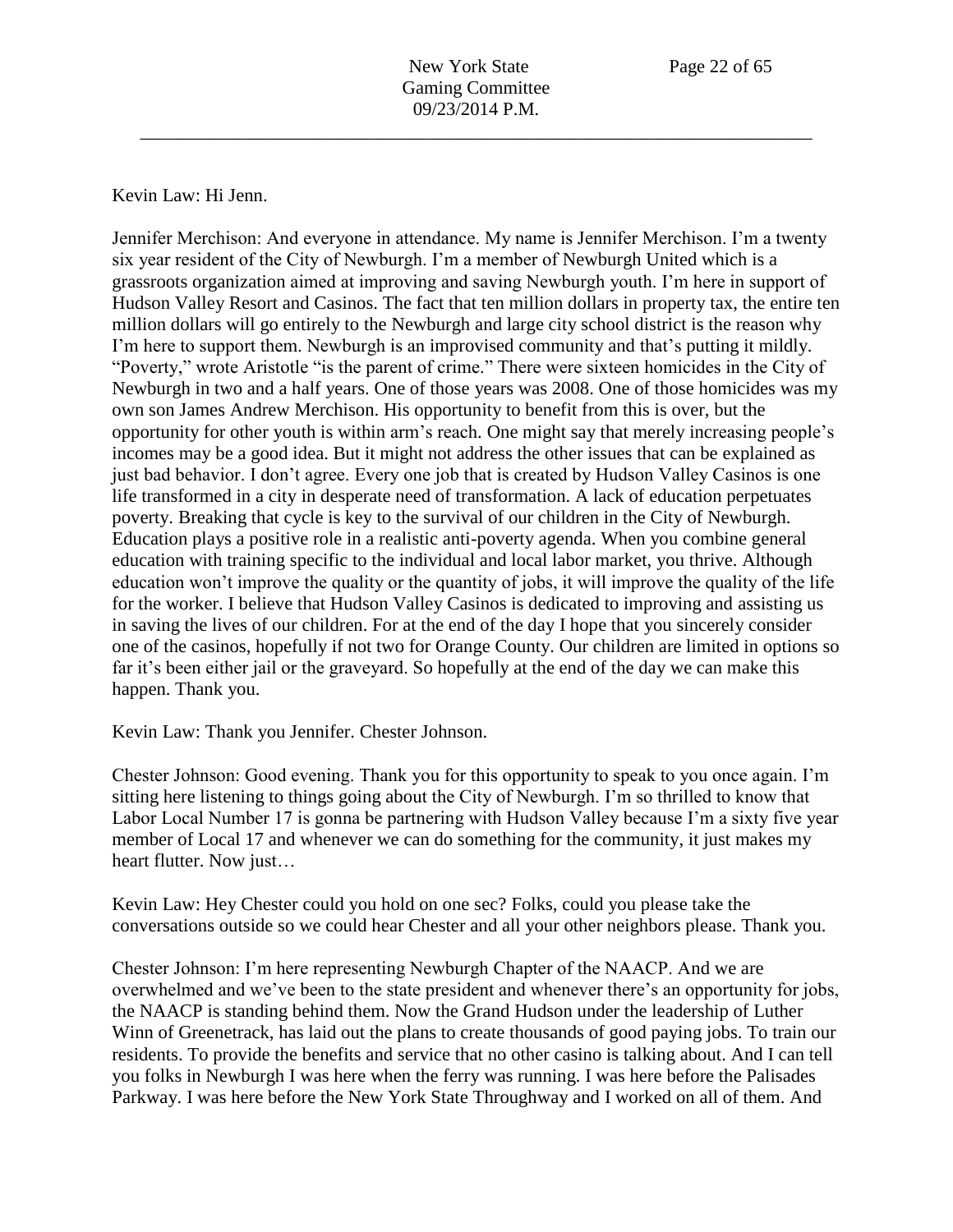we, at that time Newburgh was called the all American city. We had jobs. We had coat factories, pocket book factories, everybody came to Newburgh buying homes. Everybody came to Newburgh looking for work and finding it. Then all of a sudden urban anew. Now people are losing their homes for lack of employment. So when the Hudson Valley comes in, we're gonna get, I just know we're gonna get a resurgence of people coming in buying homes putting Newburgh back on the map. We can only go down so low and I think we've touched bottom and we will bounce back and we are in grand support of the Hudson Valley Casino. Thank you.

Kevin Law: Thank you. Dolores Marchand.

Paul Francis: We know. We know. We can see the t-shirt. It's the Grand Hudson, we can see the t-shirt.

Chester Johnson: Grand Hudson!

Paul Francis: We can read, ok?

Kevin Law: Dolores?

Dolores Marchand: Yes. Hello my name is Dolores Marchand and I'm a twenty three year resident of Tuxedo Park, New York who is vehemently opposed to Genting's proposed Sterling Forest Resort in Tuxedo. The amendment voted on in November of 2013 was to bring revenue and jobs to depressed areas of upstate New York. Specifically the Catskill region which is in desperate need of such jobs. Tuxedo, in the southern tip of Orange County, is in the Ramapo Region not the Catskills and strangely before this I have never heard it referred to as upstate. It seems that travesty to me to me to even consider Tuxedo as a site for a casino since we have only about two hundred people currently unemployed here and we also have a very high medium income. Tuxedo is not a depressed town in any way. There are approximately thirty six hundred residents in all of Tuxedo. The casino says that they will hire four thousand or so workers. Therefor they will be bussing in thousands of people every day to staff the casino. Effectively doubling our population with the workers alone. Add to that the six point five million visitors per year that the casino is projected to bring in. This makes no sense at all. The proposed location of a huge gaudy resort adjacent to a pristine state park saved at a cost of millions of dollars which is also a watershed region for millions of people is preposterous. The impact of the amount of traffic going to and from the casino, the waste water and runoff including chemicals used on the gardens will cause irrevocable harm to the sensitive region. Something that cannot be mitigated. The only main road going through Tuxedo and the neighboring Town of Sloatsburg in order to get anywhere going north or south is Route 17. This narrow road is already overcrowded and very dangerous since there is virtually no shoulder on either side and no median. In the twenty three years I have lived here I have witnessed many bad accidents, some fatal, on Route 17 and it is not uncommon for the road to be closed in either direction because of such accidents. Many school buses use this road daily year round and I have witnessed people disregarding the stop signs on busses many times. Now add intoxicated casino patrons to the scenario of a narrow treacherous road with no medians and school buses frequenting it. It is a recipe for disaster. No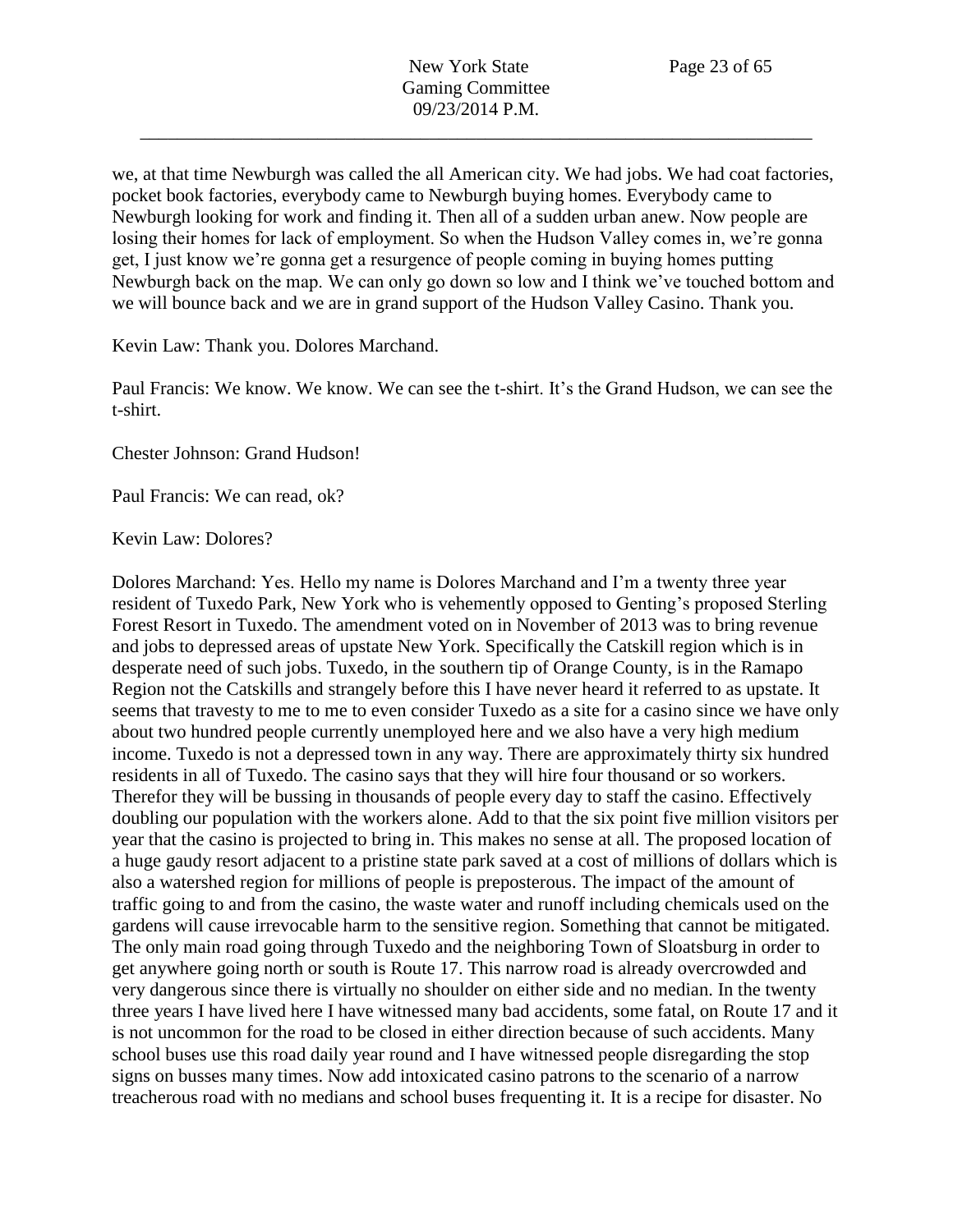amount of money could bring back someone's lost child. And by the way, school buses go right by the proposed casino location too on Route 17A. Even if the proposed Exit 15B were allowed to be built on the throughway, traffic still comes locally through Tuxedo whenever there is a problem on the throughway. Which is already quite often and would happen more frequently with the increased usage of casino patrons. I must also mention that during heavy rains Route 17 is prone to flooding and closures in both directions. My family has been stranded at home more times than I care to remember because of this. Most times also without power as well since we are prone to frequent power outages too. Where would all the stranded casino patrons go? Surely the casino will not have rooms for all of them. Most of the actual residents of Tuxedo don't want a casino here. The letters, we were told, would be considered by our town board were over two to one against it. I know this for a fact since I read them all. Under the Freedom of Information law we were allowed to see them. In the last five months I have attended many meetings on this project and have listened to many people speak. In general the opponents were closer to four to one against the project. I am talking about actual residents here, not those cheerleaders hired by Genting to extol the virtues of the project. In fact it seemed that these hired guns knew about the project before we the residents did as they have been attending the meetings from day one trying to convince its residents of its merit. I don't think that people that live in Gocheans, Suffern, Greenwood Lake, and Norwick should be telling Tuxedo residents will be for our town especially when they have been paid or promised jobs to do so. Our town board voted in favor of the project with only one member dissenting despite the consensus of residents that we did not want it. I wonder why that happened. I thought town boards were supposed to represent their constituents not disregard their wishes. Last week the Palisades Interstate Park Commission voted to deny a land swap that would enable Genting to build Exit 15B on the New York State Throughway. They should be commended for this because they realize that the regions of Sterling Forest and Harriman State Park were meant to be preserved as places for all to enjoy and not to grate it and pollute it by casinos. They turned down Genting's millions and did the right thing. I hope that the New York Gaming Facility Location Board will reach to the same conclusion. Thank you for allowing me to speak.

Kevin Law: Thank you Dolores. Next up is Jeffrey Marchand.

Jeffrey Marchand: Good afternoon and thank you for hearing my comments. My name is Jeffrey Marchand and I am a long term resident of Tuxedo Park, New York which is located only a few short miles from the proposed mega development known as the Sterling Forest Resort Casino. The Genting Corporation has painted a rosy picture of their concept for the Sterling Forest Casino. On the other hand I see it as ill-conceived and totally inappropriate for this site and question why this is even being considered. Over a hundred million dollars in public and private funds were paid for this land to be preserved. I find it hard to reconcile that this development might be allowed knowing that it will bring an estimated seven million persons annually to the casino. With its intended pollution, crime, and social issues there is a serious conflict and a disconnect here that I find perplexing. The people of Genting, the town boards of Tuxedo, and the Village of Tuxedo Park have worked hard to promote the idea that many in the community support it. Nothing could be farther from the truth. After the Genting proposal was initially sprung upon the casino electorate, the town supervisor conducted an email survey with the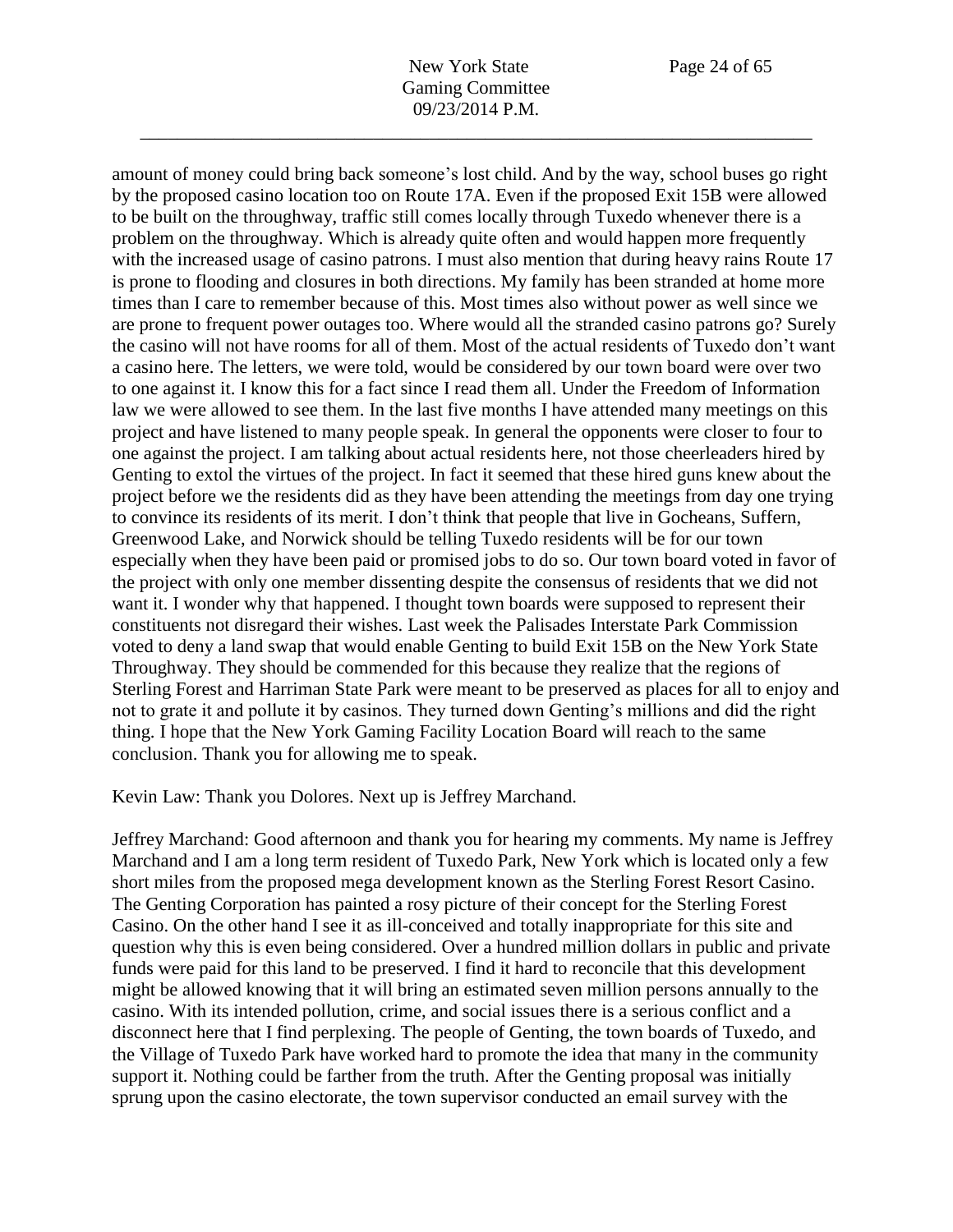results spoke the real truth. There were more than twice as many voters opposed than there were

in favor. The following are points to ponder. Water: one of the most important points of contention. There will not be enough of it. Where will it come from? Genting says that they will, if necessary, truck it in. Which sounds like a desperate plan to me. Common sense tells you that if you don't have enough of this essential element to sustain your business model: find another location that does. Economic need: the town of Tuxedo has an aggregate annual household income and excess of over one hundred thousand dollars. Our unemployment rate ranges from average to below average. The casino should go to an area with a much higher need. Not an affluent area such as this. Sewer and waste water treatment: Genting promises that they will have the state of the art waste-water treatment facilities. Tell that to the people of the states of New York and New Jersey who so heavily depend on this water and have spent millions of dollars to preserve it. I wouldn't want to tell my kids to go to ski at Tuxedo Ridge when today's snow was yesterday's casino effluent. Labor: Genting says it will bus in workers from Newburgh, Port Jervis, and other municipalities. Hmm, why should we agree to a plan that will pollute our area even more and cause serious long-term wear and tear to our road infrastructure to subsidize Genting? Put the casino where the workers are and not vise-versa. Land: much has been said about the heavy prior use of the proposed casino property. The real truth is that the property was lightly used as a botanical garden. It certainly did not bring in several million visitors a year. Mitigations: Genting is promising all kinds of remediation for SEQRA. All of that must be taken with the utmost grain of salt because the environmental analysis is being done by known associates of Genting. I sincerely question the objectivity of this. Even with all that, how could they mitigate the pollution that this enormous project will bring and the permanent negative effects of the actual habitat. They cannot and they know it. Influence buying: Genting has spared no expense buying their way into Tuxedo politics. But it is using a form of legal blackmail to muzzle our elected officials to keep negative comments from surfacing. The residents of Tuxedo and the Village of Tuxedo Park are facing an unprecedented assault on our environment, our natural resources, and our property values. Which is very sobering for those of us who own property here. The Palisades Interstate Park Commission has a mandate to project our parklands and they did so by their decision to deny the interchange lands to Genting. The host agreement of the Town of Tuxedo mandates that this project be abandoned in case the new interchange is not approved. I respectfully request that this proposal be denied due to this reason alone. There are many other reasons to deny it but this should technically end it. It might be difficult to pass on the check that Mr. Good so pointedly write out at the Albany meeting but is nonetheless the right thing to do. Thank you very much for your consideration.

Kevin Law: Thank you. Thank you. On that, we're taking a short break and on deck will be Marie Vegnaburn in a few minutes when we resume.

Kevin Law: Thank you. Ok so you must be Marie Vegnaburn?

Marie Vegnaburn: Yes I am thank you.

Kevin Law: Well thank you and you are on for your five minutes or less.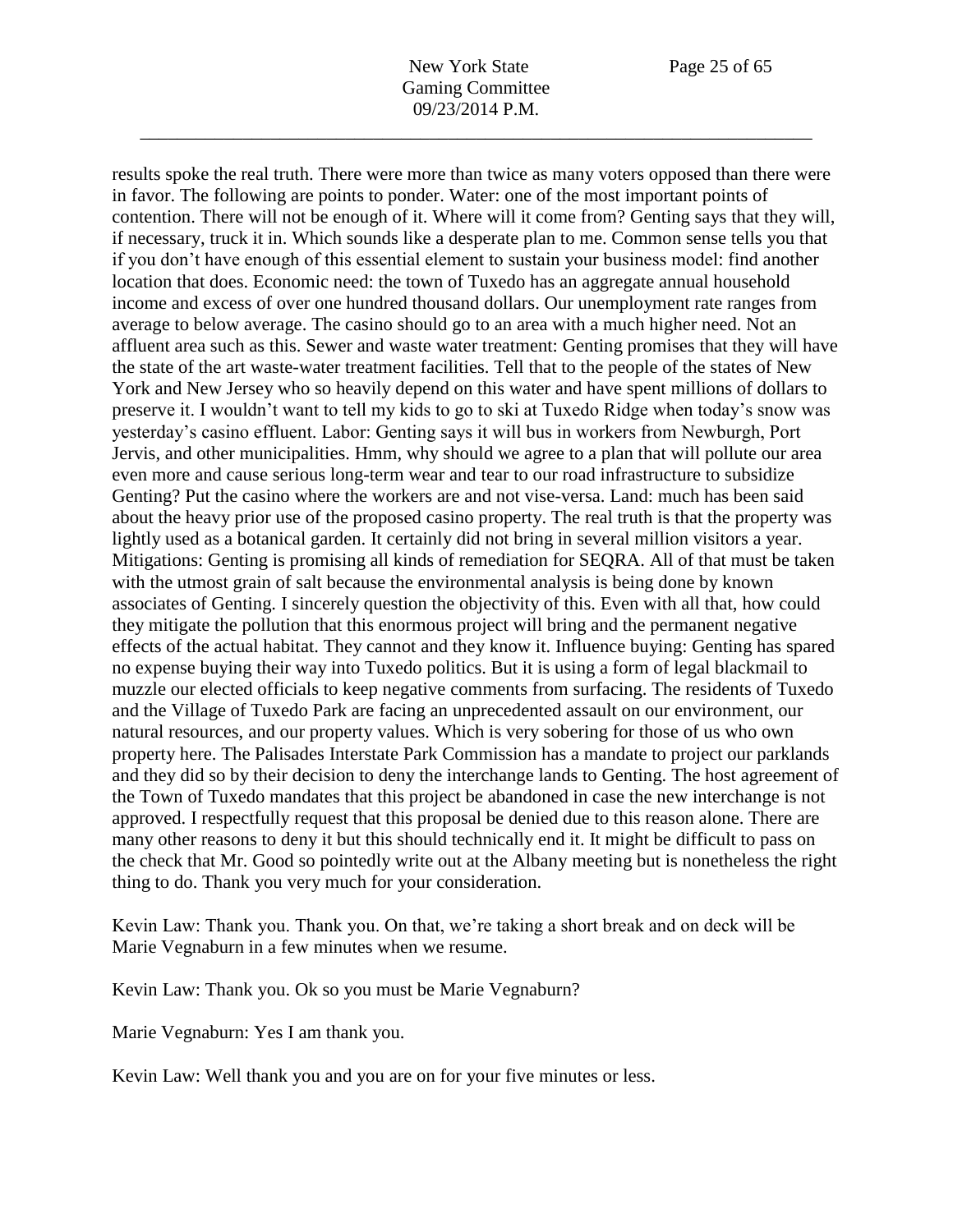Marie Vegnaburn: Thank you gentlemen.

Kevin Law: Thank you.

Marie Vegnaburn: Thank you very much for allowing to me to speak this afternoon. When I first heard about casinos in the, I'm an Orange County resident, when I first heard about the casinos I kind of just pushed it off out of my mind and didn't think about it until I started realize that there was gonna be a tremendous impact not only on my community but also on the communities within the whole region of Hudson Valley. When I thought about what a casino or the community impact could do and could bring to us, I thought now's the time for me to start doing my research and speaking up. I am the mother of two veterans. Young men who have served their country. I am sitting on a board of directors for a domestic violence organization and what I have found in my research is that there are, everybody's here and I appreciate all the good comments because there's a lot of good stuff that will come out of this for any community that is awarded the licensing. However what I found with Caesars is that they have a community foundation that bars none. They have actually stepped up their programs for veterans. Our returning men and women are finding themselves without jobs. They can't support their families and they need to be supported. They need to be helped. Our women, our families in domestic violence situations are looking at where can they go? And Caesars has a proven track record of bringing and supporting communities and supporting those efforts. So yes, I see the economic value for jobs in you know for the communities. I see that there are pros and cons to both sides of the story. I think that what we have to look at is what's going to bring the best to the region itself and not just one small community or one school district but the overall region. And I want to thank you for your time and I too am, you know I my other friend said I wouldn't wanna be in your shoes and I know you have a really tough job ahead of you. Thank you very much.

Kevin Law: Thank you. Kathy Patty or Pattie.

Kathy Patty: Patty.

Kevin Law: Hi Kathy.

Kathy Patty: Hey there. Ok.

Kevin Law: All set?

Kathy Patty: Good afternoon chairmen, Chairman Law, and members of the Gaming Facility Location Board. My name is Kathy Patty. I'm the president and CEO of the Sullivan County Chamber of Commerce. I appreciate the opportunity to address you all today. As you've seen we have a combined Sullivan County economic development team and I just want to strike up that we are united with this combined message of the MO-Squared. I represent a membership of nearly six hundred Sullivan County businesses. It would give me great pleasure to stand here and tell you what a growing vibrant business community I represent but I cannot. What I can tell you is this; they are tired. Tired of promises. Tired of struggling. Tired of a stagnant business climate.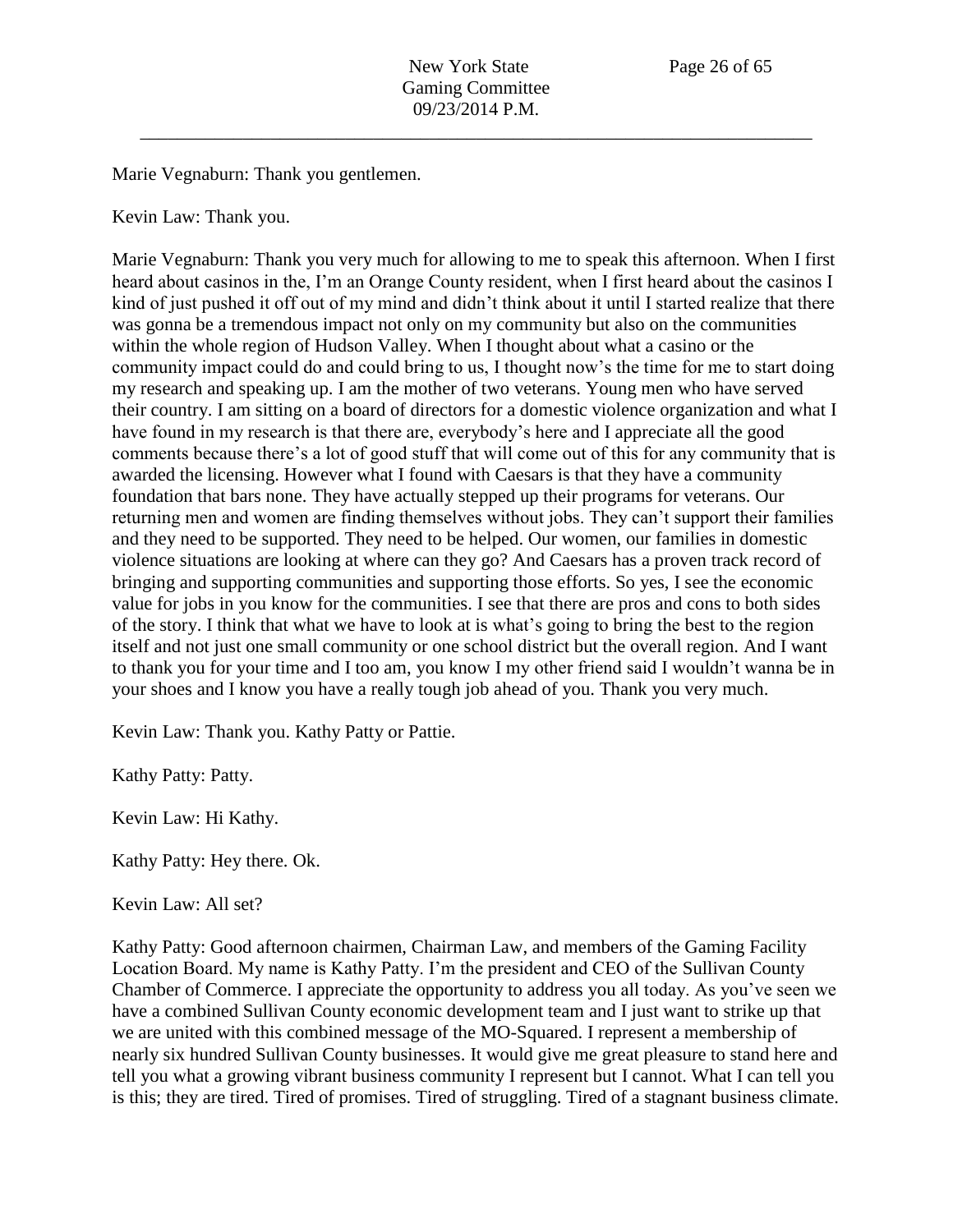New York State Page 27 of 65 Gaming Committee 09/23/2014 P.M.

\_\_\_\_\_\_\_\_\_\_\_\_\_\_\_\_\_\_\_\_\_\_\_\_\_\_\_\_\_\_\_\_\_\_\_\_\_\_\_\_\_\_\_\_\_\_\_\_\_\_\_\_\_\_\_\_\_\_\_\_\_\_\_\_\_\_\_\_\_\_\_\_

Since the decline of our once great hotel industry we have lost business, we have lost jobs, and our children have left home seeking jobs elsewhere. We have the highest unemployment rate of any surrounding county at eight point seven percent and a low per capita income level of under twenty five thousand dollars a year. Our business community remains ever hopeful. Two weeks ago you heard both of our project submissions say that they understood the history and the background of Sullivan County. Both of our projects, Montreign and Mohegan Sun, understand our untouched potential. The two proposed destination resorts at the Concord site provide the catalyst, the economic stimulus for much needed jobs and business. The chamber, together with the Sullivan County Visitors Association and SUNY Sullivan, have applied for grants to bring nationally recognized and hospitality customer service training to Sullivan County. We've done that alone full well knowing that both projects have probably sought out those same trainings for themselves. We've met with the casino applicants in regards to the specialized training needed for restaurant and hotel management, dealer training, customer service, and casino management. So our educational industries are well aware of what we need to bring our workforce to speed for this. Gentlemen this is the shot in the arm we need in the Sullivan County Catskills. We've been at the table for fifty years. This is the fuel that will ignite the area and stimulate new growth and renewed spirit. Lastly, I have been a resident of Sullivan County for thirty one years. I have grown up here and raising my daughter there. It is my privilege to lead a group of businesses who all want to be a part of something historical to rebuild our region's economy. Please help us on the pace to recovery so that my daughter can have the endless opportunities that she deserves right here in New York State. Remember we are in need and the casino referendum and enabling the legislation is for us. We're ready now. We're the right choice. We're the only choice the real Sullivan County Catskills.

Kevin Law: Thank you.

Kathy Patty: And I do have two minutes left. So I should speak to you a little bit more but I appreciate that you've been sitting there all day so I'll leave.

Kevin Law: Thank you. Thank you Kathy and we will remember that.

Bill Thompson: It helps you make points ok.

Kevin Law: Harry Toro Minutis, Minetus. Is Harry here? Harry Toro Minetus. Ok. Next, Veronica Wagner. Yeah but you gave me her before to take this one out. You put her there.

(Someone on the Gaming Commission Board): (Something incoherent)

Kevin Law: I know, and then you put her here. Which time is she doing?

(Someone on the Gaming Commission Board): (Something incoherent)

Kevin Law: Oh. Hold on one sec folks. This person's substituting at.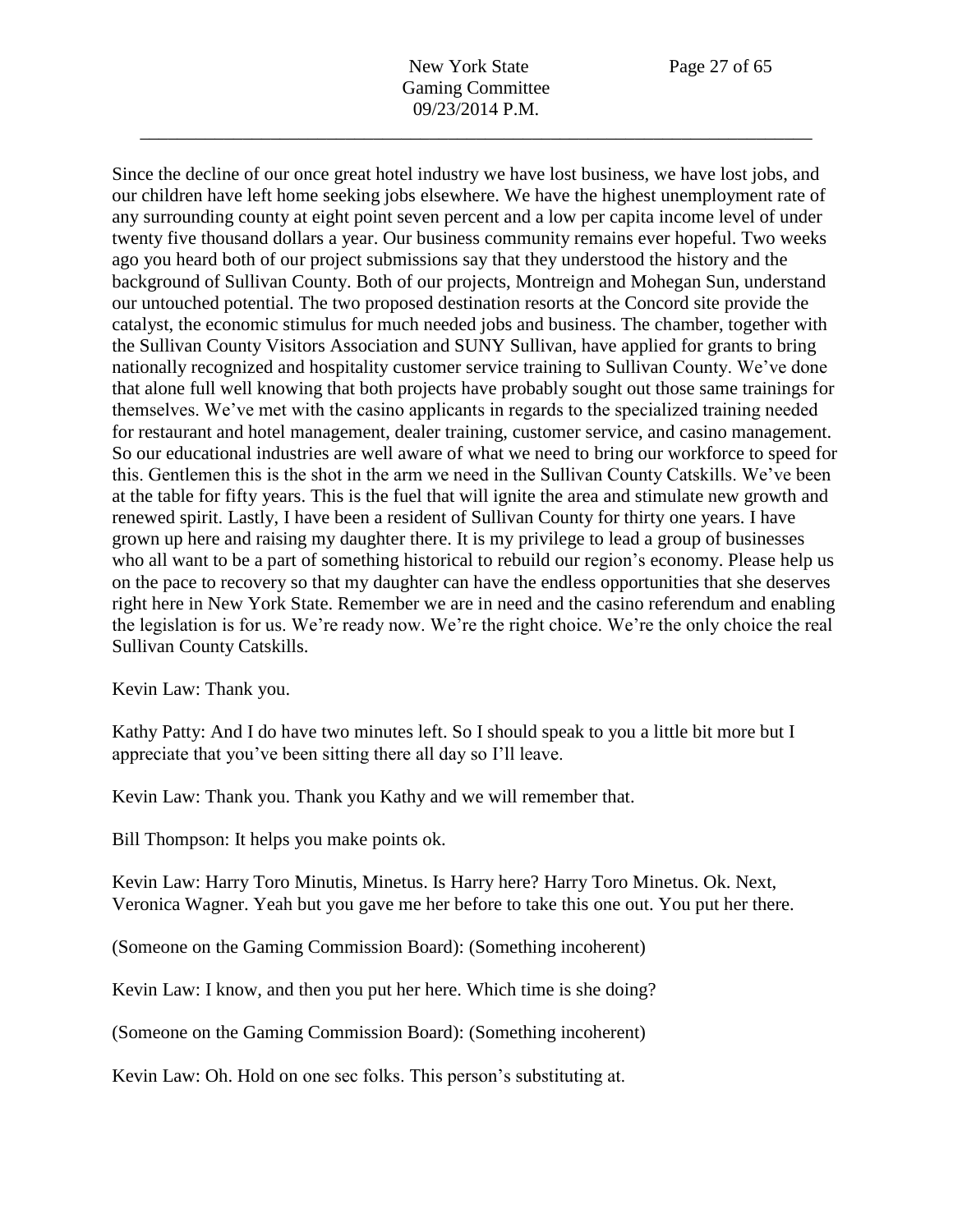(Someone on the Gaming Commission Board): (Something incoherent)

Kevin Law: Oh ok. Oh then Veronica is going at 5:10. Ok I'm sorry, Veronica's not now she's at 5:10. At now we have Carl Corla. Sorry for the confusion folks. Five minutes.

Carl Corla: Thank you very much for the opportunity to present a different point of view against that no one has heard that until today. Honored members of the Gambling Location Board and everyone assembled here. My name is Nikud Colare (Hebrew). For the last year I have been aticate for the Orthodox Jewish Residence that resides in the Catskills and the rabbi who represent the overwhelming majority of the four hundred thousand residents of the Catskills Student of Summers which has charged me with the task on speaking on behalf of the community. This board has been presented with Sullivan County that has run down, no vitality, and it's only change for survival is the siting of a casino in its midst. However this descriptions practically false. Sullivan Ulster County is home to proximately four hundred thousand summer residents and a sizable of vieron orthodox Jewish residents that have already been living there for tast sixty years. Our community is developed and build homes and camps in areas which are valued in the billions of dollars. Furthermore, our community pays the vast majority of property taxes in the area and has provided Sullivan County with its livelihood for the past few decades. We feel that our way of life is now continued existence in Sullivan County seriously being threatened by supposed locating casino in the heart of our community. I wish the register, our biggest protest, the man in which our community has been treated by the gaming commission. On numerous occasions we have requested a chance to present the concerns of our community to Gaming Facility Location Board and by allegedly disregarded that we also did not get a response from people in the governor's office. On May  $12<sup>th</sup>$  members of our community attended the boards meeting in Manhattan and were assured by the then acting executive director of the Gaming Commission that a public hearing would be held in Sullivan County in the summer months so that the board could hear and take into account considering of our summer residents. It's on a website that someone could get from New York that you could see the pictures. This hearing was not held and instead the current hearing which is nearly one and a half drive from Sullivan County, two hour drive from Brooklyn, is being held today which is tomorrow night which is a Hashanah. We have very few people able to make it. I certainly object to the board making a decision without holding a meeting in Sullivan County proper at a time that's mutual convenient. I believe that such a meeting all of the residents of Sullivan County including the year round residents who do realize that a casino in the kind climate would be a liability to the health of Sullivan County rather than an asset. Since my time is short I will state our opposition. A highly command Empire Resorts is partly PR and the town to town supervisor for opening a dialog with us and their willingness to try accommodate our communities concerns with their proposed projects. We have no opposition to the siting the casino at the Nevele. Such a location would be far from the center of our communities and would therefor only minimally affect us. However we strongly object of the construction of a one billion dollar Las Vegas style casino from being built at the Concord and will use only available to valid vets and the courts to vent construction of such a casino. We believe that such a large edifice would draw unsavory people to the area, create unreasonable traffic to our homes, and destroy our summer commuters in the area. The alternative presented by Empire Resorts for a hundred seven million dollar casino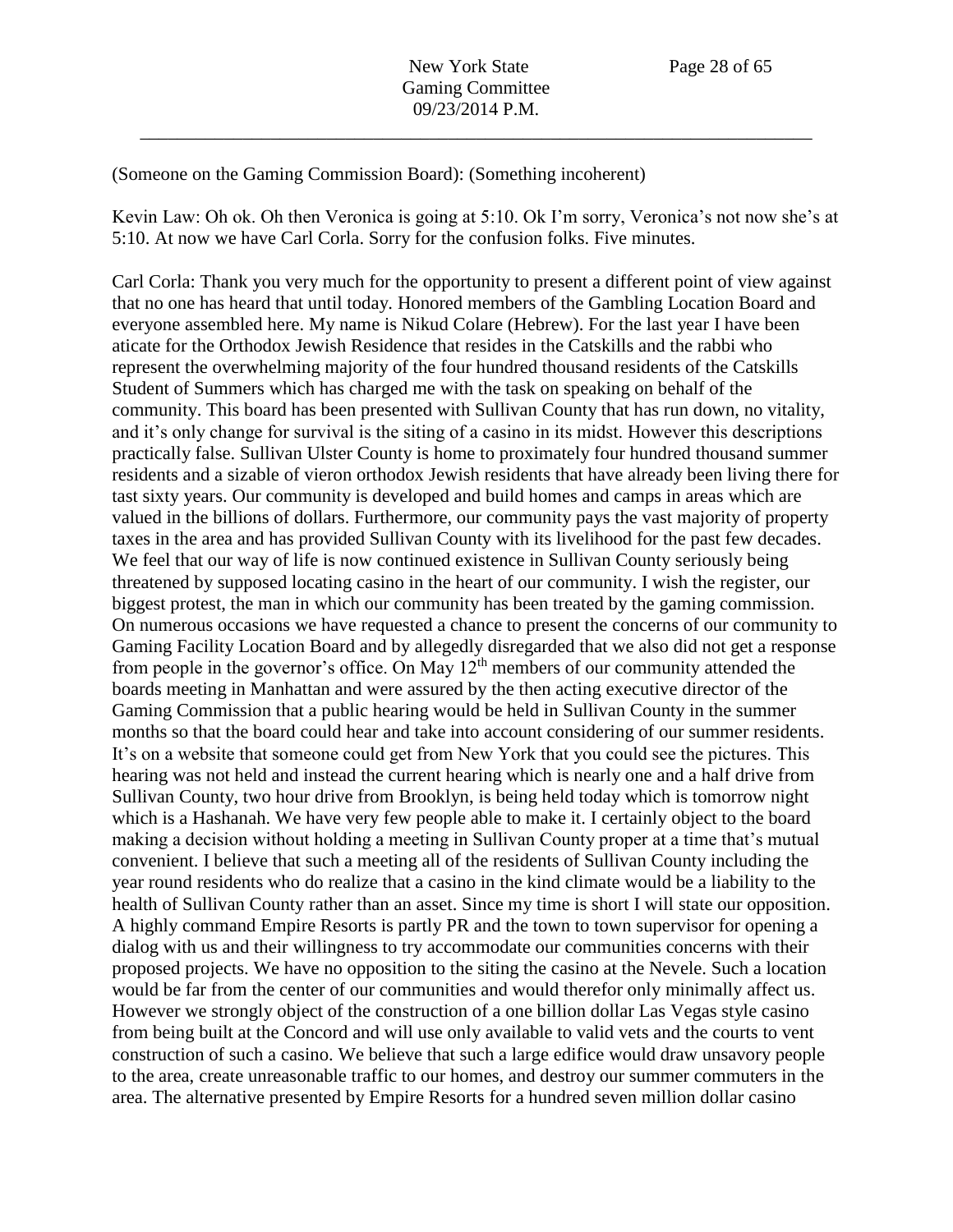should be debated but thus far Empire has failed to present a plan to what this project would look like is there for kindly impossible for us to assess the impact it would have on our community. We wish to vess the very important point; while little attention has been given in fact of a casino on the way of life of four hundred thousand strong orthodox Jewish residents it seems that much greater weight has been given to minor evectional concerns. We support the place of a casino in Tuxedo, which would likely have a more lasting existence and would it would an empire owned source only if they forced them to reduce their proposal to the Concord to a hundred and seventy seven million. The vote to not eliminate the Tuxedo project due to minor environmental concerns and award the license onto the resorts Mohegan Sun which would allow them to build their proposals Vegas Meccas in the heart of our community. In summary, new developments have resulted in major changes in the projected benefits of a casino in the Catskills accordingly. These decisions should not be made lightly. In all fairness to the applicants in Sullivan Ulster County if the board intends to award a license in Orange County location, the board's decision should be bifurcated. The board should first announce that it would allocate a casino to Orange County and then allow the remaining applicants to adjust their proposals so that a profit decision can be made. In any event no decision should be made regarding the Sullivan County location until further public hearings are held in the area. I thank you for giving me this minimum time to talk. With the amount of time I hope that a public meeting will be scheduled in the near future. Thank you.

(Spoken in broken English)

Kevin Law: Thank you. Next up is my friend Philip Mars. Philip.

Bill Thompson: All for Philip.

Kevin Law: He's a friend. We met him yesterday.

Bill Thompson: Are you stalking us?

Phillip Mars: I'm still full-horse.

Kevin Law: You are still Phillip Mars.

Bill Thompson: Call for Phillip Mars.

Phillip Mars: And I do have an answer for your question at the end.

Kevin Law: Phillip since you heard it yesterday you only get four minutes today, alright?

Phillip Mars: Ok I'll try to do my best.

Kevin Law: That's good.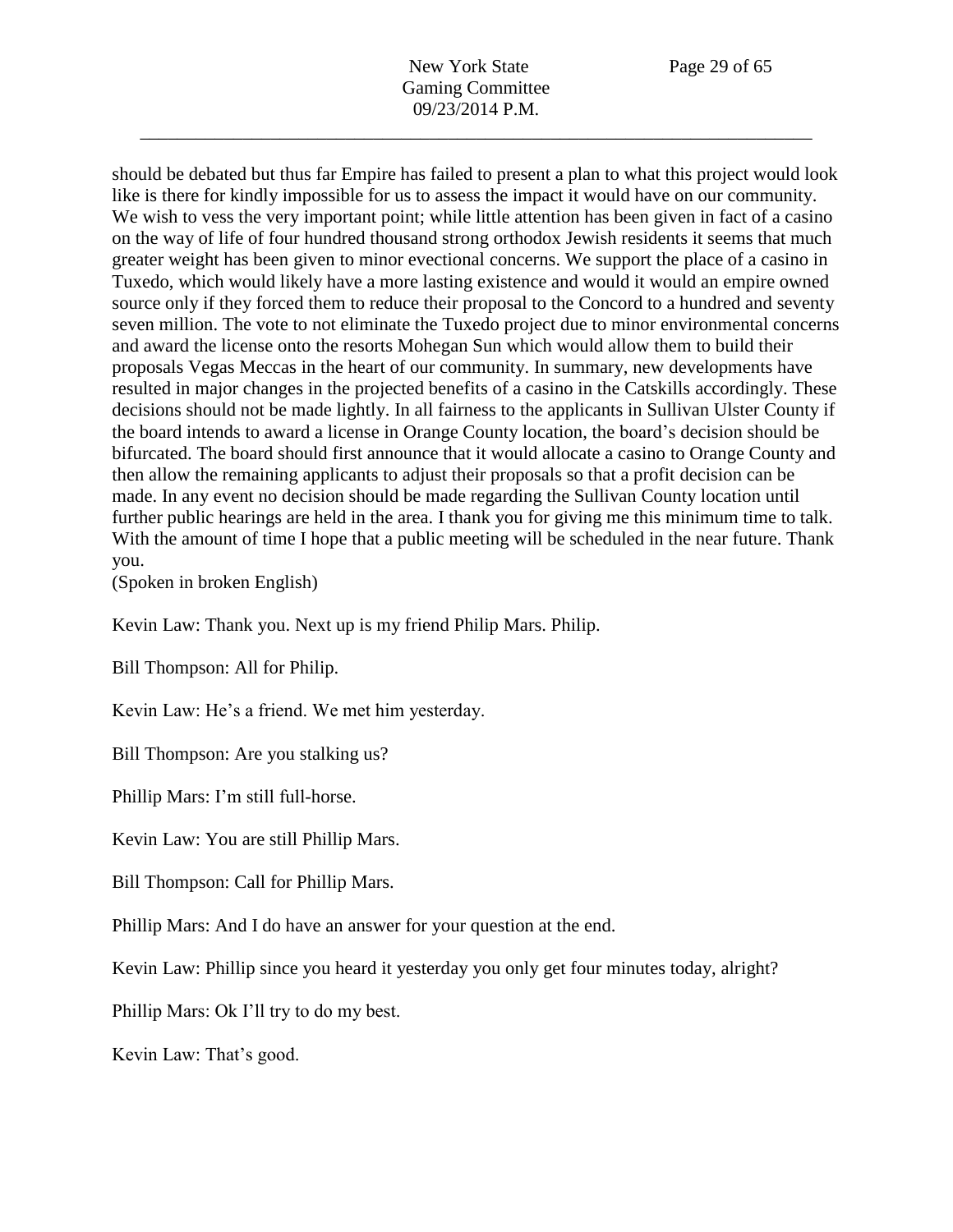Phillip Mars: Thank you and it will be a little bit of a repeat. I'm Phillip Mars and I'm employed

as the CEO of Proctors, the capital regions performing arts center. I'm here to tell you as a volunteer chair for the Upstate Theater Coalition For Fair Game. A group of all the thirteen municipal and not for profit performing facilities with over a thousand seats that serve the citizens of all three gaming regions. Fair game formed about a year and a half ago driven by each of what of us had heard from colleagues from around the country detailing the negative impacts experienced when confronted by gaming and particular when that gaming included substantial live entertainment options. But we also were joined together with the clear goal to supporting the governor and the legislature and to advise each of what we have learned in engaging our peers. We talked to refine the gaming application expectations so as to improve the likelihood of longterm gaming success. This was an unprecedented collaborated and collaborative effort. An upstate-wide coalition working together to ensure access to the arts for all New Yorkers in a changing world. We knew we represented interests of millions of citizens and patrons but we had not convened or worked together before and the prospects of success seemed initially slim. Specifically we noted that gaming impacted local entertainment facilities in three ways. One: gaming facilities where communities entertainment dollars were spent regardless of live entertainment. Two: where gaming facilities had live entertainment there were significant changes and where performers performed. This resulted from an industry wide standard called date and location exclusivity often one hundred days and one hundred miles. In other words performers who worked at gaming facilities almost never again performed in non-casino facilities. And three: things change. How a gaming facility would begin may not indicate where it would be even a few years in the future. By way of example we noted the twenty five percent reduction at live events at Shea's in Buffalo, the result of gaming facilities nearby in Niagara Falls. An even greater impact was experienced by downtown facilities in Hartford, Connecticut and Province, Road Island due to Foxwoods and Mohegan Sun. The governor and the legislature heard our message which resulted in strong language in the RFA which was further clarified and strengthened in the written public question and answer process to require negotiated relationships between gaming applicants at impacted entertainment facilities with a goal of protecting and enhancing those significant public and philanthropic arts investments. We developed and presented to all the applicants four ways to work together for mutual success. First to declare and agree on a scale of intended live events by the gaming applicant. Second to support a mitigation payment should that anticipated level of activity change. Third to establish regular and consistent communications regarding bookings and to be in the use of the expicivity agreements. And fourth to support the local facilities through participation in a fund to support the Fair Game Theaters and to support smaller local arts activities through a competitive grants process. We are pleased to say that in the three regions, twelve of the sixteen applicants have signed memoranda of understanding with us. In some cases those memoranda, the gaming applicant had to alter the plans they had for live entertainment facilities significantly. In some cases we made decisions to communicate regularly in ways we never thought we would do before. It's not all a success yet, we must wait to see which applicants are selected. We need to see a few as a siting commission can help us reach agreements with the other four applicants should one of them be selected. And finally we need to see if the understandings we have developed will result in firm agreements as selected applicants bring their projects to fruition. In any event, we are miles ahead of where we were just eighteen or twenty months ago. Here in the Catskills we have MOUs with Caesars,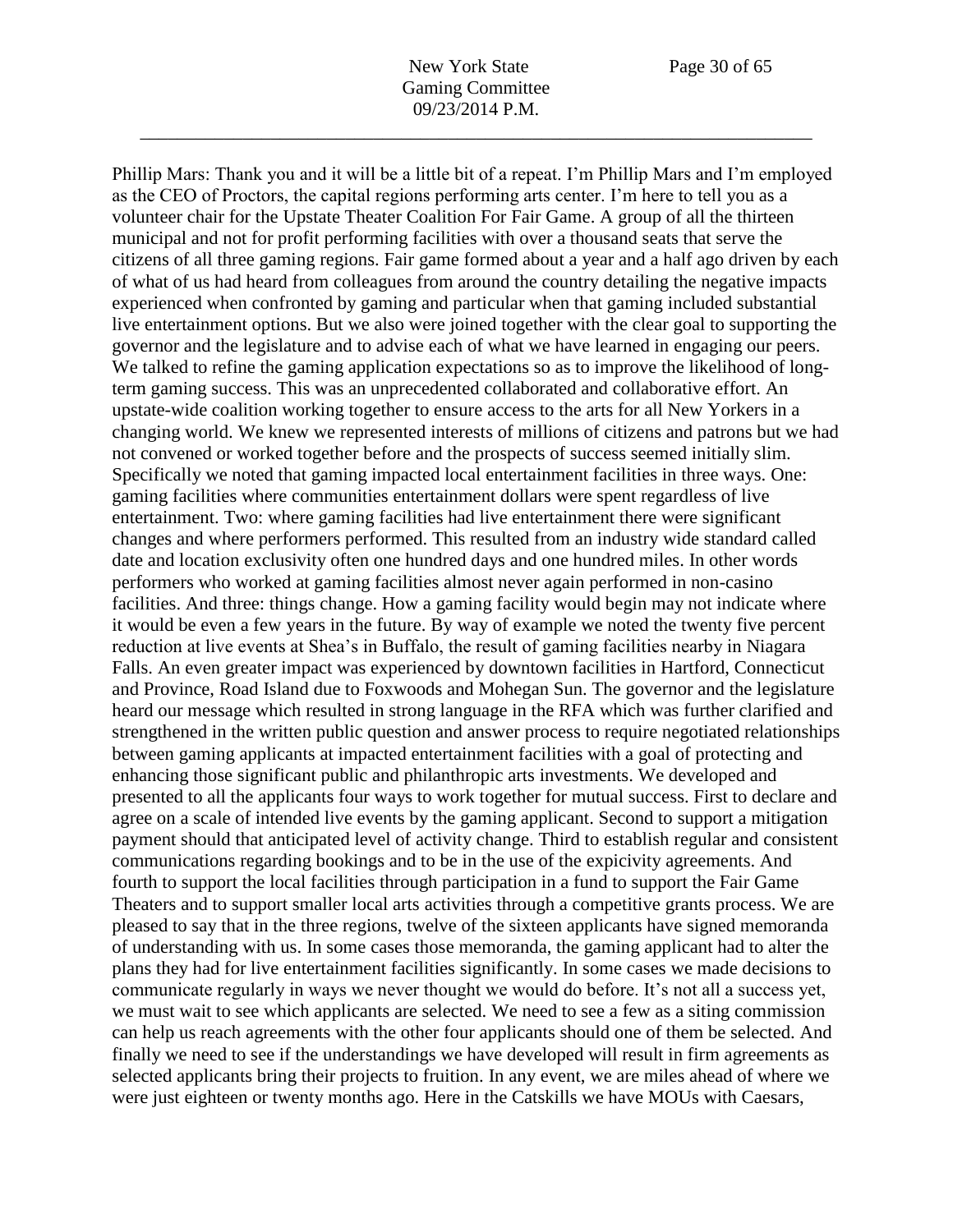Empire Resorts, Greenetrack, The Nevele, and Genting Resorts World. We feel strongly that we can work with these applicants. We also believe that the local institutions that are within this region that have come together: Bethel Woods, Ulster Performing Art Center, and the Bard Avon will continue to collaborate regardless of the manner reflected in the agreements. We believe Fair Game evidences are a remarkable and sincere effort to support and preserve the facilities and programs for which we daily fight so hard. Faculties that have defined our communities for sometimes over a century. Can you imagine life in the Catskills without the Bardavon? Or not Bethel Woods. Or life in the capitol region without Proctors or Spac. That is why we are bound to each other so tightly. We thank you for understanding our concerns and giving us a way to help shape our future. And an answer to your question sir. The one I couldn't remember. In the capital region East Greenbush did not participate and in the Catskills Mohegan Sun, Hudson Resort, Saratoga Harness, and Cordish Group in the southern tier as you'll find out tomorrow everyone participated.

Bill Thompson: Oh, thank you.

Kevin Law: Thank you.

Phillip Mars: Thank you.

Paul Francis: Wanna save yourself a trip? Wanna save yourself a trip and just say how it came out at the end?

Phillip Mars: How?

Paul Francis: Wanna save yourself a trip to Ithaca and just…

Phillip Mars: All three signed in the southern tier and another representative is going to Ithaca about the repair. But we're here for all three regions for you, we're here.

Kevin Law: Thank you.

Bill Thompson: Have a good trip home.

Phillip Mars: Thank you.

Kevin Law: Jasper Kline. Is Jasper? No Jasper? Daniel Murphy. Thom Mclee. Charles North.

Charles North: Good afternoon and welcome to Duchess County.

Kevin Law: Hi Charles.

Charles North: My name is Charlie North. I'm the president and CEO of the Duchess County Regional Chamber of Commerce and we welcome you here to our home. Firstly let me say that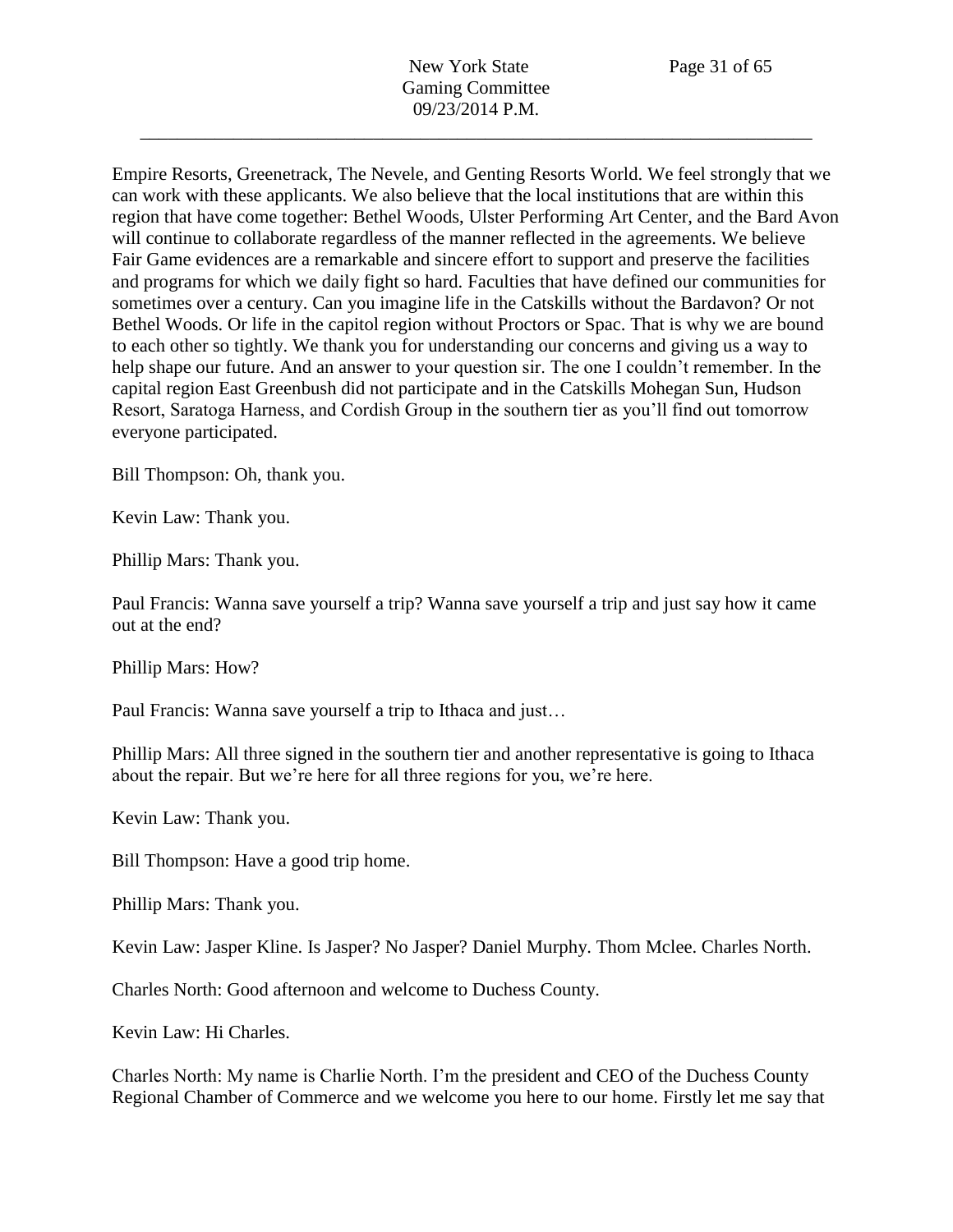we do not object to casinos being built in Sullivan County or Ulster County. We do however believe that Caesars is an organization that will deliver what we need here in the Hudson River Valley and in New York State. You know they did their homework when it came time to select a location and the Woodbury location makes plenty of economic sense. We looked at all of the locations and we tried to be as objective as we could. Easy access at the fork in the road, Routes 87 and 17. Our primary intersection in the great state of New York. A great location, hub, center of activity, center of the universe and Caesars has committed to leave the state twenty million dollars to improve the exchange and that is needed and has been needed for a number of years. Now we can get that done. It's also no secret that Caesars neighbor, Woodbury Common, is a magnet for shoppers locally regionally as well as state wide. And then there's the extra added benefit of tourists from outside our United States shopping there as well. An international magnet well-known throughout the world and to be coupled with Caesars name, also known internationally. A brand that will bring more visitors than any other applicant. A perfect match made in Orange County. The Caesars Woodbury proposed location is the perfect spot for Caesars New York to create a gateway to tourist attractions in New York. And I know that Caesars has plans to market New York's attractions and events to their customers. This activity alone will have a positive economic ripple effect. Not only in our Duchess County but in the entire state of New York. There proposed Caesars Woodbury location will attract many customers and connect these customers with the masses of people that are unemployed. Yep there's a larger population there and here and yet larger number of unemployed people that sorely need jobs. Caesars estimates that they'll generate two hundred and thirty million dollars in the state and local taxes annually. I believe that figure will be more. Additionally more tax revenue will be generated by ancillary businesses near the proposed location as well as Woodbury common generating more tax revenue because of the increase in activity they will receive due to the magnetism of the Caesars brand. Of course this increase sales activity leads to more jobs. Once again, Caesars will create forty five hundred direct jobs. Guess what? There'll be additional jobs created outside the Caesars perimeter because of increased activity in the area. Not a bad thing. Increased tax revenues. Increased employment. Also Caesars has reached out to Orange works as well as our Duchess County Regional Chamber of Commerce Workforce Development Division ensuring that residents that live in disadvantaged communities will have an opportunity will be gainfully employed. We're very excited to work with our friends at Caesars. To have them employ folks that will have their wish come true. To finally get off public assistance and become productive citizens in our Hudson River Valley communities.

## Kevin Law: Thank you.

Charles North: They're involved with the arts. They've involved with the disabled community. They're involved with the veterans and I've had the pleasure of dealing with Caesar's folks and in the beginning of our relationship I did my homework. I checked with my counterparts in the country and the reports I got were stellar. Committed to the communities in so many ways. Not just writing the check but employees there to serve the communities. Whether it be the disabled community, the veterans community, to make a better place for all. The C that begins the name of Caesar also stands for commitment. They're here for the long-haul ensuring that our communities will thrive. Increased tax revenues, jobs, arts, there're here for all of us.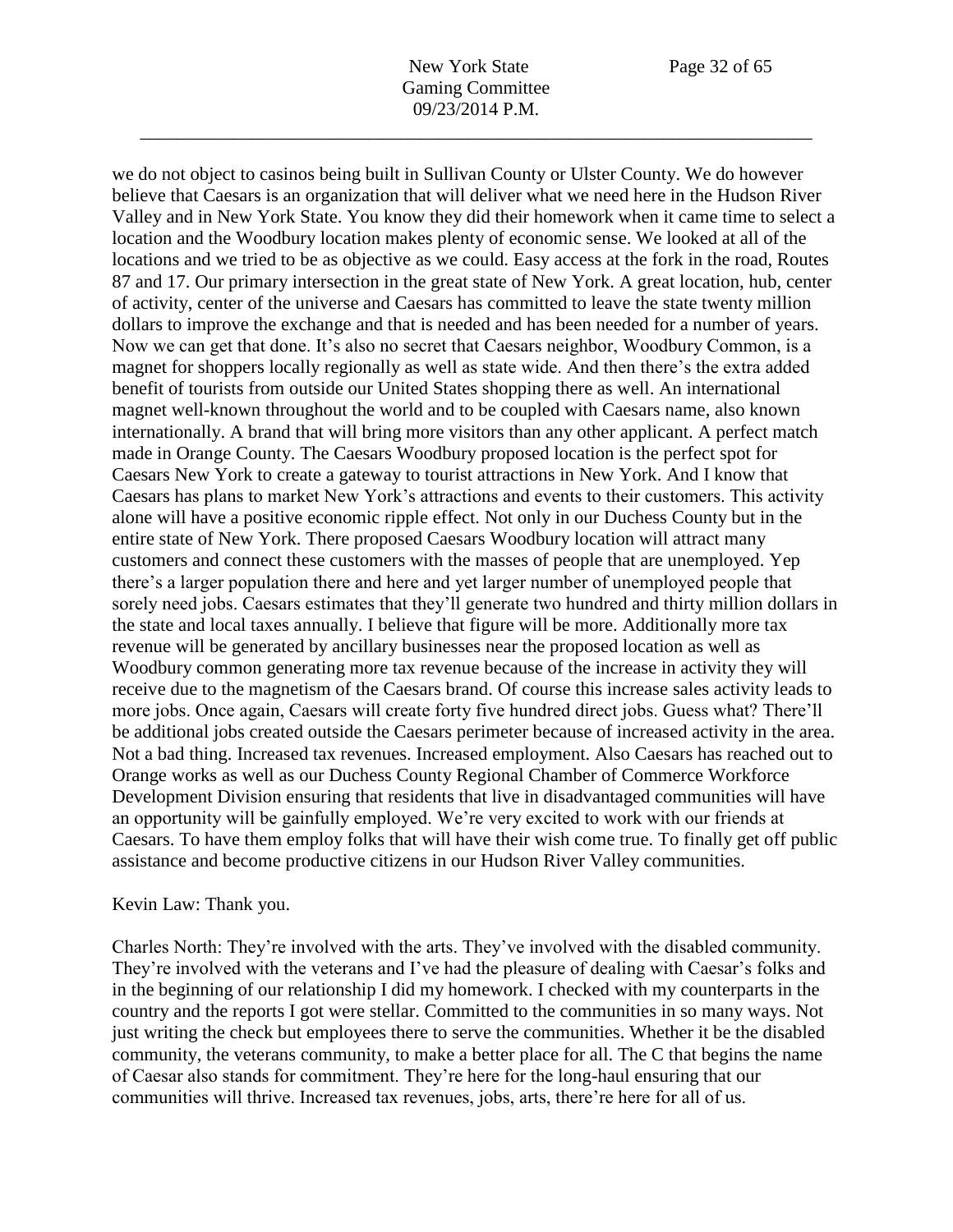Kevin Law: Time's up.

Charles North: They have a fine reputation and I'm betting on it. Thank you.

Kevin Law: Daniel Vaughn.

Daniel Vaughn: Good afternoon gentlemen. I'm Daniel Vaughn. This is Wayne Courts. I'm not gonna take five minutes so I would like to share my time with him if possible?

## Kevin Law: Sure.

Daniel Vaughn: I'm a resident of Woodbury and also I own a business there. I've been a resident for quite some time. I am the president of the Chamber of Commerce in Woodbury. I also belong to the Woodbury Community Association. I firmly believe that Woodbury is the best location for a casino and with Caesars International running this resort, it will give the best opportunity for bringing revenue into New York State. Caesars is the largest gaming entertainment company in the world. They have already committed to shop local and have done so thus far. Unlike others who I know have shopped online outside of the state of New York for things such as all the signs and t-shirts in this room. I have a sign shop, I can spot stuff that is off-line. Such, uhh let's see. Caesars has a proven track record. I'm sorry I can't read my own handwriting. For hiring local, buying local, and giving back local. Also as the president of the Woodbury Chamber of Commerce I have noticed that the vendor form, not last week, a few months ago they did that. The employment form last, not last week, a few months ago. And also veterans, they've helped veterans for many many years. The best option for New York is Caesars.

Kevin Law: Thank you.

Daniel Vaughn: Also I have a petition of over four hundred signatures I would like to give to you. This was collected by two businesses in Woodbury in a short period of time.

Kevin Law: Great. Give it to Rob over there at the table. Watch your step. And your name for the record?

: Thank you commission for allowing the opportunity for me to speak to you today. My name is Wayne Courts. I'm married. I have four children and have lived in Central Valley for twenty five years. I own a business there called Falkirk Estate and Country Club. We employ of over seventy people. It's not easy in this economy to run a golf course and a catering facility but we manage to do a pretty good job and we know how important it is for the state to generate a revenue so it can lessen our tax burden. Caesars is the best employment option for the state of New York, the best operator for the state of New York, and it's the best location Woodbury. Woodbury Commons is right next door to Caesars. Fourteen million visitors a year, world renowned international tourist's attraction. It's number one in the world. Caesars, already partners with the Simon Properties and will do so here. Almost connected to this site you can shop at Woodbury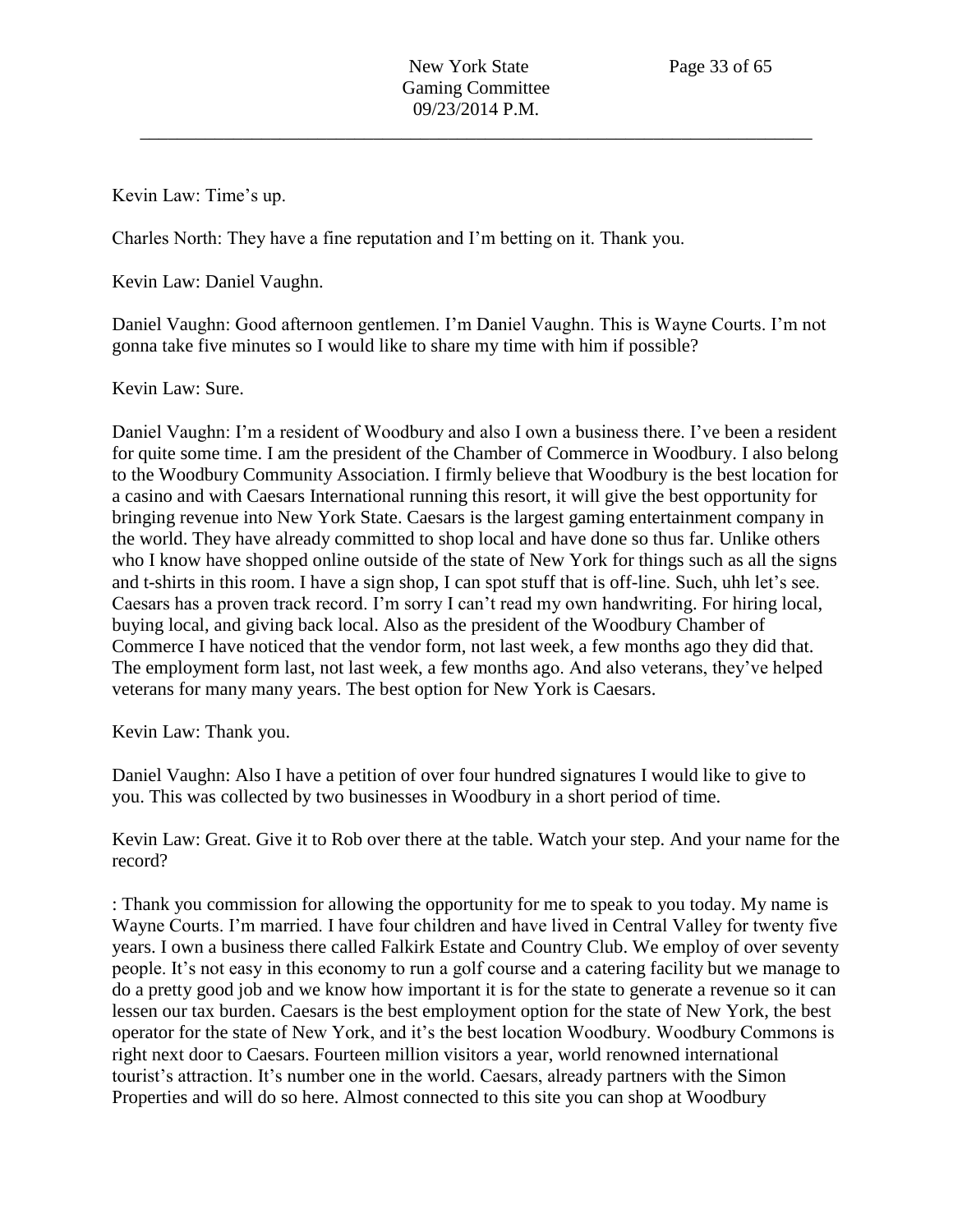Commons and enjoy the amenities at Caesars New York. Literally right next door. Proven most successful shopping center, right next to the proven most proven successful shopping center in the world. Caesars can make this destination a success forever with their forty five million customer database. Caesars is the best operation since 1937 their commitment to community and their business partners. They've held vendor forums in July. They've had employment forums already during the summer. They've held veterans hiring forum and have a record of doing that for years. We need the best operator for the state of New York. Why does the best operator matter? It matters because competition will come. The Meadowlands, North Jersey, Caesars will be the best operator to run a successful world class resort in the future for New York State. Record of success; they just opened Cleveland, Cincinnati, Baltimore. I have called on other communities. I did my research and so can you. Caesars does give back. They work with community. They work with local vendors. They provide excellent jobs with excellent benefits. Caesars is not the only the on, Caesars is not only the best for Woodbury but it's the best for the state of New York and all the communities; Sullivan, Duchess, Newburgh, and Middletown. Commission, ok why am I here commission? New York State is going to have casinos, the question is where. We need to capitalize on gaming. We are losing out on tax revenue and jobs. The very best location with the very best operator, Caesars Resorts. Woodbury Commons draws fourteen million people a year out of state residents. We want to extract those dollars from people from all over the world, not New York State residents. Caesars has forty five million people in their customer base. They're gonna be attracted to our New York State location. This is a key difference from our location and the others. Let me repeat, forty five million customers from around the world coming here to spend their money in New York State. Thank you for your time commission.

Kevin Law: Thank you. Next up, Daniel Vaughn. I thought we just did that. No I'm sorry I didn't check you off, I didn't check you off.

Bill Thompson: You had to think about it.

Kevin Law: No you can't come back.

Paul Francis: Not a chance.

Kevin Law: Peter Mcgoldrick.

Bill Thompson: Can I come back? No.

Peter Mcgoldrick: Good afternoon I appreciate everybody waiting til I got up here to talk and I appreciate the effort the commission's making to get feedback from the communities and again I'm Peter Mcgoldrick. I'm a long-term resident of the Town of Woodbury. In fact both my wife and I are long-term residents and right now we're both retired looking towards living the dream of retirement. And we see projects like this as very strong aspects towards helping us who are already tired staying in the houses that we're in in areas that we're in. I think one of the things that the commission can take out of the last eight hours and unfortunately the next four hours is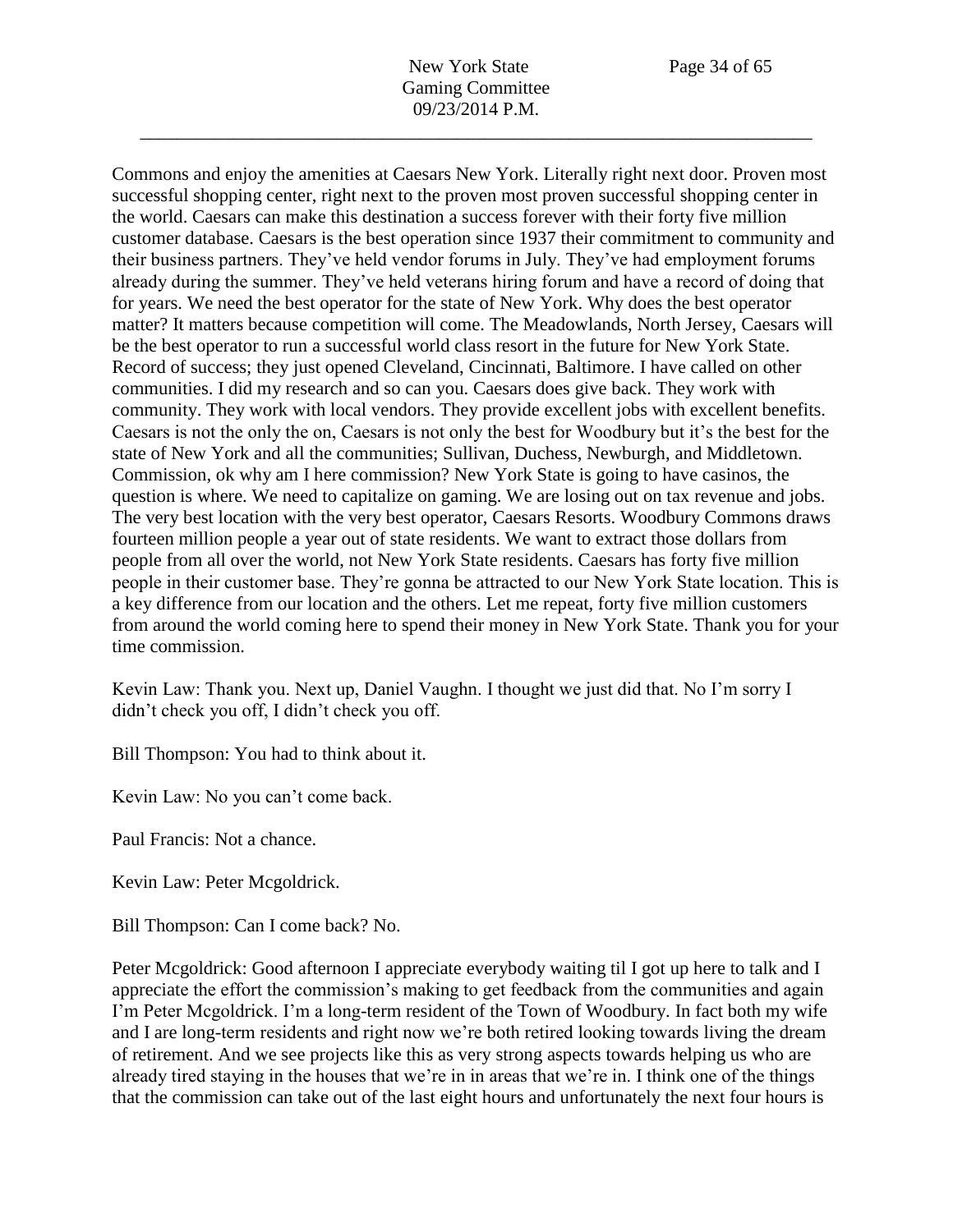that everybody that's gotten up is extremely proud of the areas that they live in and they want to stay there and they want to see something come in to spark growth and to preserve those areas.

Kevin Law: That is coming across loud and clear.

Peter Mcgoldrick: And I thought it was just me that got that impression as I was sitting here.

Kevin Law: No.

Peter Mcgoldrick: But I'm there too. I'm extremely proud of the Woodbury area. I've been a long-term person who gives back to the community. There's a lot of volunteering that goes in in the Town of Woodbury and I'm there all the time. And I'm really looking forward to to taking that, those volunteer efforts and helping the town that I love so much. And having Caesars be part of that because they have shown us many times in their presentations that they do that. I think what, in my mind, what the commission needs to look at is a very strong partner because I think that the stronger the partner in a development like this it's gonna make the impact larger. And I think the Caesars brand could make that impact go beyond Woodbury. And I think they're looking for that. There's other communities out there. I really think that many if not all of these projects are gonna benefit things like Stewart Airport. And I for one love flying out of Stewart Airport and I'd love to see more flights out of Stewart and I think the Caesars brand where it is will provide that. But what Caesars will also do, being right next to the Metro North Train Station, it's gonna be another diverse way of getting clients and resort people to come up from the New York City area and not clog the roads. But we know we have traffic issues and Caesars has already stepped up and said that they are gonna help the New York State DOT fix the intersection at 131 which is something that as a long-term resident I see as a desperate need for us. I almost missed kickoff at the Giants game because on Sunday I have to get past Woodbury Common to get down to the Meadowlands so I know what it's like to get that intersection fixed. And I'm really looking for Caesars to be that partner to help the traffic, help the economy of the area, and be a strong enough partner that it's gonna help a larger area than some of the other projects may.

Kevin Law: Good.

Peter Mcgoldrick: But I thank you for your time and and I don't envy you for the job that you have ahead of you but I really appreciate the efforts that you guys are doing.

Kevin Law: Thank you Peter.

Peter Mcgoldrick: Thank you.

Kevin Law: Michael Queenan.

Michael Queenan: My name is Michael Queenan. I'm the mayor of the Village of Woodbury. I'd like to thank you for allowing me the opportunity to speak. I'm really not sure what's left to say.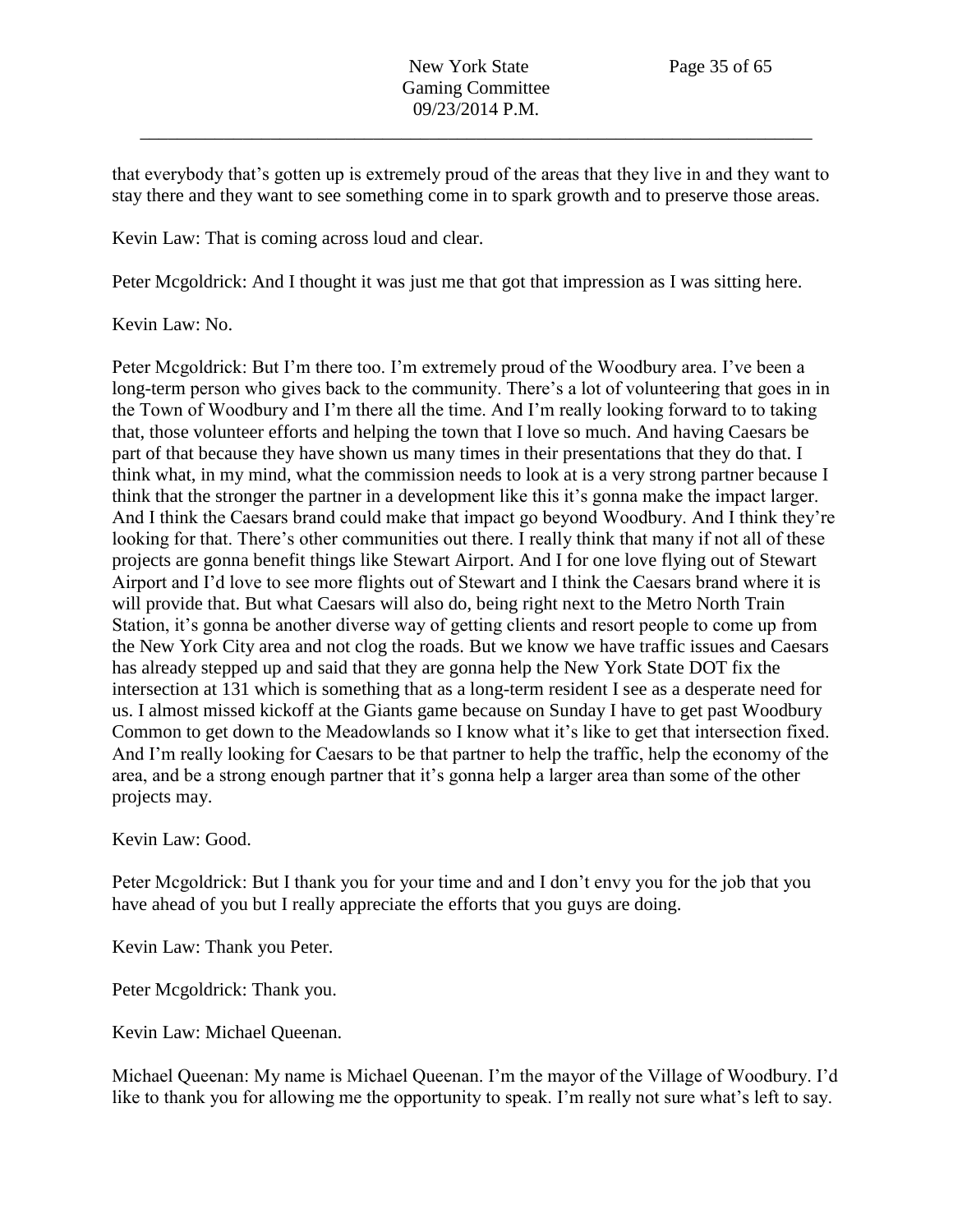I don't wanna bore you with all the agreements, MOUs that Caesars has with municipalities,

school districts, organizations, and businesses. I'll just start off and some of the points I was gonna make were already touched on so I'm gonna leave them out. But the community support was overwhelming in favor of Caesars New York Casino. And both the village board and the town board voted unanimously in favor of the casino. Woodbury and Caesars are the clear choice. Woodbury for its geographical location and Caesars for being a world class organization within the gaming industry. Woodbury is at the cross-roads of the New York State Throughway Interstate 87 and Route 17, the future Interstate 86. This location also features a metro north train station. This site is approximately a hundred and thirty acres and is ideally suited for a hotel, conference center, or resort style casino. The Woodbury location and the strength of Caesars will accomplish two goals. It will bring in the most sustainable revenue stream for the state and provide economic growth for Orange County and our neighboring counties through the creation of good jobs. The casino initiate only makes sense if it is sustainable. In the near future there will be a casino in New York City and a very good chance of another in New Jersey. This will have an impact on all the Hudson Valley Casinos locations expect one; Caesars New York in Woodbury. I can say this because the people are already coming to Woodbury. The two biggest tourist attractions in the Hudson Valley, the Woodbury Common and WestPoint, which generate in the neighborhood of thirteen to fifteen million annual visitors to Woodbury. No wonder why many of the other casino applicants that are here today were once seeking the Woodbury location. The location in Woodbury can withstand the competition from down south and continue to provide desperately needed revenue to the region and state. I've heard a lot about failing economies and the need for jobs and a robust Orange County economy. The economy on Main Street in Orange County remains in recession and there are more people unemployed in Orange County than in Sullivan. In order to pay their mortgages, taxes, and just survive; many of our residents in Woodbury and Orange County get up beat shoot warning and leave Orange County to earn a living. The majority of Woodbury residents commute to work in New York City, New Jersey, Westchester, and other locations outside of Orange County. So it would be reasonable, excuse me, to assume that the good people of Sullivan and Ulster Counties and our Orange County neighbors could commute to Woodbury for employment opportunities. It is more important to have a long-term sustainable economic engine in Woodbury that can endure the competition and continue to exist as a profitable enterprise that will benefit the entire Hudson Valley. We are also hoping the leverage of strong consumer demand for the shopping centers, shopping outlets and Caesars to entire metro north to run a second track allowing for increased train service to the area. Which again would be another economic engine for the Hudson Valley. I should mention that there are no casino tax abatements in Woodbury and is Caesars offsite investment for the I-87 Route 32 Exit 131 Interchange would not only mitigate casino traffic but also the Woodbury Commons traffic which is desperately needed and the state keeps pushing that project date off and off. So with Caesars coming to, the potential of Caesars coming to town, it's a welcome traffic relief. Gentlemen the measurement of success is the longevity of the project and the key to that is to pick a location that can survive any future competition and continue to provide jobs and generate revenue for the foreseeable future. Thank you again for the opportunity to speak.

Kevin Law: Thank you mayor. Andrew Regenbaum.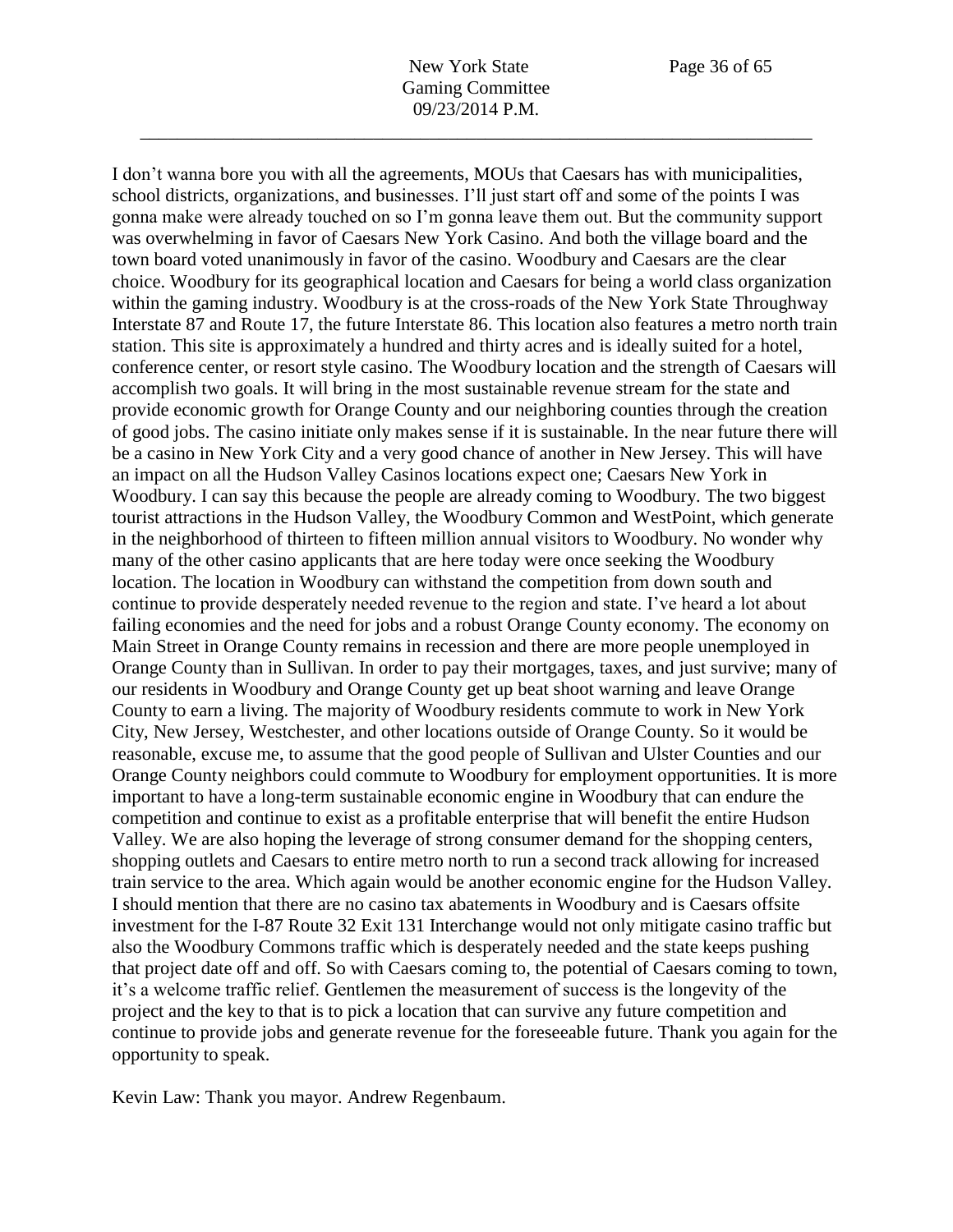Andrew Regenbaum: Good afternoon Chairman Law, commissioners. Thank you for giving me the opportunity to speak to you this afternoon. Now I've been reading the papers over the last week or so and months leading up to this this hearing and apparently they have some foresight into what all of you are thinking in terms of what we need to tell you in order for there to be a casino successful applicant.

Paul Francis: We're not sure what you need to tell us.

Andrew Regenbaum: With all due respect to the papers ability to read into all of your minds, I thought about it a lot as I was traveling on vacation on happenstance to Las Vegas and and part of what I saw and read in actually the Vegas papers was about how Las Vegas's model for casinos has changed over the years in order to make them remain successful as a entity and as a business model. And what they've done is they're not just casinos but now they are entertainment. They are facilities that bring in different things for people to see in do and actually the Caesars guys who were here, I love their properties out in Vegas and I would tell you that I enjoy being at them. But in terms of what we expect here in New York and what we're looking for in New York should look a little bit towards the Pennsylvania model. Where they've put single casinos, standalone casinos in a variety of different locations in order to help those areas and they wanna do it so that each of those casinos don't cannibalize the other areas. So when you folks have been asked, and I think that one of you during the last set of hearings that we had up in Albany which I attended, you asked the folks in Sullivan County and you said if there's a casino in southern Orange, would that mean nothing in Sullivan? And I believe the Mohegan Sun representative said we can have a casino if you have one in Orange. And that didn't seem right to me because here you have in Pennsylvania you have Mohegan Sun sitting there with a casino in Scranton, Pennsylvania. Less than forty miles away, there's a casino in Mount Airy at the Old Times Resorts in the Poconos. Both are successful, both work together, and both compliment each other. We have the opportunity to do that here in New York and I suggest to you that there should be a casino in Sullivan County because that is part of what the governor and his legislation envision. But there should also be a casino in Orange County because that's how we're gonna best maximize the dollars for our state. And I'm here not just as a representative, an elected official in the Town of New Windsor, but I'm here as a business owner in the County of Orange and more importantly and most importantly as a father and a parent of three kids and a husband to a family that lives here in Orange County and we've grown up here. And what we need in order for there to be a successful coexistence of properties is for there to be a casino in the eastern end of Orange County. And the best location for that is Stewart Airport. You've heard everyone tell, from Genting, from Caesars, from the folks down in Woodbury, that Stewart is an engine that we need. Well Greenetrack wants to build a casino at Stewart Airport. It's an airport. Not a residential neighborhood, not something that's going to need twenty million dollars in infrastructure improvement, not something that needs a new offramp built, it's already there. The reason that Greenetrack, the folks with pockets that aren't nearly as deep as Genting or nearly as deep as Caesars can come to you and say that we can build a casino and help the state is because those things are there at the location at Stewart. The infrastructure's there. The SEQRA's been done. But what they're gonna do is they're gonna turn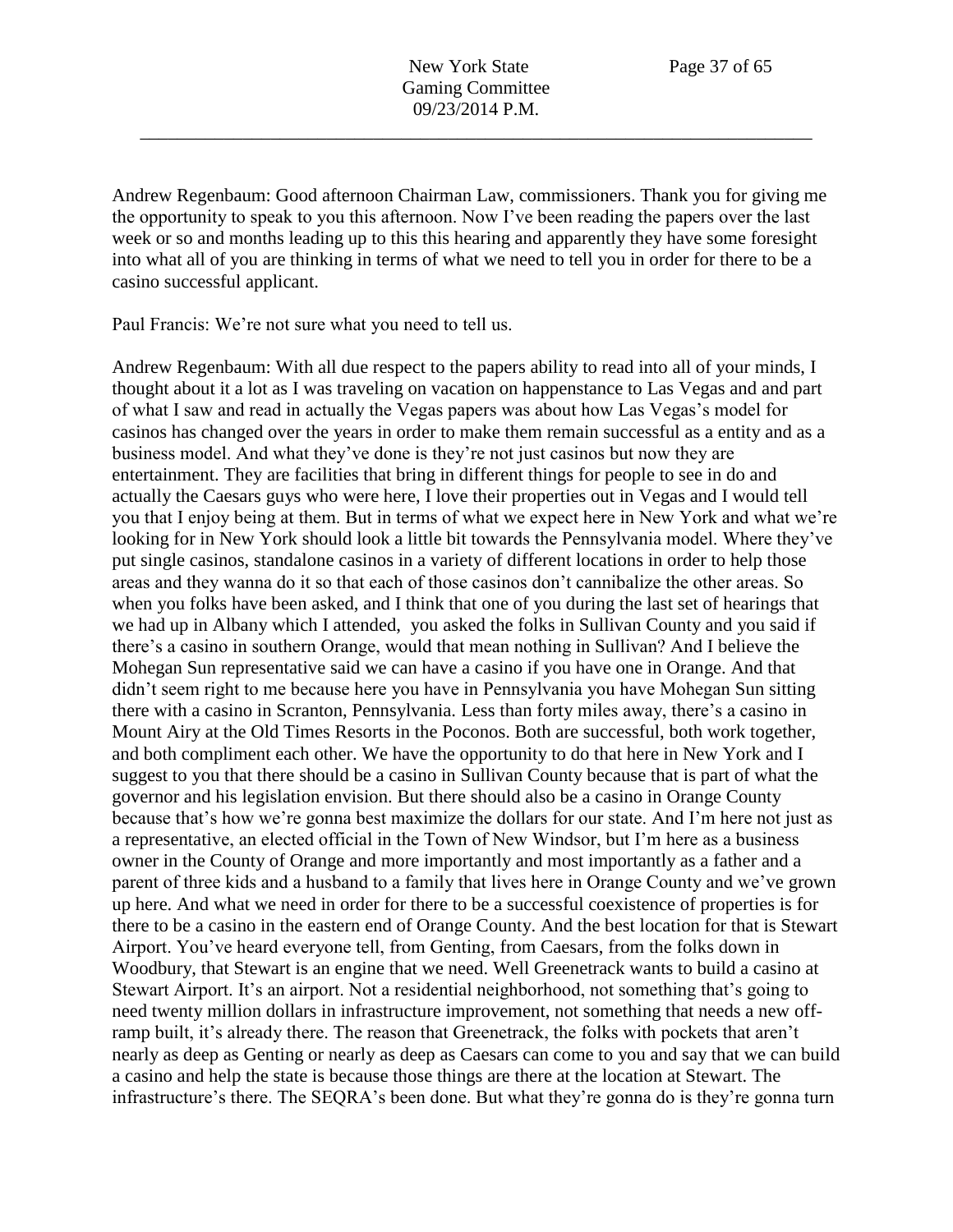round and take the money that these guys are saying and put into infrastructure and that's not just because of the goodness of their hearts, they need traffic to move through those intersections because otherwise no one comes to the casino. You guys know that. So what these guys are gonna do instead is they're gonna built a state of the art sports complex that's gonna benefit the entire region. That's not a Jim for New Windsor. That's not a Jim for the people in Hudson Valley. That is a legacy for the state of New York. This is a hundred twenty thousand square foot facility that will build the first of its kind indoor aquatic therapy center along with an Olympic style ten lane fifty meter pool along with indoor gyms, three turf fields by use of the entire region. And when the governor envisioned the economic impact, that's sport complex will provide revenue for the state separate and apart from a casino. That is the vision that Vegas has already seen and successfully worked on. The millions of dollars that you will hear about that come from that sports center alone could very well trump the casino. An average sports thing, and all of you have had children and grandchildren, you know we have to travel around to go soccer events, swimming events, those things bring in thousands of participants, thousands of spectators which create thousands in tax dollars, thousands of dollars in revenue, and I'm about to go over or I went over.

Bill Thompson: No you're not.

Andrew Regenbaum: You understand it and I thank you for your time gentlemen.

Kevin Law: Thank you. Kenneth Walter. Frank Gallagher. Oh is Kenneth Walter walking up? Sorry Frank Gallagher is on deck, Kenneth is coming up. Hi Kenneth.

Kenneth Walter: Hello. Good afternoon gentlemen. Glad to see you here. My name is Kenneth Walter. I've been on this planet for seventy three years and lived in Sullivan County except for those times I went to college. I believe to understand what the future will be for Sullivan County we have to look at what made the Catskills. Besides the Fallsburg schools where I graduated there were three other schools. One of them was Ellenville which took up in the Town of Warwarsing. Liberty which took up the Town of Liberty. And Monticello which is in the Town of Thompson and Mamakating. During the good years the area covered by the school systems above had a robust middle class. Main streets were busy. Large and small private businesses flourished. Restaurants galore to choose from and in all the hamlets. Places for couples and families to go for entertainment and employment opportunities for young people. Some place during the 70s and 80s the economic climate in Sullivan County picked up speed in going downhill. We watched small and medium hotels shutter. Bungalow colonies decline in popularity. Some place in the 80s and 90s we lost a major part of our agriculture disappear when a lot of our eggplant farms closed. Over the past fifty or sixty years Sullivan County has tried to help itself. The resort industry, members of the resort industry in the 50s built Monticello Raceway and for many years it was a very successful destination in activity for many of our summer guests. The county invested in an airport to benefit the resort industry. In recent times Allan Gary built Bethel Woods for the Arts. Which has been very successful in bringing people to the area. Empires own to now the Industrial Development Agency have worked tirelessly to bring industry to Sullivan County. All these activities have helped, but they have not built an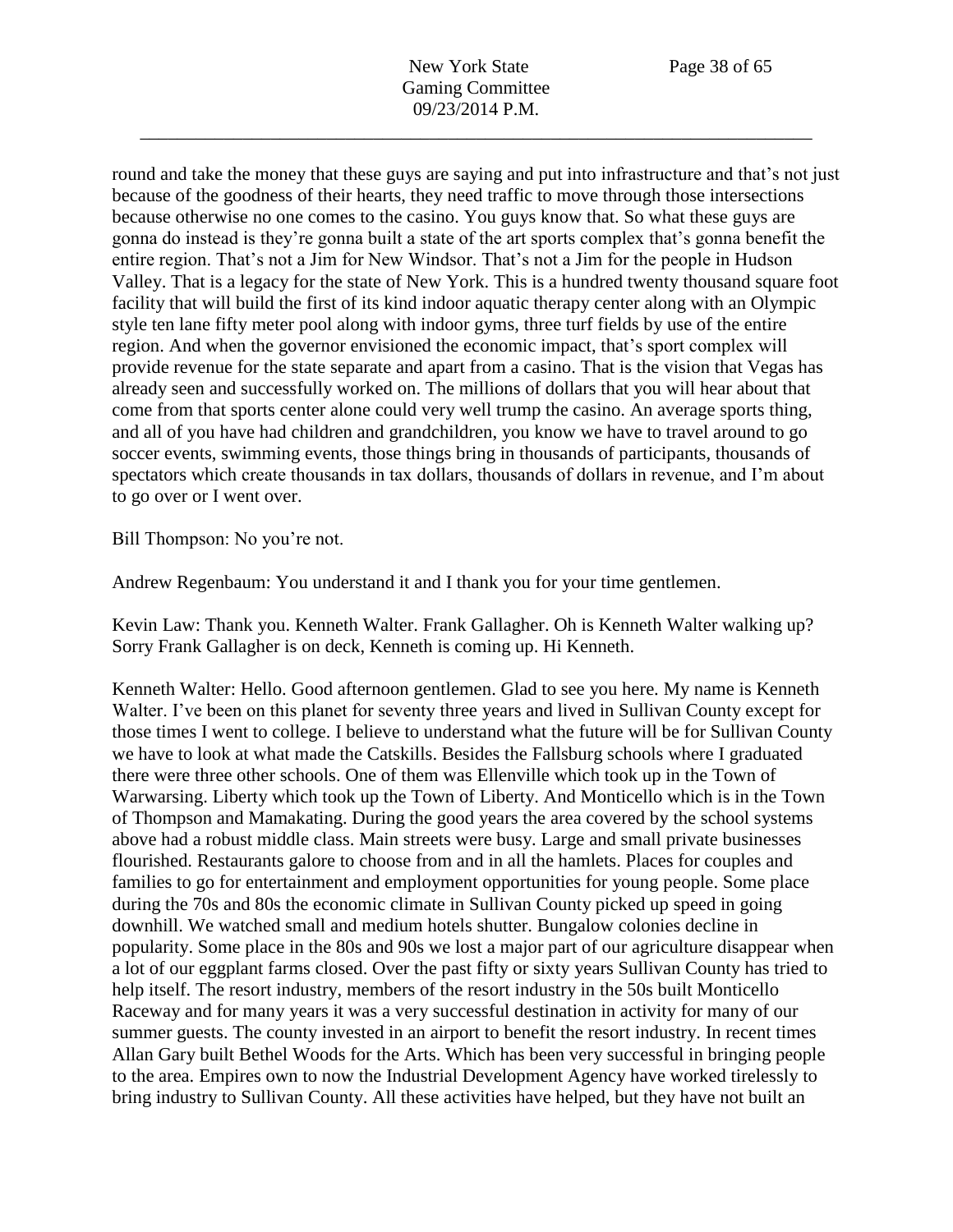economic, enough economic mass to improve salaries in Sullivan County. A good part of the middle class that exists in Sullivan County is resulted in government employment. Town, county, state, and federal. The other part of our economy that supports the middle class is the healthcare industry via the not for profits because of third party payments. They are hospitals, long-term care facilities, physical rehab facilities, addiction rehab facilities, and facilities that cater to the mentally and physically challenged. From the time I was in high school til November 5, 2013 there has always been a push to have legalized gambling in New York State. We the people finally got to decide if we wanted to have gaming in New York. It passed with 74% of the residents of Sullivan County supporting the measure. We do support it because we understood the purpose of this amendment in the constitution was to improve local economies of depressed areas. With Sullivan County being second poorest in the state, we surely qualify. One casino or two is just a piece of the puzzle for the revitalization of Sullivan County. The county is a natural destination resort area with the many off campus activities available to our visitors. There's golfing, fishing, kayaking, hiking, hiking trails, rafting, bicycling, theater, concerts, pottery trails, antique trails, and farmer markets to name a few. As a destination resort it'll be more than just a casino but will include hotel rooms and banquet rooms again becoming a destination for conventions and conferences. You the commission have a choice for the Hudson Valley. New York State could choose a casino that would put up a lot of money in a short time in a public til like Genting is promising or choose a location where by the standard of living by many will be improved therefor reducing the demand for public assistance and Medicaid, which we all pay for. Creating an economic climate where small businesses can flourish and main streets will start to see the hustle and bustle again. Best case scenario for Sullivan County is two casinos in the Town of Thompson. People looking for decent jobs will travel up to forty five to an hour away. These jobs, that means that people will come from as far west as the Delaware County line past Roscoe. As far north as up 209 in Kingston. Down 1786 to Harriman into Pennsylvania Pike County and east to Newburgh Beacon areas. Many areas will benefit outside of Sullivan County. There is one disturbing thing about the whole process. Casino operators who wish to build a casino in Orange County try to curry favor or from others by promising to provide large sums of money up front for various things. Well this works in other parts of the world or areas. I feel as dead wrong. A bribe by any other name is still a bribe. Pay your taxes and don't offer large sums of money to curry your friendship and support of others. Donations will gladly be accepted after the fact as you're a part of the community.

## Kevin Law: Kenneth time's up.

Kenneth Walter: Can I close? With an economic revitalization of Sullivan County residents will see an improvement in the quality of homes, the quality of education, and improved tax base and therefor improving our quality of life. Thank you.

Kevin Law: Thank you. Frank Gallagher.

John McIlhargy: Commissioners I'm not Frank. My name is John McIlhargy. I'm on the ballot later and I was asked to take his place right now.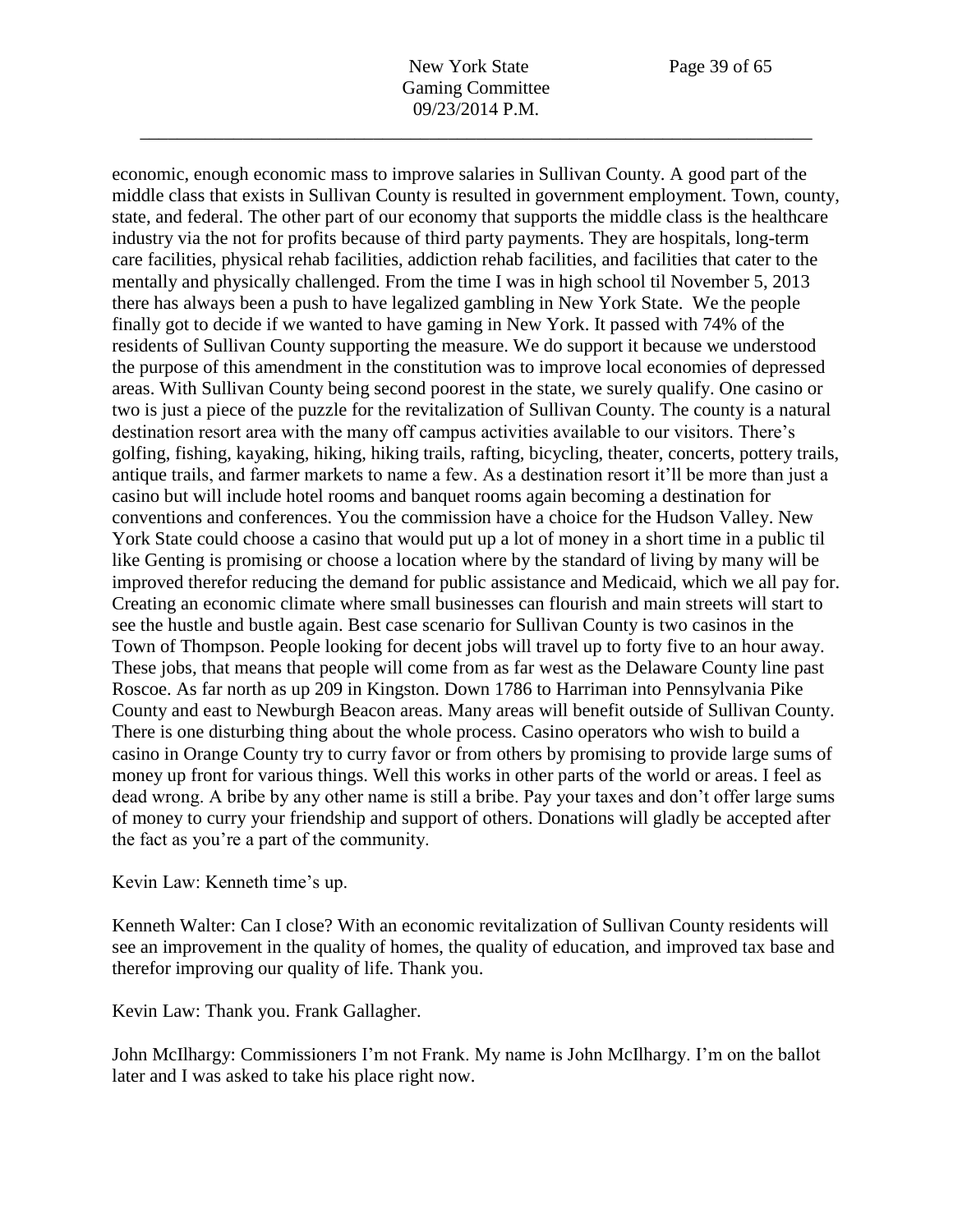Kevin Law: Frank's asking you to take his place?

John McIlhargy: Yes.

Kevin Law: Alright, and what's your name?

John McIlhargy: John McIlhargy. Want me to spell it for you?

Kevin Law: No the floor is yours.

John McIlhargy: Thank you. My name is John McIlhargy. I'm the general chairman of Metropolitan Swimming and we are one of the largest sports groups in the state of New York. I am speaking to the Grand Hudson Project in New Windsor. Grand Hudson Project in New Windsor will provide the needed development, direct jobs impact, and overall economic impact. But that's not why I'm here. As one of the largest sports organizations in New York we're not here to endorse a casino. The developers of the Grand Hudson Project understand that large development projects of this nature must provide an endowment for valuable local community health and wellness and recreation opportunities. Their support for a new support center in New Windsor will help increase and diversify the impact through sports economic impact supporting state-wide youth events as well as regional and national events. Sports economic impact is relatively recession proof and will further the support of hotel impact, business employment, and further tax revenues. We're sure all the projects here have many great attributes but only one chose to make the sports recreation project a legacy and that's a legacy that is generational. Thank you for your time.

Kevin Law: Thank you. Javed Afzal.

Javed Afzal: Good morning members of the board. My name is Javed Afzal and I'm an attorney with the law firm of Whiteman and Oysterman in Albany, New York. Here on the behalf of the Village of Kiryas Joel and in strong opposition of two applications before you. By way of background, the village is located in Orange County and in close proximity of Caesars and the Town of Woodbury as well as the Live Hotel and Casino in the Village of South Blooming Grove. Both of these casino projects will have significant adverse impacts on the village and its residents with respect to water supply, sewer capacity, traffic, as well as negative impacts on the quality of life. As you know, a board resolution passed by the host community is only one component in siting factors criteria. The board must consider resolutions and comments from nearby local governments. Especially those that raise significant substantial negative impacts on the community. In this respect, the village has passed it's on municipal resolution in opposition to the two casinos. Indeed as you may know, the village has also commenced separate legal proceedings challenging the actions under respective host communities for their rush to enter legally binding contracts to facilitate casino development without adequate review of its potential impacts which is contrary to state law, specifically the State Environmental Quality Review Act otherwise known as SEQRA.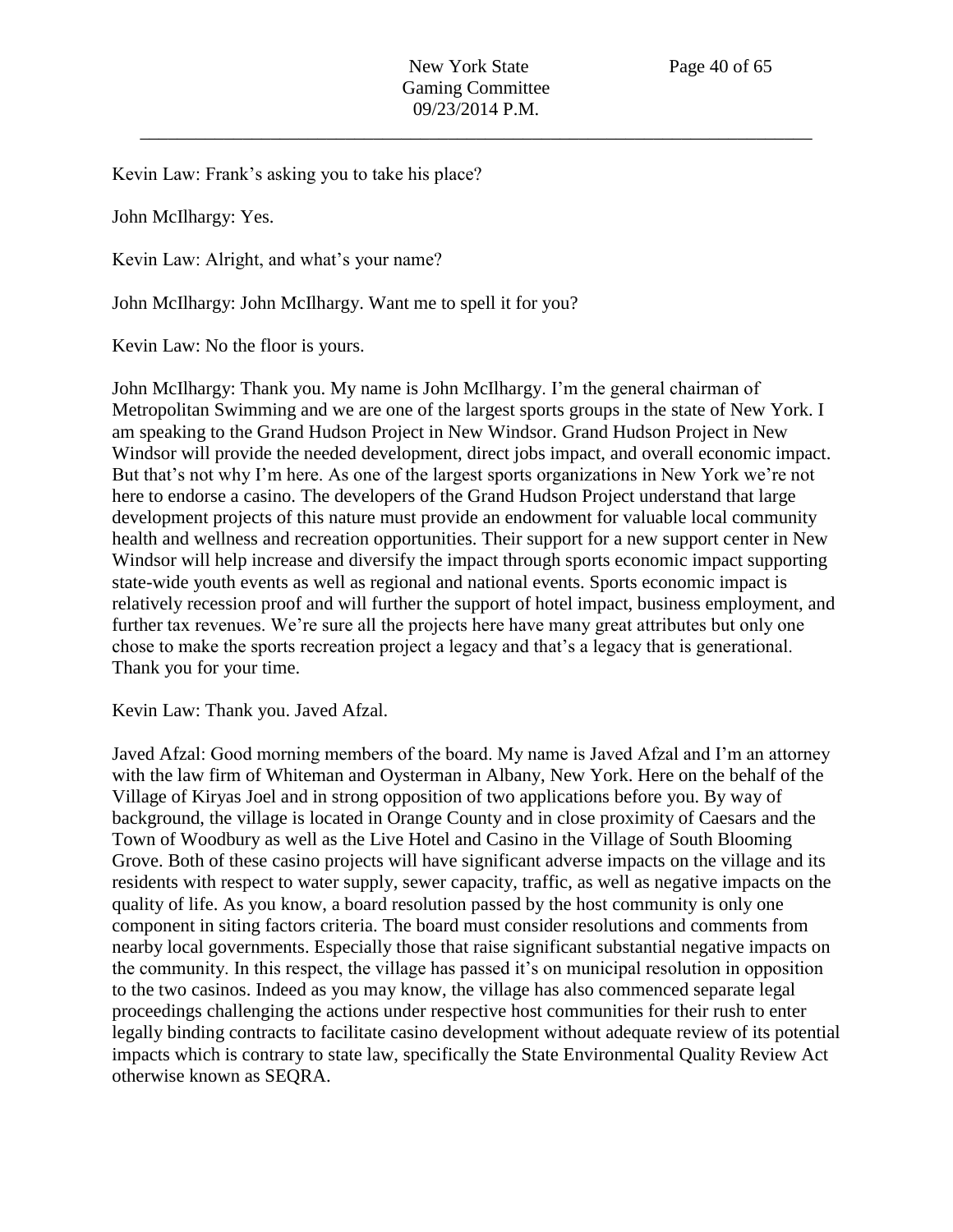Dennis Glazor: Excuse me. Which two casinos again? Live and what was the other one?

Javed Afzal: The Live and the Caesars.

Dennis Glazor: Ok thank you.

Javed Afzal: Now in addition to my oral comments today, the village will submit a set of written comments explaining in detail its arguments in detail against siting casinos in Woodbury as well as South Blooming Grove. But I'll summarize those points for you today. First there's serious community concern about inadequate water supply. The casino project will require large volumes of water that will adversely affect existing limited water resources in the neighboring communities. Existing and expanding water resources must respond to the needs of the local community before it's sold off to outside developers. Host community, I'm sorry, host municipalities have pledged to help design and permit a well project. However in committing to these projects to provide water supplies; the municipalities and developers have failed to acknowledge where the water would come from and its environmental impacts and they failed to consider the sources and a separate administrative permanent process required by the New York State Department of Environmental Conservation. Second, increased water use leads to increased demand for sewer treatment capacity. That leads to my second point. Inadequate sewage treatment capacity and the potential adverse effects on the nearby Ramapo River. The project will generate large volumes of sewage requiring treatment that will over burden the Orange County Harriman Waste Water Treatment Plant. The public record has indicated that the treatment plant may only have sufficient capacity to serve its members through 2015. Now that does not include over hundreds of thousands of gallons of capacity needed for these casino projects. Sewage treatment required by the casino is not only in excess of what's available but the pledge to provide it was an ultra-virus act as the host municipalities have no authority to provide district treatment to the casino projects without the consent of the county or the sewer district. Third, adverse traffic conditions already exist in the proposed locations. Casino projects will generate increased traffic, noise, odors, pollution, and a whole host of other undesirable economic environmental impacts and will directly affect the residents of Curious Joel as these roadways are integral to the gateways to the village. Finally, SEQRA requires implementation at its earliest possible time prior to taking any action. Host communities have passed resolutions and entered into host community agreements in effect committing themselves to future decisions related to the development of the casinos. Yet no environmental impact studies have been performed so as to inform those in charge to decide whether or not to support the casinos. As such, the municipal actions and the resolutions which the applicants have submitted are void as a matter of law and should not be relied on you members of the board. To conclude, the Village of Curious Joel strongly opposes the proposed Caesars Casino in Woodbury and the Live in the Village of South Blooming Grove due to significant adverse impacts with respect to water quality, sewer capacity, traffic, and quality of life. On behalf of the village, I thank you for your time and the opportunity to speak today and we look forward to submitting our written comments for the consideration.

Kevin Law: Javed, two things. First was this an Article 78 did you commence or?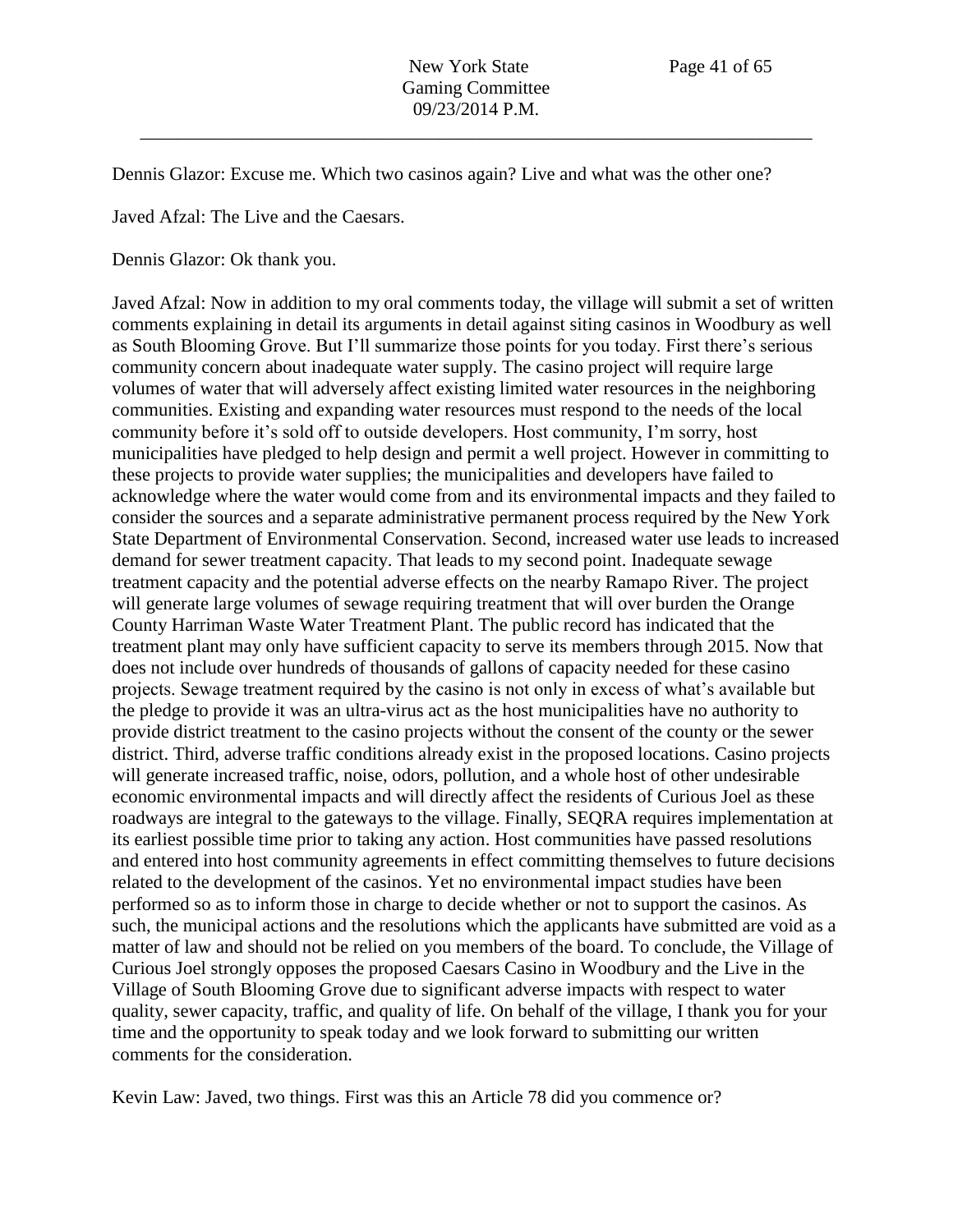Javed Afzal: Two of the locations have been commenced and those petitions have been filed.

Kevin Law: So what you've commenced Article 78 in state supreme court where?

Javed Afzal: I believe here in Orange County.

Kevin Law: Orange County. And have the municipalities responded and moved to dismiss?

Javed Afzal: They were just submitted as petition so.

Kevin Law: You've just commenced the actions.

Javed Afzal: That's correct.

Kevin Law: Got it. So they haven't responded yet?

Javed Afzal: That's correct.

Kevin Law: Thank you.

Javed Afzal: And those papers will be forthcoming.

Kevin Law: Thank you. Ok now we go back to the registered list. 4 o'clock Dr. Theodore F. Swartz. Is Theodore here? Theodore going once.

Bill Thompson: Sold.

Kevin Law: Mary Grenz Jalloh and I understand Brian Gambro will be reading her testimony. Gambino? I'm sorry. Is that correct?

Brian Gambino: Yes sir.

Kevin Law: Brian the floor is yours.

Brian Gambino: Thank you sir. I'm reading this for Miss Jalloh. Member of the US Gaming Commission Location Board. Thank you for the opportunity to share my comments today. My name is Marry Gens Jalloh. I am director of the Adult Career Education Center of Ulster BOCES. I'm speaking here in support of the Nevele proposal for economic development to the establishment of a full service family resort exclusive gaming in Ellenville. I am the first to admit that I initially had reservations about gaming establishment. My background in the public health makes me aware of some and social factors that can follow gaming facilities. My ability to be here today to speak on behalf of the project is as a result of spending the past two years in planning meetings of the Nevele staff and other community providers to frame how this would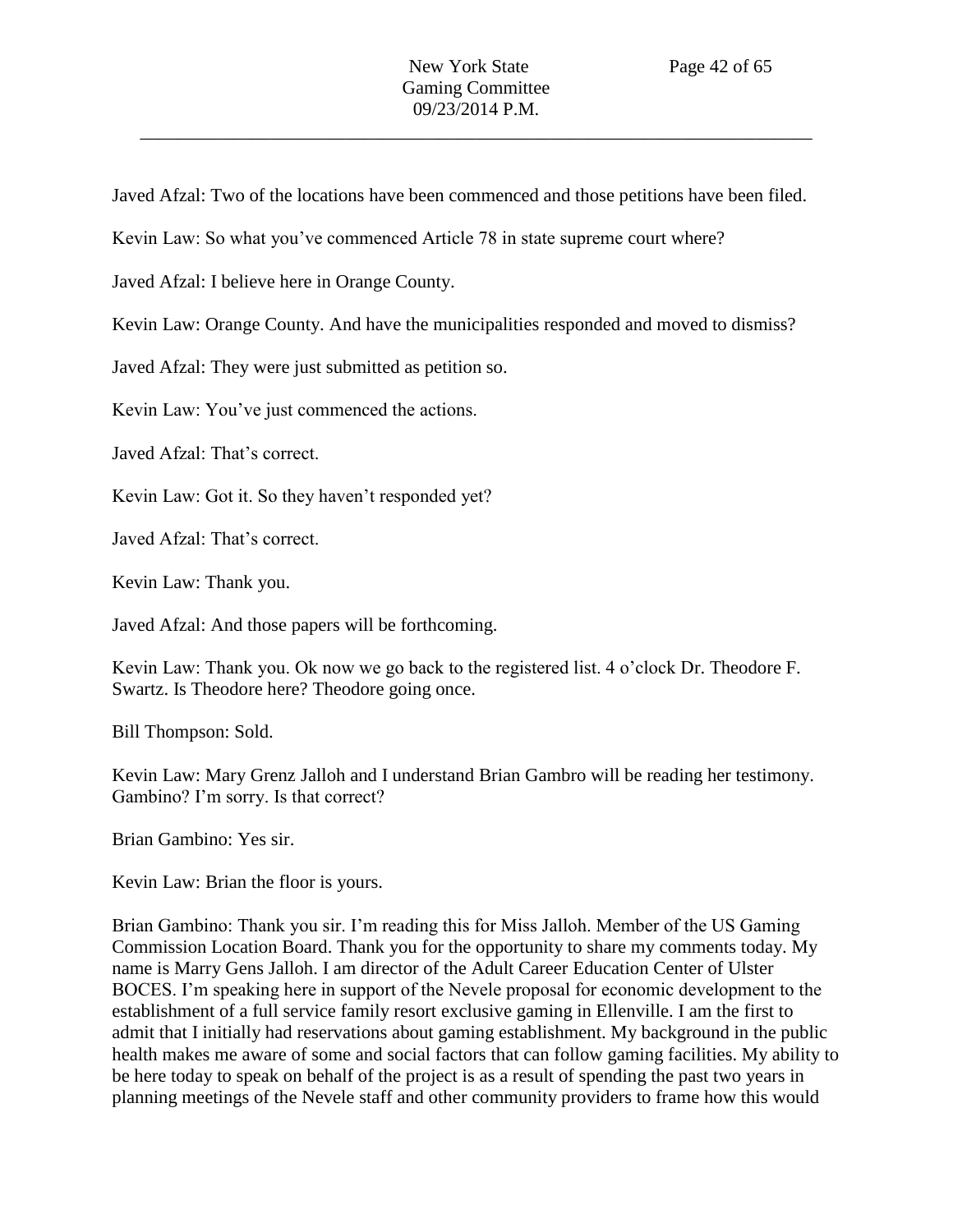fit in our community. First let me clarify the role of my organization and this is workforce development. The project provides the opportunity to build on what the intent of the legislation is; to support distressed and economic of the Catskills region and upstate, positively impacting employment in these areas. While the Nevele is shovel ready to begin this project, also BOCES is ready to fully support the workforce training needs to ensure the Nevele in work ready. Our nationally accredited hospitality program will begin, I'm sorry, will provide the Nevele with employed who not only have the skills to serve a premier resort but also work readiness skills to ensure they are successful as employees. So back where I am able to support this project, beyond the explicit impact it will have on the employment, economic development, I am able to support it for the following reasons. One, the Nevele project is being led by CEO Angel Brunner with the expertise in global financial investment as well as community redevelopment. Her success is, in the right settings, utilizing premier hospitality and resort development and strategies and her commitment to personally invest her time and effort to get this project off the ground and critical to success. Every resort that plans to include gaming needs top expertise in this field. The Nevele has CEO Catherine Mercy who brings over three decades of experience in every phase of the casino development. We're sure that this will be a success. She has launched many successful projects in the US and internationally. Understanding the finances, operations, and staffing needs of the gaming industry. Three, leaders of the project have considered the issues associated with this industry and have established a clear relationship with the New York State Council of Problem Gambling. They have established a clear, oh I said that sorry, discussed with my proposal and self-training to provide on issues related to safety and responsible alcohol serving. The Nevele intent is to address these issues of concern and confirm this commitment to be a responsible community partner. Four, the Nevele has worked to include device interests of the community. To support this effort ensuring that they will be, they will not be dissension when this will approved. Education and business partners have been at the table including government and private sector. Five, the concept of the project is a premier resort in its destination. This will be inclusive gaming as the name clearly indicates the Nevele Resort Casino and Spa. First named is a resort helping to support further development the rich potential for the destination.

Kevin Law: Brian time's up. You can submit your letter, the rest of your letter but the time is up.

Brian Gambino: Thank you.

Kevin Law: Thank you. Greg Goldstein.

Greg Goldstein. I apologize for not wearing a t-shirt of color. But I'm with Sullivan County and proud to be here. Good afternoon. My name is Greg Goldstein and I am president of the Miser Insurance Agency in Woodburn, New York. I would like to thank the board for allowing me to speak on as important issues to Sullivan County and New York State. I was born and raised in the Sullivan County Catskills. My wife and I raised a family there and I am fortunate enough to have our two sons return to our family insurance business. Sullivan County is a beautiful yet resilient county. We have seen the best and the worst of times. We now finally have a chance with your help to put us back on the map as a resort destination of the east. We are perfectly situated with approvals and infrastructure needed to welcome two resort casinos in our county.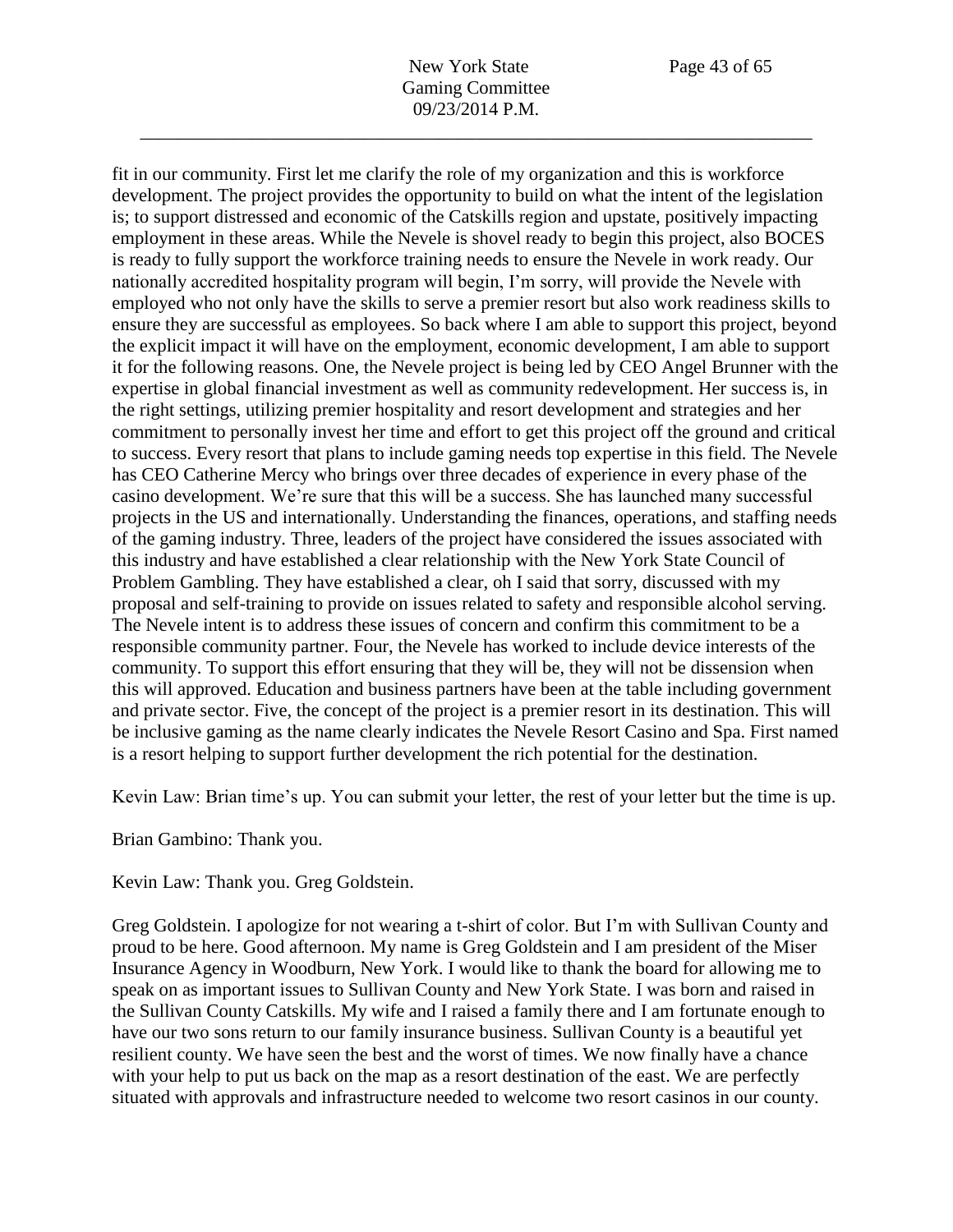To help spur long overdue economic growth of new business and new jobs. To businesses like mine, two casinos in Sullivan County means the opportunity to write new commercial and personal insurance policies. The resort casinos in Sullivan County come with promises of new hotels, new restaurants, and new retail space and many many more opportunities. By awarding two casino licenses in the Sullivan County Catskills thousands of people will be afforded new good paying jobs. With new jobs come the potential promise of new homes, new cars, new families. And when insurance agencies like mine are writing new commercial and personal lines, we can to hire new employees. Call it trickledown economics. Call it economic jobs. I call it good business that's good for the Sullivan County Catskills. The place gentlemen where the legislation was clearly intended in the first place. With your foresight, the placing of two casinos in Sullivan County will spur growth and give the people of our county reason to be optimistic again and keep children here to raise families for our future success. I am asking that you make your recommendation based upon the intent of the law and you will be proud to say that you part of the rebirth of the Catskills. Thank you and I for one appreciate all your hard work. Thank you.

09/23/2014 P.M. \_\_\_\_\_\_\_\_\_\_\_\_\_\_\_\_\_\_\_\_\_\_\_\_\_\_\_\_\_\_\_\_\_\_\_\_\_\_\_\_\_\_\_\_\_\_\_\_\_\_\_\_\_\_\_\_\_\_\_\_\_\_\_\_\_\_\_\_\_\_\_\_

Kevin Law: Thank you Greg. Thank you Greg. Frank Scartados. Not here? Karen VanHouten. Whoop whoop. Sorry Frank somebody said you weren't here.

Frank Scartados: I'm here.

Kevin Law: You're here I see that. Welcome Frank.

Frank Scartados: Thank you very much. Appreciate it.

Kevin Law: Five minutes or less please.

Frank Scartados: Ok very well. Gentlemen the purpose of the upstate New York Gaming and Economic Development Act, which I have the opportunity to vote for, was to create jobs and foster economic development in communities that are in desperate need. I'm here on behalf of the people of the 104<sup>th</sup> Assembly District which includes much of the heart and the soul of the Hudson Valley. The three major cities in this district, Pokipsy, Beacon, and Newburgh, the most employed people in manufacturing are now faced with empty abandoned buildings, high unemployment and crime rate, and a great deal of skepticism and mistrust. According to the 2010 US Census, an alarming 28% of residents in the city of Newburgh and twenty two percent of the residents in the City of Pokipsy live below the poverty line. These number are not only troublesome, they are the great obstacle to revitalizing these once prosperous cities. I'm here today to support the Hudson Valley Casino and Resort Plan to establish a world class casino in the town of Newburgh. The HVCR at the intersection of I-84 and I-87 has the best chance for success, the greatest likelihood of supporting an economic resurgence throughout the region, and a direct impact on these cities that so desperately need good paying jobs, In addition the Hudson Valley Casino and Resort is the only project that would benefit the Newburgh and Lodge School District that is faced, that is faced with more than ten million dollar deficit and will help to lift the burden of school taxes on this very needed community. The Hudson Valley Casino and Resort is the only project that both compliments and has the least impact on the Sullivan County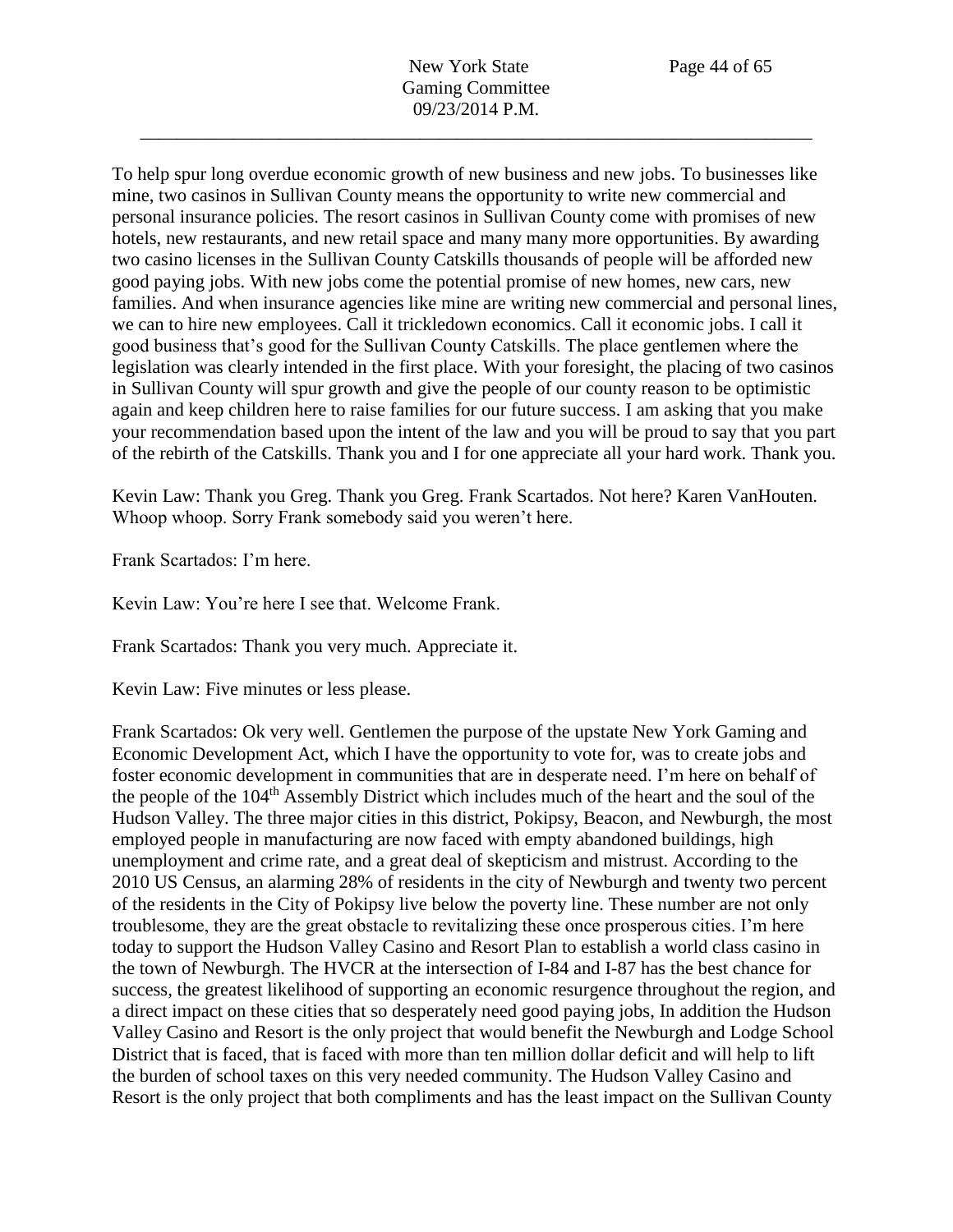projects. It will not compete with visitors traveling to Sullivan County casinos from New York City as the exit to get to the Catskills is at the Monticello Route 17 which is south of Newburgh. I believe, I strongly believe an attraction can be created by the two casinos as the Hudson Valley Casino and Resort in the Town of Newburgh is on 17K and I-84 because of easy access to the Catskills. HVCR supports unions. They currently have agreements with the New York Hotel Trade Council and all contracts will be union. I've been a businessman all my life and one of the most important elements of success is location. Well there's no better location nor a greater need than than that of the City of Newburgh as well as the City of Pokipsy. That is why I strongly support the transformative project in Newburgh and I'm very excited about the possibilities and the financial benefits it presents to our communities most in need. Thank you very much gentlemen.

Kevin Law: Thank you assemblyman. Karen VanHouten Minogue.

Bill Thompson: Is that a yes?

Kevin Law: Yes. Karen.

Karen VanHouten: Good afternoon. This gentleman would like to switch with me. Is that alright?

Kevin Law: Sure.

Karen VanHouten: He goes first? Ok.

Kevin Law: Not you just him.

Karen VanHouten: Just him?

Kevin Law: Ok thank you, your name?

Gerard Galarneau: Thank you very much. My name is Gerard Galarneau. I am the chief executive officer and chief medical officer of Catskill Regional Medical Center. The only hospital in Sullivan County. I'm also a practicing urologist with fourteen years practicing urology in the Hudson Valley. I'd like to say that the, if you wanted to make an estimate about somebody's health, you tell me where they live and that's gonna be a more accurate representation of the chances of them having good health than their family history. So that somebody's zip code is actually a more accurate representation than their DNA code. And if you have the misfortune of being a resident of in within the zip code of Sullivan County you are much more likely to die before your time. Whether that's from suicide or from drug overdose or from ortho core morbidities that happen to people within that county. Let me tell you two stories. There was a woman who came home after eleven hours of work. She started developing symptoms that were consistent with a stroke and she knew that because her mother had suffered a stroke a few years earlier. She tried to call her daughter and felt that she was talking to her daughter but the words weren't coming out right and then she knew. She got in the car. She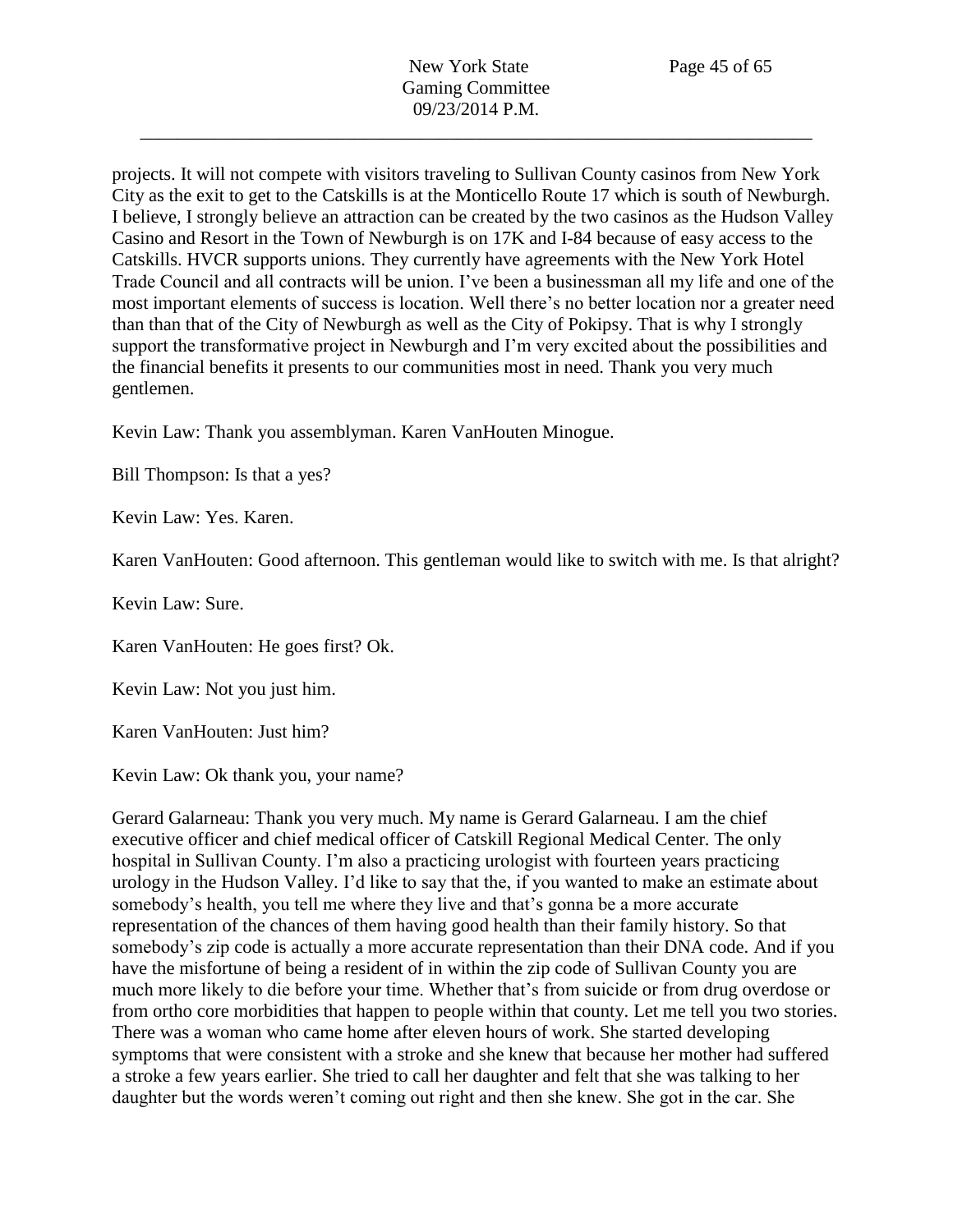drove to Catskill Regional Medical Center. On the way she lost the ability to use her right hand and her right leg. She barely got out of the car and was laying in our parking lot where one of our staff members found her. They brought her into the hospital and with a mechanism that we have had, we quickly diagnosed her with a stroke. We were able to ascertain when her stoke started by the time on the clock on her phone as to when she had called her daughter. And that fell within a window where we were able to give her a lifesaving medication. And within forty five minutes she was able to move her leg, her arm, and speak. The hospital had become a stroke center one week prior to her coming to the hospital. The idea of developing a stoke center at Catskill Regional Medical Center was not a new one. In fact the approval, the application sat on some CEO's desk for seven years. But if you looked at the finances and what it took in capital for the hospital to do that. It was as you would say in business a money loser. The organization was waiting for a CEO to step up and understand that the human aspect of that decision far outweighed any monetary aspect. The second story is a primary care story. I'm a practicing urologist. I saw a patient who had blood in the urine. Realized he had symptoms and other issues for several weeks. He had that insurance that nobody takes. But because we have a primary care clinic within our facility, I said this is something that is much more than just blood in the urine. He went and saw our primary care doctors and was diagnosed with endocarditis. He had had an infection in his heart and was admitted to the hospital and was saved. If I tried to get him an appointment at another doctor's office, they wouldn't have taken him based on his insurance. Those two stories are stories that, both of those, both of those business models lose money in Sullivan County because of the finances of the community. The, we can't just take care of the people with poor insurance and no insurance and think that organization can survive but we have to be able to take care of those people. Having two casinos in this county and bringing finances and bringing insurance and bringing money that will help this only hospital, and if you look at the geography of Sullivan County if you're having a stroke in Sullivan County and you think that you're gonna make it to another county to have care or another primary care office, you're sorely mistaken. We are the only game in town. We are the only nonprofit in the area. And the financial aspect ramifications of having casinos, it, we talked about money the whole time, those casinos are gonna save lives. The healthcare indicators in that county are horrible and the finances from those casinos, those two casinos in Sullivan County, will save lives.

Kevin Law: Thank you very much. Gerard just did something that I think very helpful and I could just share this with you. Again we have so many more names that we're not gonna get to everybody. We've heard a lot of great information from all of you today. If you're gonna come up and repeat something that we've already heard, not as useful to us as something that we just heard for the first time drawing that connection between generating revenues for healthcare and you know in the community. So if you be cog, if you could be cognoscente of that and if you come up and try to not repeat what's already been said but maybe say something different and new and even if you trail short, that means we can get to more people. Otherwise certain people on the list we're just never gonna get to. So now we're going back to the list of people who signed up and the first person there was Rob Jeroloman, mayor of the Village of South Blooming Grove.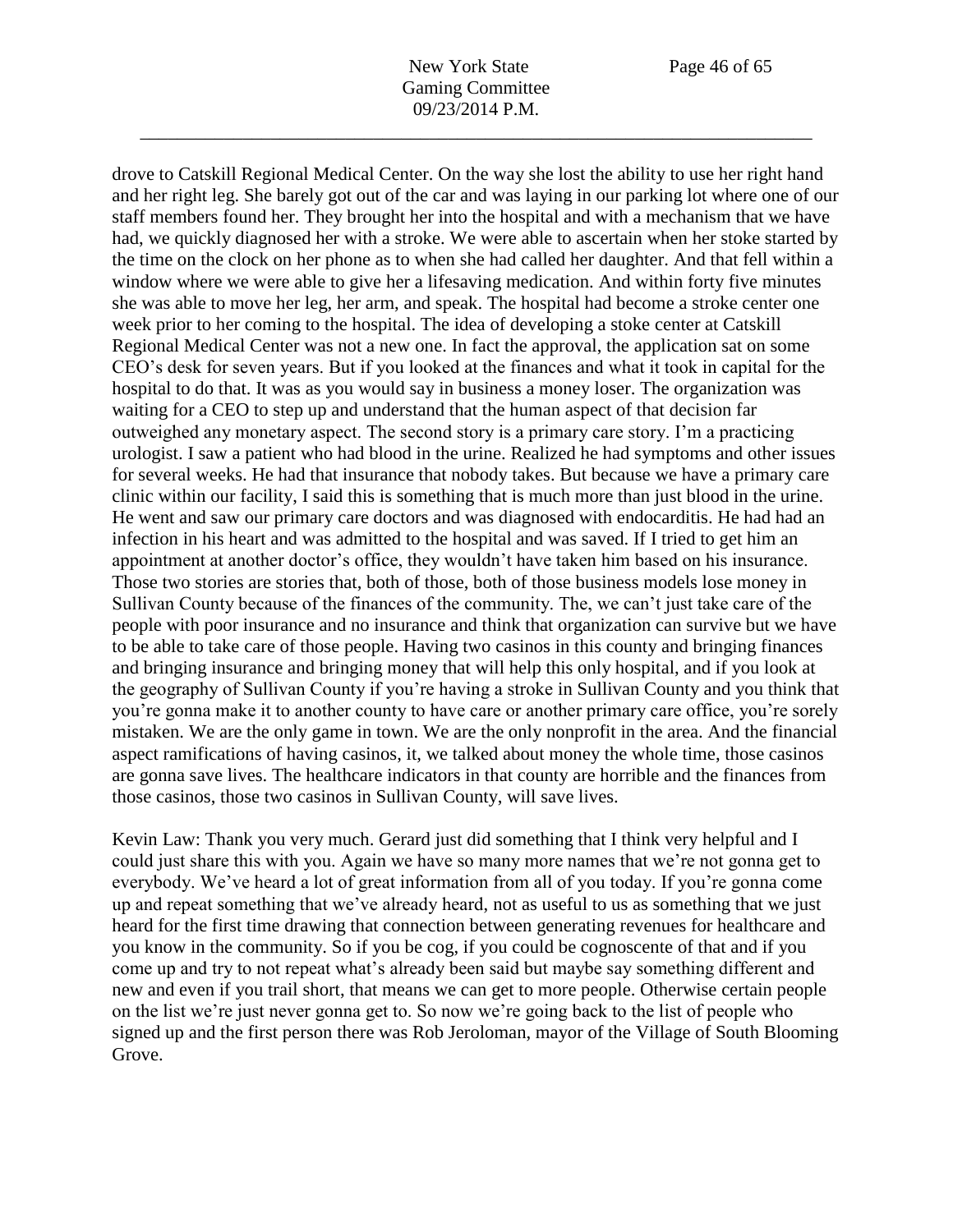Karen VanHouten: Gentleman may I have five minutes? Karen VanHouten Minnow Community Assembly.

Kevin Law: You just switched. You just gave your five minutes away.

Karen VanHouten: Oh ok.

Paul Francis: You swapped with somebody who's further on the list.

Kevin Law: Didn't you hear my story about the two guys last night?

Bill Thompson: No obviously not.

Kevin Law: No. No they tried that last night. Couldn't do it then, can't do it now. But thank you though.

Bill Thompson: Don't make him tell it again.

Kevin Law: It was funny. They laughed. They laughed.

Bill Thompson: The first time.

Kevin Law: Ok we have the mayor, the mayor Rob.

Rob Jeroloman: Yes how are you? Thank you for letting me speak. My name is Rob Jeroloman. I'm the mayor of the Village of South Blooming Grove and I'm here on behalf of the residents of the Village of South Blooming Grove. South Blooming Grove is a bedroom community and unfortunately a lot of my residents are committed to their jobs and they are unable to attend. So I'm here to represent not only the village board but also my residents. We believe that South Blooming Grove is one of the best locations with the strongest team in finance and ground up development of gaming facilities and management. As the mayor I can tell you the village board is unanimously in support of this facility. The location will be successful since it close to a population center of New York City and its suburbs, Bergen County and in close proximity to the Woodbury Commons who boasts an excess of approximately thirteen million plus visitors a year. A large number of people and tourists within the sixteen minute drive with the proposed location will sustain the casino even if new casinos are authorized in southern New York or Northern Bergen County or northern New Jersey. The site is located in the villages water district and sewer district. Our infrastructure is located right outside the property and we do have enough sewer capacity allocation for this site. Our allocation is through a contract with Orange County Sewer District Number 1 which is from a 1978, 1988, 1995 agreement with Orange County Sewer District Number 1. The short drive distance of less than three quarters of a mile of a ride on Route 208 to the Route 17 interchange. Route 17 is a major thoroughfare within our area will allow for the least amount of impacts on our community and the 208 can be expanded for up to four lanes with the right away that the state presently has. These changes that Cordish and Penn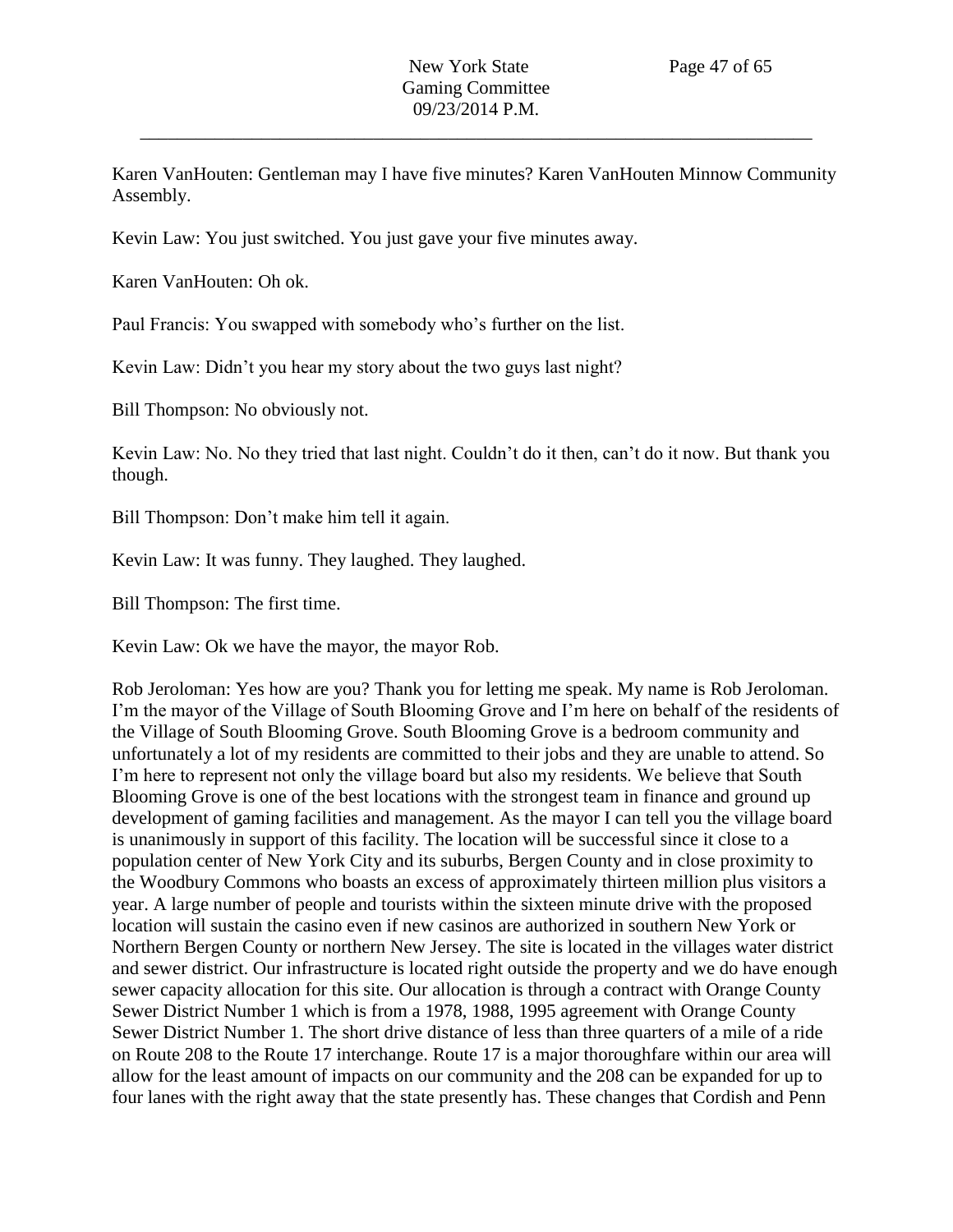have agreed to fund will improve the intersections and will benefit all who travel on 208 not only the residents of the Village of South Blooming Grove but also the neighboring communities. In total Cordish and Penn have committed of over thirty million dollars in infrastructure improvements that will help in the surrounding communities not just South Blooming Grove. The partnership of Cordish and Penn means the applicant can self-fund the entire project with the need, without the need of a outside funds or loans. This was an important question our village board had back in April and we requested information from their CFOs to confirm this. A unique part of the New York live or Cordish and Penn application is the H2V2 proposal that has the ability to provide more than seven thousand eight thousand additional jobs to the entire Hudson Valley area not just South Blooming Grove. The partnership commit to employ local including local employees including the cities of Newburgh, Middletown, Port Jervis and buying locally and have so in every jurisdiction they are located with and they also have project labor agreements that they've executed with the local unions to ensure that all phases will be strong union jobs. Based on what I have seen and heard in jurisdictions that these partners have built; they are a great corporate citizen completing all of what they have promised to do and have made large charitable contributions to the local areas. The partnership operates some of the most profitable casinos in the Mid-Atlantic region Maryland, Live, and Charleston, West Virginia. We unannounced to our applicants, we went down and personally visited these locations. My police chief traveled with me. Also council traveled with us. Well after we went and spent time on the casino floors, also went around to the location and announced that we were there and we requested a back, a back door or a back scenes visiting to see where the employees come in, where the operations where, how things were done. They accommodated us with the police chief as I said with us going through there. We got to see how they interacted with their employees. How they interacted with their customers. We also contacted the local jurisdictions including law enforcement to find out what, how they mitigated impacts to the community. Again we did this unannounced at both times that we went down there. Just so that we could see without them being prepared, what was going on and how they conducted their business overall. If you have any questions for me I would be more than happy to answer them. We do have a lawsuit that is pending. We believe it's a frivolous lawsuit. We're gonna fight it vigorously. This isn't the first time that this situation has been brought up by the same municipality regarding sewer capacity and the village has prevailed during our lawsuits in the past.

Kevin Law: Thank you very much mayor.

Rob Jeroloman: Thank you.

Kevin Law: Next is Curly Dillard.

Curly Dillard: Thank you. Good afternoon members of the Siting Board of the New York State Gaming Commission. My name is Curly Dillard and I am a member of the Orange County Legislature representing the City and Town of Newburgh. Thank you for giving me an opportunity to speak. I'm here today to voice my overwhelming support for the Grand Hudson Casino and Resort. When I decided to support the Grand Hudson, I stepped down from the nine member Orange County Gaming Committee but you should know that my understanding is that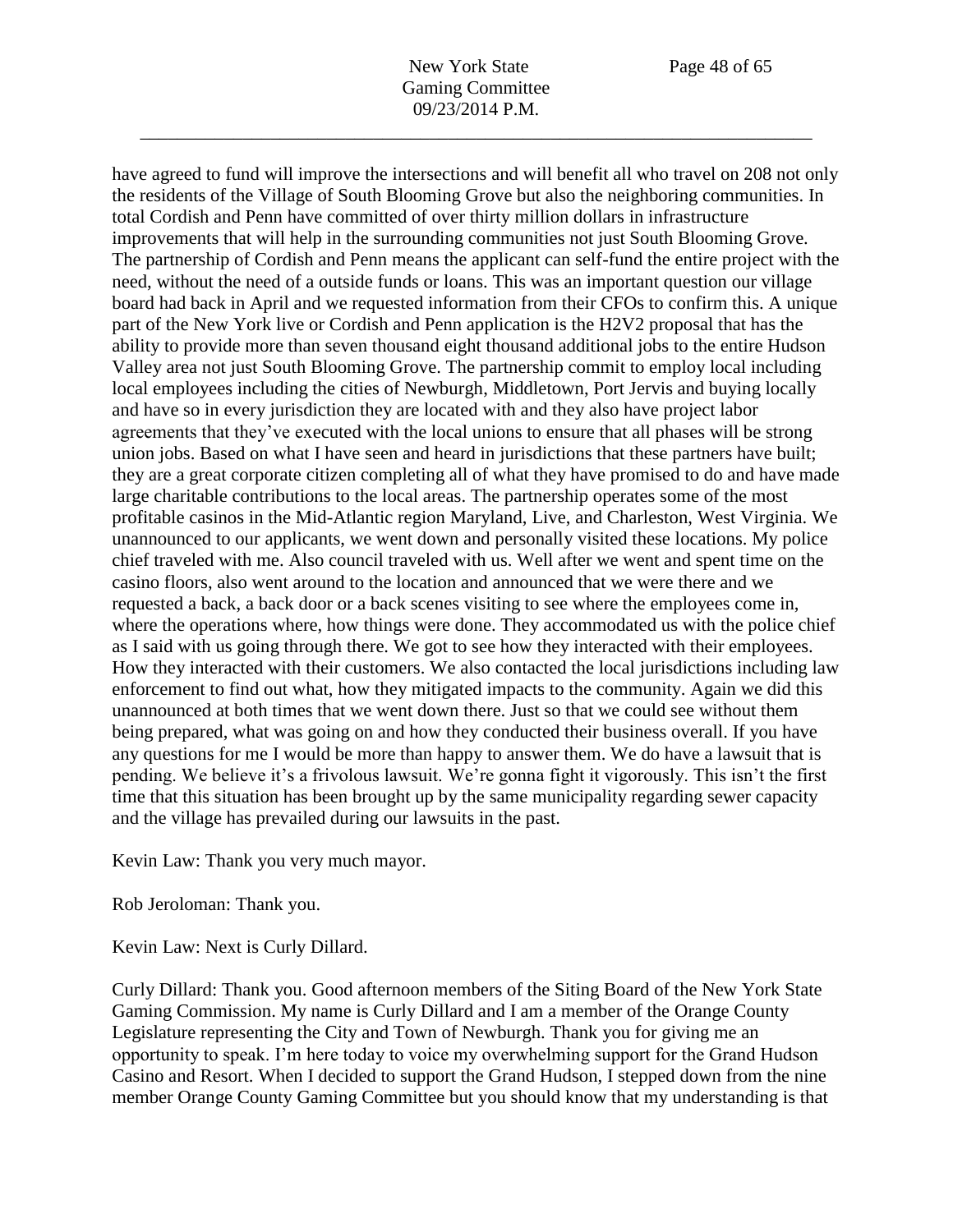a majority of committee members support the Grand Hudson and they're individual legislative capacities. I'm not aware of any other proposal that has specified gaming committee members support. I don't believe that anyone would argue that non-profits are essential to the well-being of any community. We support the work of churches, schools, parks, hospitals, and community centers. I was raised in Newburgh and over the past forty years I have watched the city decline. Newburgh is a city in distress. We have buildings falling to the ground and a crumbling water and sewer system. Local state and federal government officials have concentrated most of the state's most vulnerable citizens like mentally disabled homeless individuals and parole these into our city without any sources or opportunities needed for success. Our educational system is rated by the state as the most depressed school system in the state based on the number of single moms living below the poverty line, the number of abandoned buildings, unemployment rates, and lack of educational achievement. Over one third of our citizens over the age of twenty have lack a high school diploma and our children are failing in school because they do not have the proper tools needed to succeed. I know there is no lucky seven that can immediately make Newburgh the queen city it was back in the 40s and 60s but I believe that Greenetrack has a formula to put Newburgh on the cutting edge of prosperity. I am confident that Newburgh would change for the better with a company like Greenetrack in its back yard. Luther Winn of Greenetrack and his team understands that investing in people to help improve their lives is what development is all about. The educational scholarships for youth. The job training programs for young and old. The transportation services. Commitment to veterans and higher paying jobs and benefits will go a long way to reduce poverty and more importantly, rebuild my community. That's what the proposed casino development should be about. Improving the quality of life for people. With the Grand Hudson, the state will have a partner to do just that. I urge you to join me in support of the Grand Hudson proposal and grant them a license. Thank you very much.

Kevin Law: Thank you Curly. George Green.

George Green. Good afternoon gentlemen. I'm George Green. I'm supervisor to Town of New Windsor. I wanna thank you for this opportunity to address you today. As I'm sure you're aware, Stewart International Airport is located in the Town of New Windsor. The town acquired approximately two hundred and fifty acres when the United States Government, when the last military installation moved out. In addition we've acquired other buildings and grounds through the brack process, the base closure and climate. As you're also aware Grand Hudson has acquired a contract for a hundred and forty of those acres. I and the town board consider it, consider us fortunate to be part of the team that is bringing the Grand Hudson Proposal to you. Let me start out by telling you what we don't have to do on Stewart Airport. We don't have to build a multi-million dollar interchange. The state of New York has already invested fifty five million dollars in direct access from Route 84 which provides direct access to the New York State Throughway. We don't have to build an extensive infrastructure, the way of water and sewer. They've been in place for decades and we consider this capitalizing on a new investment. We don't' have to wait months to complete a SEQRA process. That has been done and the planning process is well on its way and there has been permits issued. Let me address a few points in the host community benefits agreement. Early on in the process we identified a need for sewer disposal on Stewart Airport because of a high BOD load in casino effluent and I don't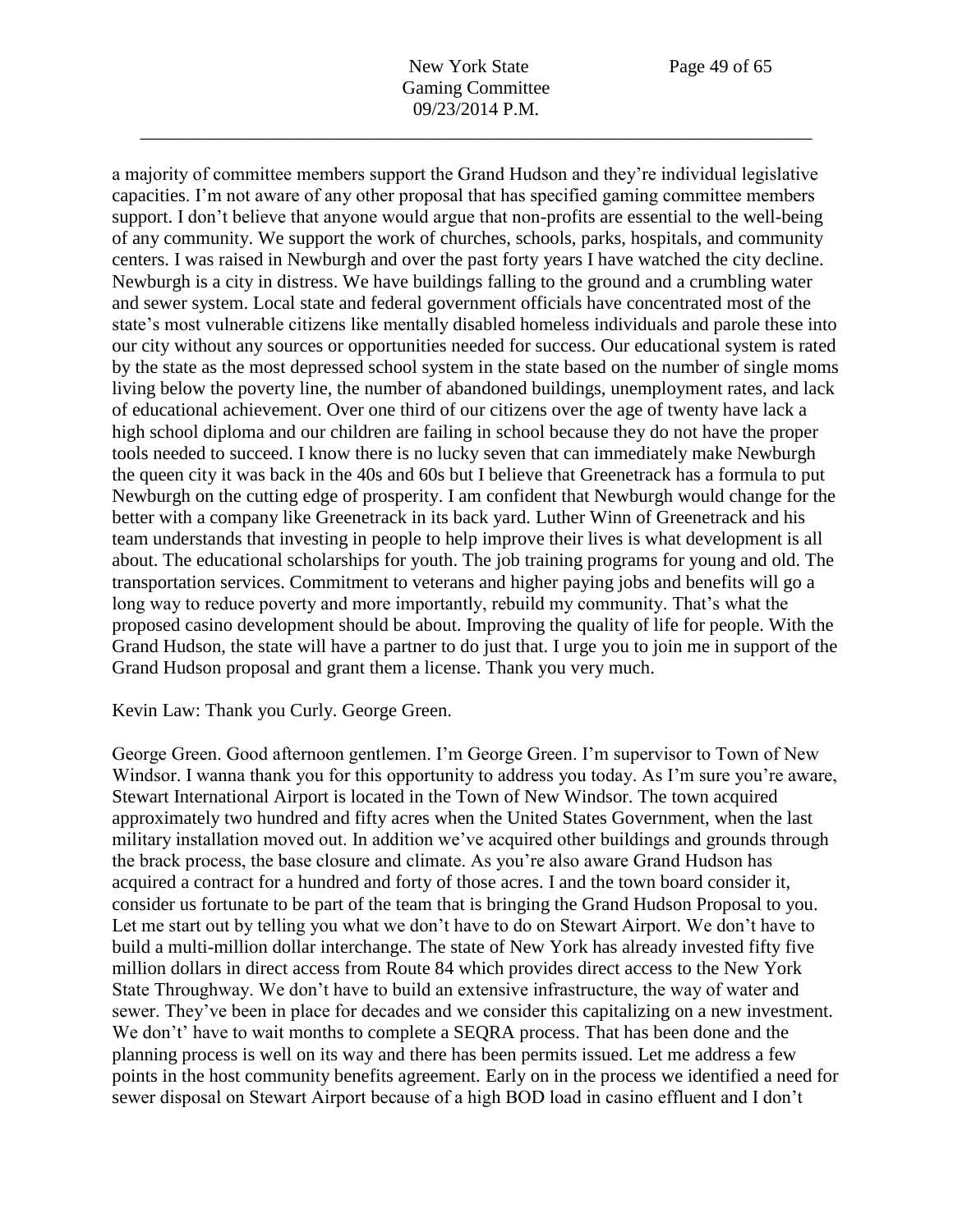know how that reflects on those of us that like to frequent casinos but we decided that maybe we'd put a package plan on Stewart in lue of sending it to our treatment plant. But we decided against that mainly because we'd have to go into a receiving stream and then on into a wetland. So we decided we were gonna use the thirty inch sewer main that the state of New York provided to service Stewart Airport and again we're capitalizing on an investment already made by the state. As part of this process, Greenetrack has provided us with five point five million dollars to upgrade some of the pertinences to our sewer plant in the way of a tricking filter and primary settling tank and some belt presses. The developer agreed to provide five hundred thousand dollars each to our police department, our ambulance core, and the fire district for whatever services we deem necessary. The developers provided three point one million dollars to renovate the former army reserve station headquarters located on Stewart Airport. Not only will this serve as a new police home for our police department but a new home for our police academy. For a decade now the Town of New Windsor has provided facilities for the Orange County police training facility that services not only New Windsor and Orange County but the entire Hudson Valley. In addition to the obvious tax revenues and sharing financial benefits the casino has agreed to provide five hundred thousand dollars each to the Newburgh school district and the Cornwall school district. Which are adjacent school districts in the Town of New Windsor. As part of the host community agreement, Greenetrack has agreed to provide two point five million dollars to the Town of New Windsor strictly as community benefit. This not only means community benefit for New Windsor but community benefits for surrounding communities. Additionally they have agreed to provide, I'm sorry, the developers agreed to complete the demolition of the derelict buildings on Stewart Airport and if any of you have ever drove down International Boulevard they are an eyesore and they certainly do distract from the airport. You heard councilman Andrew Regenbaum speak of the sports complex that they're gonna provide. This will be a unique complex in the state of New York and they're gonna provide fifteen million dollars for it. But let me tell you the most important thing I see. For years now, decades, we have heard ever politician in the state of New York, federal politicians, local politicians, county politicians tell Stewart Airport as the great economic engine of the Hudson Valley. Gentlemen I would submit to you that this is the opportunity to bring that promise to fruition. Thank you.

Kevin Law: Thank you. Eugene Watkins. Eugene Watkins. Joseph Shabbat. Kara Walker. Alex Bojdesri. Neil Kraus.

Al Samuels: Excuse me.

Kevin Law: Yep.

Al Samuels: There was a switch, Al Samuels with Neil Kraus. We switched times.

Kevin Law: And what time were you?

Al Samuels: Around 8 o'clock. Neil and I did go outside and switch times.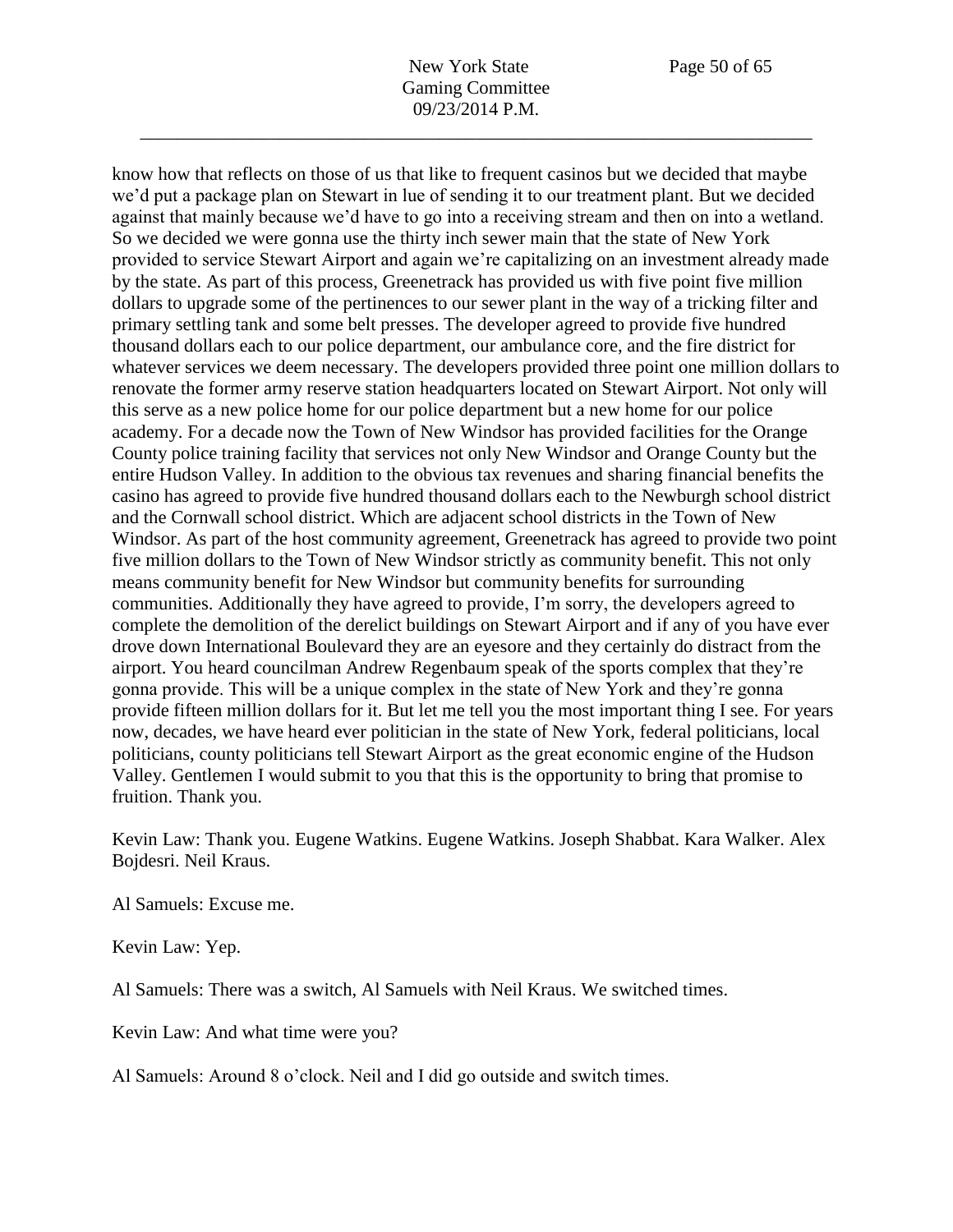Kevin Law: What's your name sir?

Al Samuels: Al Samuels.

Bill Thompson: This is the guy who made the good trade.

Kevin Law: And they did write it down. I did see it outside. Al you never would of made it.

Al Samuels: I never would have made it.

Kevin Law: You never would of made it. But you're here now so.

Al Samuels: Yes and I wanna thank you for setting a new tone of asking for things new just when I was about to come up in my section.

Kevin Law: We reversed that outside didn't we?

Al Samuels: I know you did it on purpose but that's ok. I will try and actually honor that for you and even stay in the green. I'm Al Samuels. I'm president and CEO of the Rocklin Business Association. My county is not in the mix for a siting but we are a regional organization with twenty four percent of our membership coming from the Hudson Valley. In addition to that I have the privilege of serving on the Mid-Hudson Regional Economic Development Council and certainly in that capacity we are very concerned about region and the companies that we look at in our evaluations. We try and find out to what extent they will best benefit the region not just the host community where they are located. I bring that same perspective to you today. We have looked at the various applications and I will admit that any one of these organizations will bring a value to our region and to the state. But we're most interested in seeing who will bring the greatest value to the largest portion of our region and we believe that Caesars New York will do that. We take a look at the culture that Caesars brings to New York. In my capacity as a member of the regional council I have recently been named to chair the Veterans Work Group. The veterans issues is one that the governor gave us and we accept it gratefully because as a veteran I'm certainly committed to trying to help my brothers and sisters who have served. Caesars comes with a culture that embraces veterans. You have had heard that before so I won't spend a lot of time on it. They also come with a culture that embraces people with developmental disabilities and not too many people know that. They work with an organization in Las Vegas that works in this area and with the demise that this dissolution that the sheltered workshops which have provided employment for six thousand workers New Yorkers with development disabilities. There is a tremendous need for new job opportunities for this people. Caesars gives us a culture that embraces that and it's one of the reasons why we support it. Additionally Caesars has an attitude of helping the region. You heard earlier from my colleague Charlie North here in Duchess County. They have arrangements with Charlie. They have arrangements with us in Rocklin. One of the things that we can offer and you heard this from the mayor of Woodbury when he talked about Woodbury Commons and West Point as two of the top two tourist attractions in New York State and how it would complement Caesars and Woodbury. We are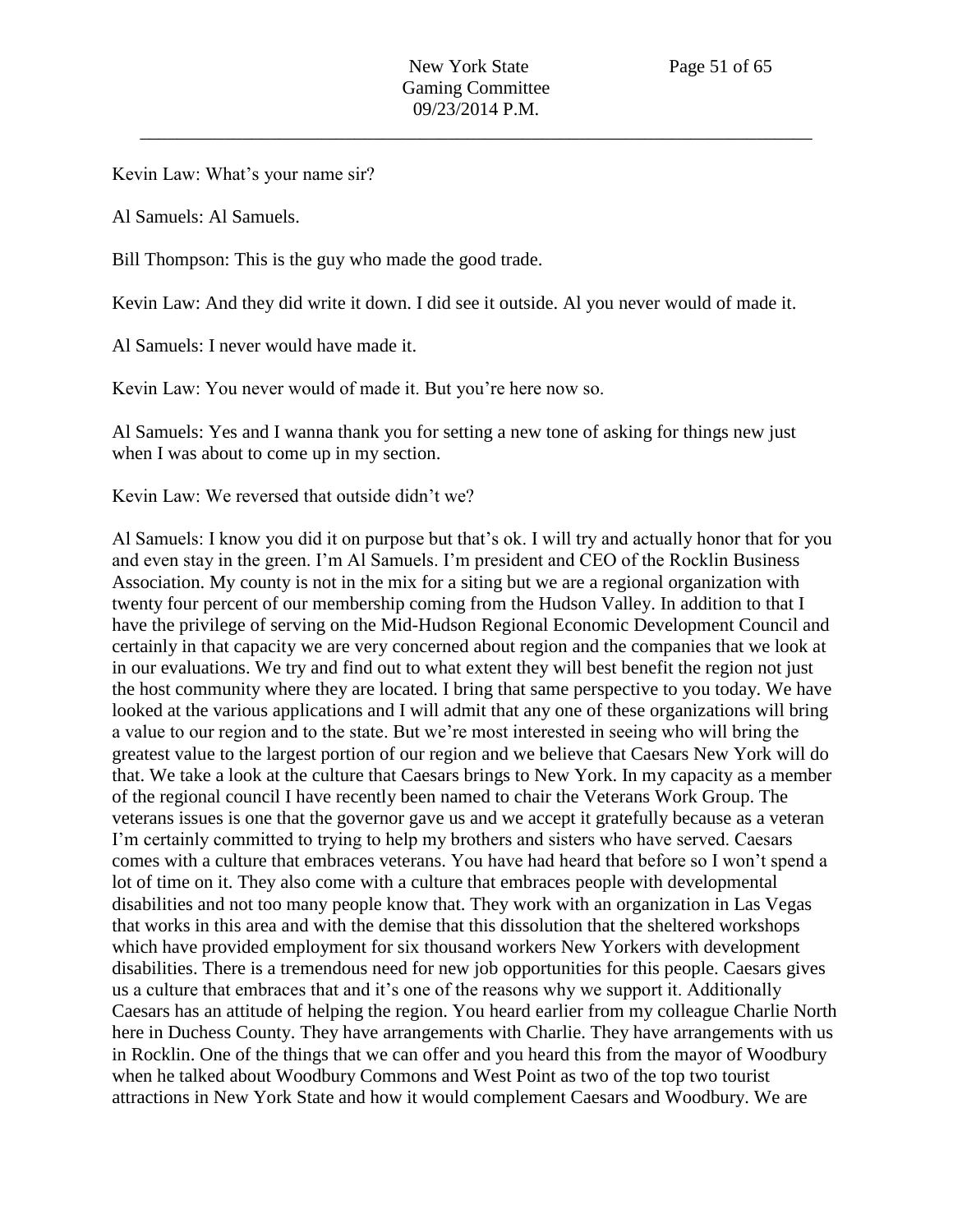privileged in Rocklin County to have LEGOLAND interested in creating a LEGOLAND theme park in North Rocklin which would be fifteen minutes from the Caesars site. Think about the opportunities that we could have to bring people from worldwide and of course across the country into the region when we have a LEGOLAND, when we have a casino like a Caesars project, when we have Woodbury Common, when we have West Point. That portion of the state could provide tremendous economic advantages for the region and for the state and I would hope that you gentlemen could consider things like that when you consider where a casino should be sited. We believe that the culture that Caesars brings to New York is a culture that embraces region, not just the host community. It's a culture that we know embraces veterans, people with developmental disabilities. They will reach out in the region. Their concierge service wants to know about tourism opportunities in the region. They're not looking to just make captives of the people that visit them. They want to include the region. And I just went into the red and I will end there. I hope you gentlemen will take that into consideration and I thank you for your time.

Kevin Law: Thank you Al. Thank you. Is Tiambi Carter here? Tiambi? I'm sorry I skipped you before.

Tiambi Carter: Thank you for the opportunity now. My name is Tiambi Tali Carter. I am an attorney serving the Mid-Hudson Valley. I have the pleasure of working with the Newburgh Professional and Business Association as well as the Orange County Arts Council as well as the Black History Committee of the Hudson Valley. So I think I bring a unique perspective to the needs of this region. What I call my valley. On behalf of the small business community, I'm thrilled to have the opportunity to voice support for the Grand Hudson Casino and Resort. Small businesses as you know are the backbone of this nation's economy. We create two out of every three jobs across the country. And we are at the epicenter for the local economic development revitalization. Not everyone understands that small business is the heart of any community. We live in the cities. We work in the cities where we do business. Our children go to the schools and we work the local dry cleaners and the delis. We fix your watches and your jewelers. We go to the same parks and our families worship together. We are inextricably linked. So it is important that we consider what comes in to our communities because we are the small businesses living in this community. So what sets up shop here is important to us. Now when I first heard that casino projects were looking at Orange County, I was very concerned. I thought a massive economic development project might take revenue from small businesses. And many of the proposals that we've heard about will do just that. But then I had a chance to meet Luther Winn and the folks at Greenetrack and to hear their plans for partnering with small companies and that they're willing to use our expertise in the community to work together and help us rebuild our struggling communities. Business to community partnerships are at the cornerstone of the Grand Hudson Proposal. Together we will create thousands of good paying jobs and that is no short thing. But also we will have the opportunity to have thriving careers. Not just jobs that are good paying but jobs that will actually increase our quality of life. Because at the end of the day folks want a opportunity to thrive. And that means having challenging work challenges. You see the folks at green, at Grand Hudson understand that small businesses do so much more than create simple jobs. They will provide employment to people that are often considered unemployable. Who are often overlooked and may even be considered undesirable by larger corporations. So it is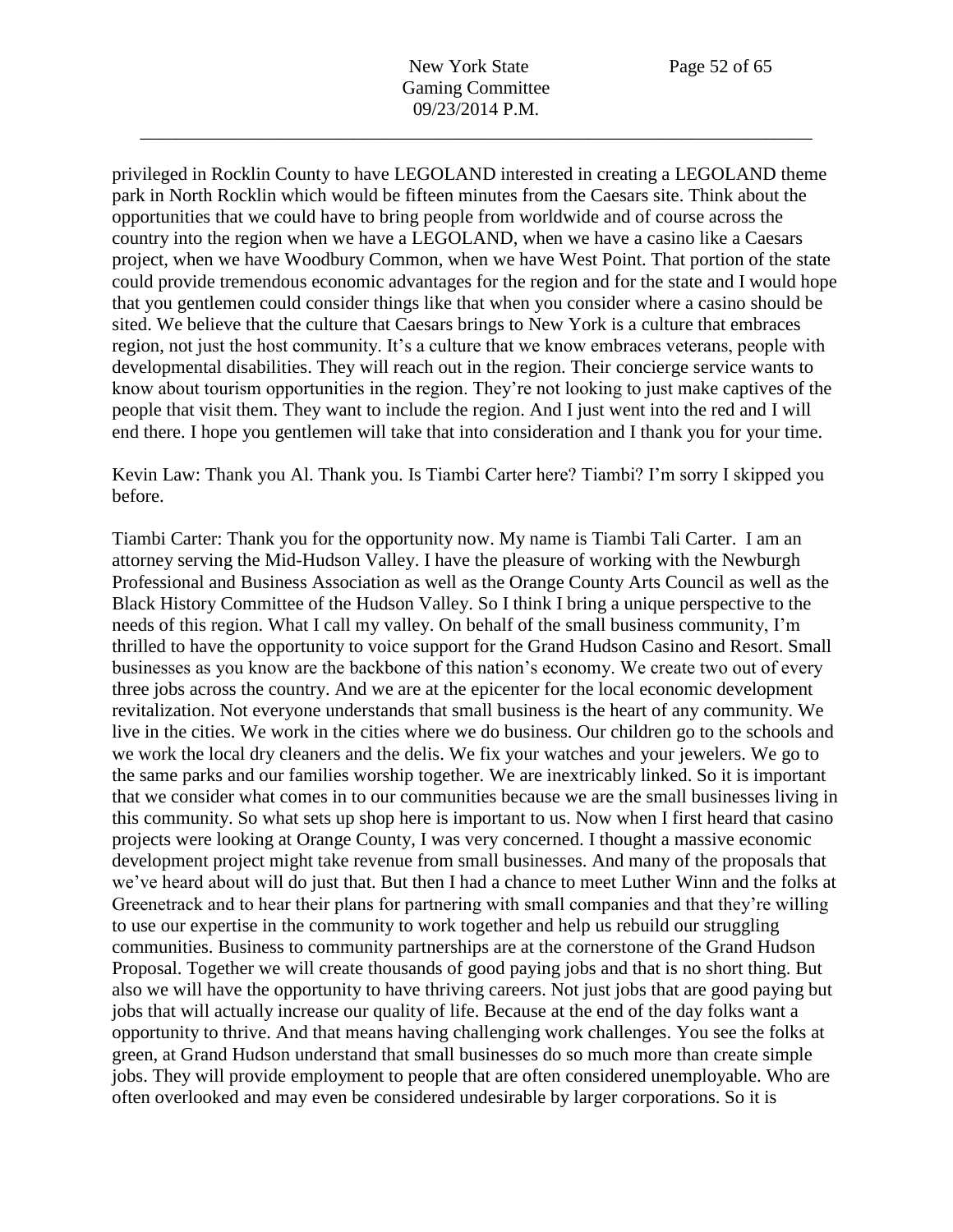important that we enstress that Greenetrack is willing to be a partner with those residents. Small businesses are helping to turn around distressed areas like Newburgh and Port Jarvis and we can think of no better partner than the Grand Hudson to help us accomplish those types of goals. Luther Winn of Greenetrack, he and his team understand what it means to invest in people to improve their lives. That is what development is all about. Additionally as you've heard, Grand Hudson will offer educational scholarships for youth, transportation services for the community, services for veterans, and high paying jobs that people who look like me will have access too. That's what the proposed casino development should be about. Improving the quality of life for people. And the Grand Hudson, the state will have that type of partner and I hope that you would join me in supporting that proposal. Thank you.

Kevin Law: Thank you. Carmen Dubaldi.

Carmen Dubaldi: I want to thank you for allowing me the opportunity to address you this afternoon. I just wanna say that I'm not here representing any group or organization. I'm just a homeowner that lives about two minutes from the entrance at the Stewart Airport and I wanna say that I'm glad I'm standing behind this podium and you gentlemen are sitting up there because you have a really big decision to make. My name is Carmen Dubaldi and I'm here to talk about why the Grand Hudson Casino at Stewart Airport should go forward. As I stated earlier I live only a few minutes from the proposed site and I see it as an exciting opportunity for the entire region and I support it whole heartedly. As a lifelong resident near Stewart Airport. I've heard again and again about how we need to revitalize Stewart Airport. For years I've heard not only my local leaders but governors, senators come to Orange County and bemoan the state of Stewart Airport. To speak to how much it would benefit the region and the state if it was running to its full potential. They all saw the potential but none could turn that potential energy into positive momentum. To turn the key to the engine to get it to run again. Well with your help and the help of Greenetrack, that vision is gonna be realized. I support Grand Hudson Casino and Resort because it offers the opportunity to transform Stewart Airport into the center of commerce it was meant to be. We can turn dilapidated buildings that currently stand there into a hub of commerce for the entire Hudson Valley. Everything is already in place. The infrastructure is there at the site already. The roads are built to take the heightened traffic and it's perfectly situated at the crossroads of I-87 and I-84 to alleviate the local traffic around homes like me. No other site can make the same claim. The Grand Hudson will be the shot of adrenaline the airport needs to transform our sleepy little airport back into the welcoming gateway to the Hudson Valley. And you'll be glad to know I only took two minutes of your time.

Kevin Law: That's great Carmen. Thank you very much.

Carmen Dubaldi: Thank you.

Kevin Law: Carmen a little secret. We tend to remember more of the guys who are shorter. And in terms of the presentations. So thank you. Maureen Hallahan.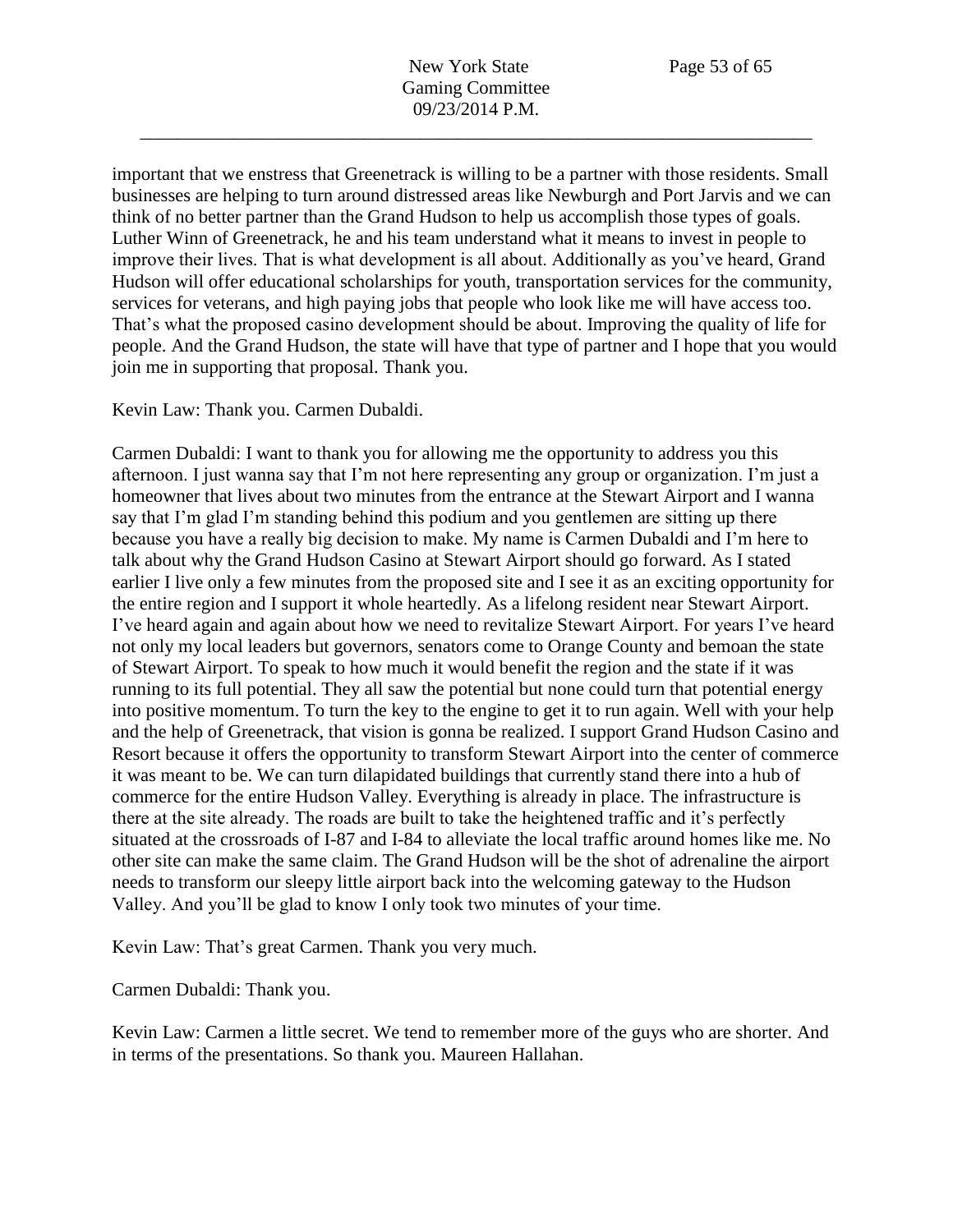New York State Page 54 of 65 Gaming Committee 09/23/2014 P.M.

\_\_\_\_\_\_\_\_\_\_\_\_\_\_\_\_\_\_\_\_\_\_\_\_\_\_\_\_\_\_\_\_\_\_\_\_\_\_\_\_\_\_\_\_\_\_\_\_\_\_\_\_\_\_\_\_\_\_\_\_\_\_\_\_\_\_\_\_\_\_\_\_

Maureen Hallahan: Good afternoon chairmen. Commissioners, thank you so much for your commitment to this argous and very very important process. We appreciate it greatly. My name is Maureen Hallahan. I'm the president and CEO of the Orange County Partnership in Orange County, New York. That's the office of economic development for the county. Throughout the years Orange County has worked tirelessly to band together and to attract new business and all the while we keep our eyes on the backdoor by helping to support companies that are already here to expand and to retain them and not have them leave us as quickly as they land. Most projects, almost all projects throughout the state of New York attract countless opposition and today is no different. Every project that I've ever worked on in Orange County during my ten year had its share of opposition. And we had to maneuver those waters. However in spite of the opposition and due to very hard work and investment in infrastructure and a commitment from our county business leaders, Orange County has one project at a time built a diverse industry base. My point is that we know how to get things done in Orange County and we've accomplished a lot and we know how support and sustain and grow what we hold dear. Although we're proud of our united work ethics, and we're very proud of our untied work ethics, we have a team of professionals there that work very hard together; we want you to focus on a few facts. So by the numbers if you just count the people Orange County has more unemployed and under employed people than any other county in the competition. Orange County is facing its own very serious economic challenges including a looming sixty million dollar budget deficit right now ad this time. You do have Orange County support. Sixty eight percent of Orange County residents who voted on Proposition 1 were in favor of local casino gaming. Every Orange County municipality in the competition, I know they have to, but they all passed resolutions to support gaming in their local municipalities. The infrastructure: the trains, the planes, the busses, and even our river provide accessibility that is unparalleled by any other county and sustainability. When gaming does open in the New York metro area and in possibly northern New Jersey, Orange County has the ability to continue to thrive. In addition, Orange County has more international visitors than any other county in the state of New York. In closing, I want to ask you that as you review each application with great diligence, knowing that seventy percent of this decision to award a gaming license is based on which project can generate the most tax revenue for New York State and for the entire Hudson Valley, we want you to think very clearly about how everyone can gain by the most revenue generation. When the maximum amount of revenue is generated New York wins, the Hudson Valley wins, and of course Orange County will win too. Thank you again for volunteering your time and your talent for this very important initiative.

Dennis Glazor: Maureen which of the six proposals in Orange County?

Maureen Hallahan: You wanna know my best? You wanna know the one I want?

Dennis Glazor: Even parents have a favorite among six children.

Maureen Hallahan: Let me tell you what I told my kids. You ready? And I'll tell you what I tell my team back at the office.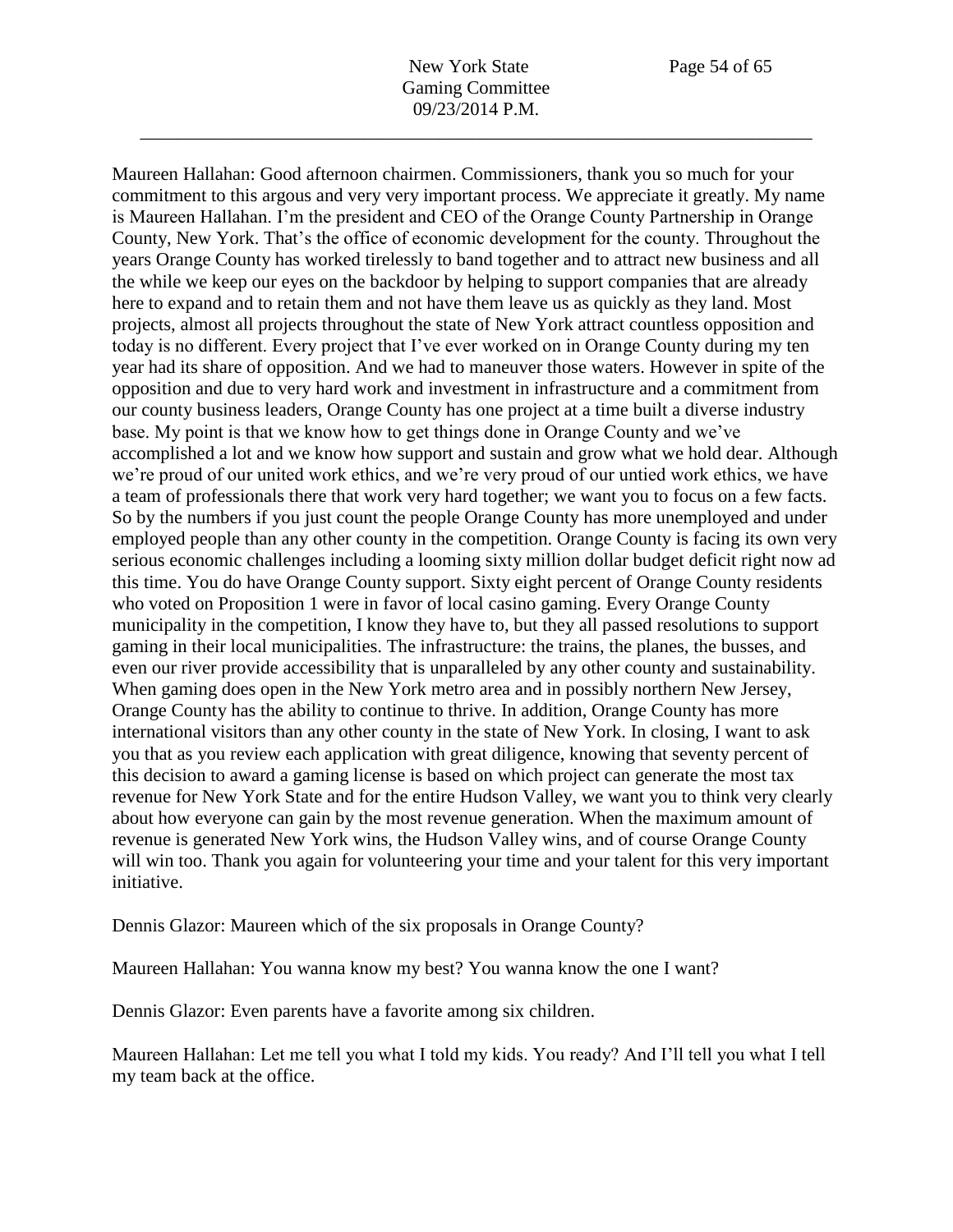Dennis Glazor: I can imagine what you tell them.

Maureen Hallahan: I have a cracker-jack team that works back at the Orange County Partnership and I say "you wanna be my favorite? Be the best." And I want to say that the one that's gonna get it done, that's gonna generate the most revenue, and that's gonna bring the best to the Hudson Valley. Is my favorite.

Dennis Glazor: Which one of the six produces the most revenue for Orange County residents?

Maureen Hallahan: Sir I'd like to answer that question.

Dennis Glazor: I'd like you to answer it as well.

Maureen Hallahan: Ok I'm an economic developer. I promised myself I wouldn't go over so I just wanna tell you. We're the highest tax state, we have the most regulations in the state, and we are no longer the empire state. And as an economic developer I want one in Orange County. That's the best I can do.

Dennis Glazor: So what office are you running for?

Maureen Hallahan: Thank you.

Bill Thompson: Orange County Supervisor. I'm in support of them all.

Kevin Law: Thank you Maureen. Arry Felderman.

Arry Felderman: Good afternoon commissioners. My name is Arry Felderman. I'm the gov, sorry?

(Audience members): Speak into the mic so we can hear you.

Arry Felderman: Ok. I work as governmental agents coordinator for the Village of Curious Joel in Orange County New York and I thank you for the opportunity to address you today. I've only seen my concern of the proposed casinos in Woodbury and in South Blooming Grove from a religious and a cultural perspective. A central tenant of Judaism, one which Jewish people the world over include in their morning and their evening prayers is the creed of do not wander after your heart and after your eyes. Meaning be careful of what you see so it does not sway your heart. In adherence to this creed, Jews through the ages stayed insular and shunned outside influences. They have been living this way for more than eighteen hundred years of Jewish the osperor, even in the days and places where modesty and dress and behavior was the norm. Arriving on these shores after World War II, holocaust survivors were shocked to their core by modern America. Suddenly, the insularity that sustained them in the old country was no longer viable. What with the advent of TV, glossy magazines, and the creeping stylishness of the lest than modest attire. To meet the challenges of the new world and the ongoing evolution of new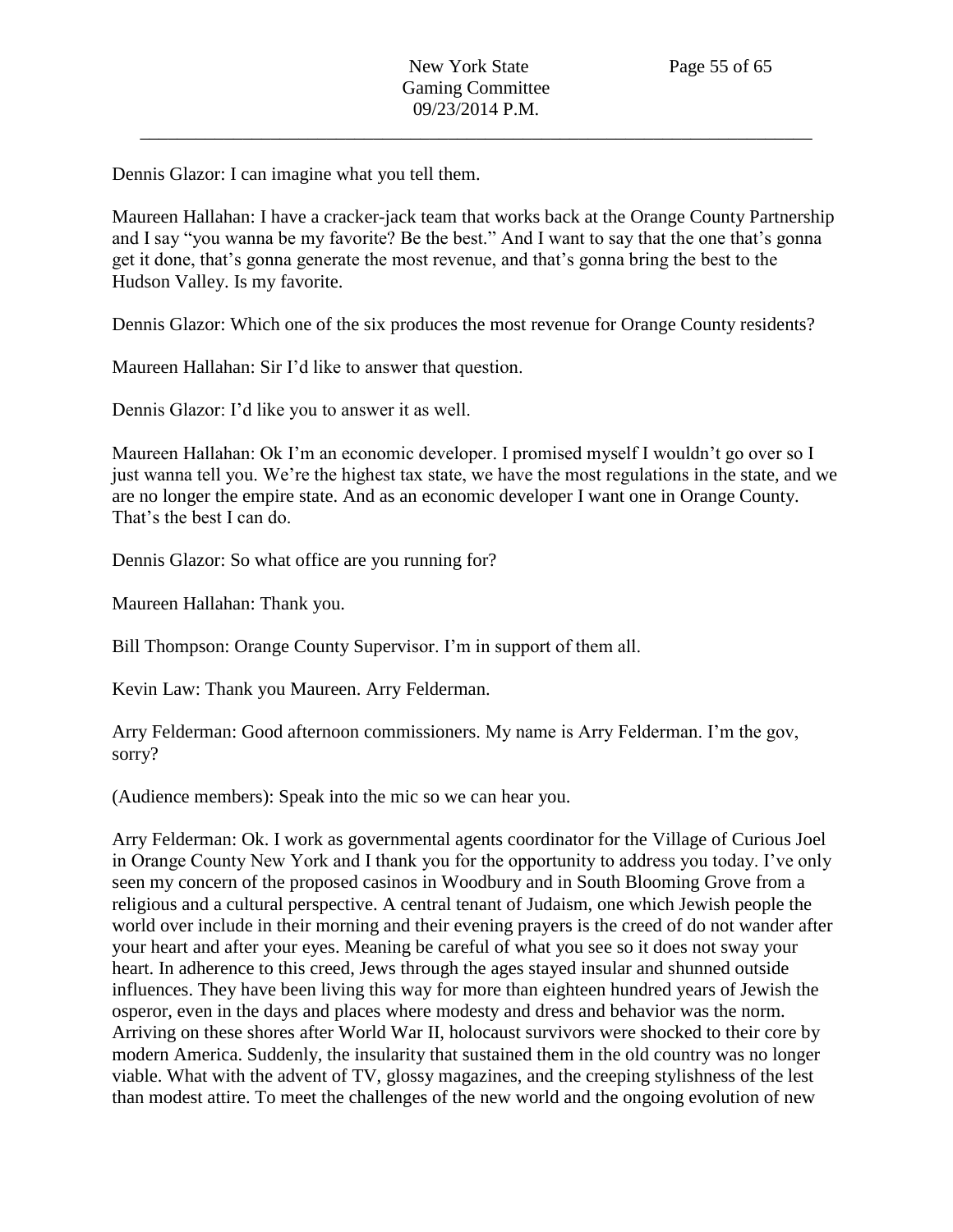technology, Jewish Orthodoxy finds itself perpetually in need of updating its guidelines. In the past they advised against TV ownership to keep outsider influences away from the ones insular home. More recently, they began advising to install filters on smart phones to keep outside influences out of their pockets. A further effort to maintain this insular tradition was the effort to replicate the shtetl or the small town of yesteryear away from the hustle and bustle of city life. The revered late Grand Rebbe of Satmar by Joel Tetelbaum championed that cause and in 1970 he established a Hasidic conclave which memorializes his name, the Village of Curious Joel. Curious Joel began with just forty families. The Rebbe's most devout followers. And in the tranquil town of Monroe, New York those pioneering families recreated the shtetl lifestyle of a by-gone era. Before long others began to appreciate the religious benefit that this new community had to offer and Curious Joel as a result grew into a community of twenty five thousand residents who embrace this ancient tradition. For forty plus years now Curious Joel residents have enjoyed life unencumbered by the temptations visited upon city dwellers. But all this is about to change by the Woodbury on South Blooming Grove casino proposals which threaten to undo all of that by bringing to Curious Joel's front door the very maladies its residents escaped from. Curious Joel residents therefore view the proposed casinos just a hop, skip, and a jump away from their front door as a moral threat to their way and the values they instill in their children. Curious Joel does not wish to impose its lifestyle on others but a casino at its front door would ill the temptations that brings with it will impose that lifestyle on the Curious Joel community and that is why I was asked to voice their objection. Other proposed sites in northern Orange County and beyond are more secluded and further removed from residential areas and are thus far better suited for casinos. Therefor on behalf of the Curious Joel twenty five thousand residents I ask you please do not approve the Woodbury in South Blooming Grove applications. Thank you.

Paul Francis: Sir, sir question.

Arry Felderman: Yes?

Paul Francis: How many miles from your community are these two casinos?

Arry Felderman: Two and three miles respectively.

Paul Francis: Two to three miles?

Arry Felderman: Yes.

Paul Francis: Thank you.

Kevin Law: Thank you.

Arry Felderman: Thank you bye.

Kevin Law: Ok Melanie Richards.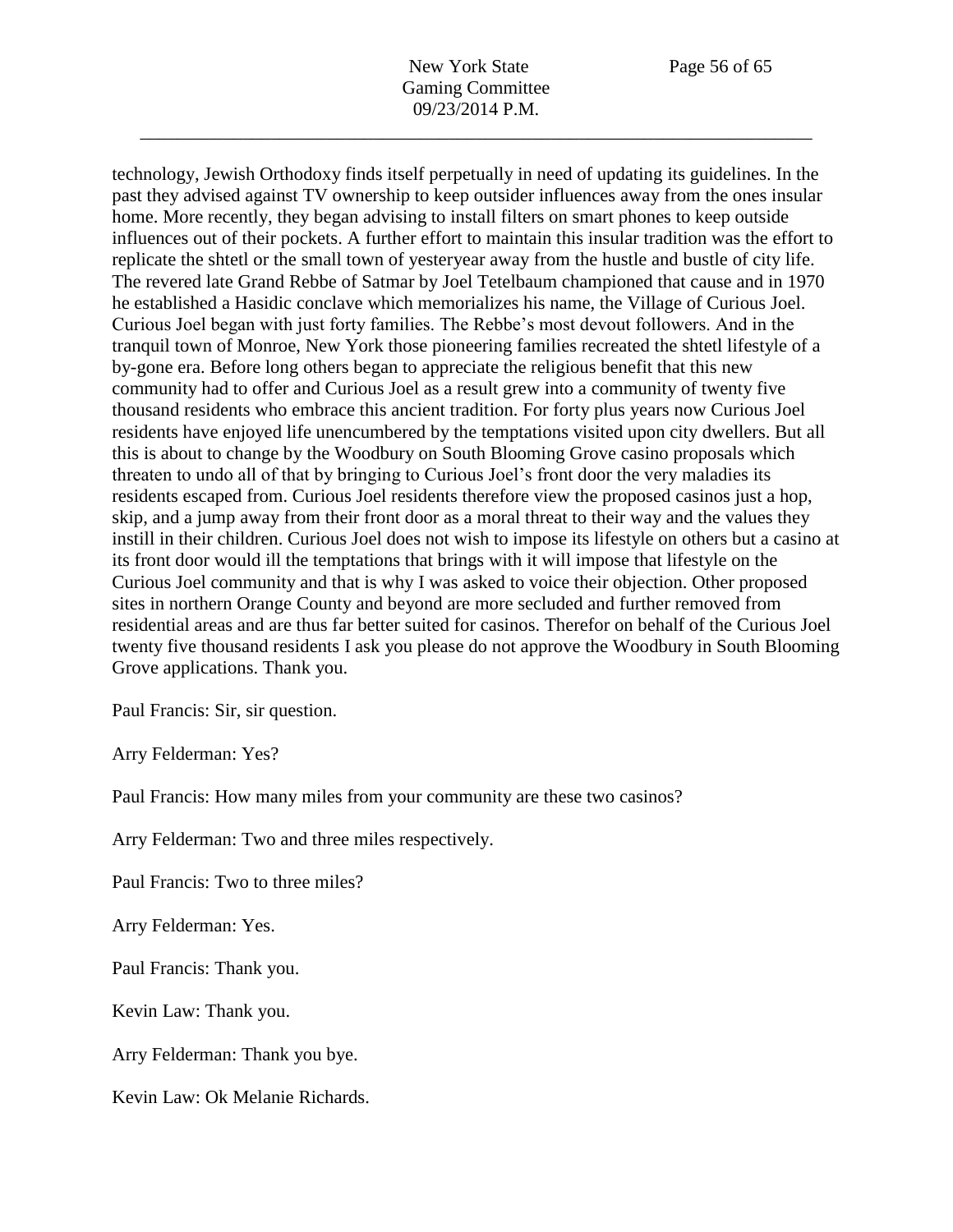Melanie Richards: Good afternoon and thank you for opening this up to the public. I am honored to speak after somebody that is about to celebrate a happy new years. I'd like to start there by wishing him, and he's a neighbor, happy new year. My name's Melanie Richards. I live in the town of Woodbury. I'm a New York City kid. Mom's a retired teacher, dad's a bus driver. I knew nothing about the Hudson Valley until we came here and fell in love with it and bought a house here and bought my first business and will close my first business in Hudson Valley. So I think form an economic perspective, so not even gonna talk about that. Grateful for the support of the business community and now a good understanding of area non-profits. I'm coming from a place that I never was before. I was a bedroom commuted who fell asleep on the bus instead of reading the newspaper and the one really good thing I've been reminded of with all this talk of casinos is we need to pay more attention to what's happening in our own back yard. We've heard people today speak about fear. We heard people speak about economics. I'd like to talk to you about four things. I paid no attention to this until four months ago so I'm the least likely person to be standing in front of you. What did catch my attention was that a casino was about to be possibly be built in our backyard. At first I thought I was against it and then I did a little more research. Started attending hearings and listening to the people from Caesars about environmental impacts. About building a casino in an area where there already had been an impact study I guess on five hundred and fifty transitional housing units. They seemed like they had their facts together. What I really liked as a business owner and a person who's on the board of Safe Homes of Orange County was that there is community impact, everything they do. So the infrastructure part, I didn't pay any attention to it. I just cared that my short line bus was there on time. Or that I didn't have to wait on a toll plaza. Understand now that transportation is important. Understand about the jobs, about the veteran expos and they had a transportation information session. It's not something I'd normally go to. I don't spend my time at town and village meetings. What I'd like to ask you to do though is to really look at the fact that the infrastructure, everybody's affected by that. And I'm in favor of this casino not only because of their commitment to excellence and not only because of their green sustainable side but because there's a code of a commitment to a community and we really need that besides the economic impact. If somebody doesn't spend some money somewhere in Orange County to help businesses to help people to help kids get hopefully have a hope of a job. To get tuition reimbursement. Those teeny little things. Gas, food, I mean really somebody really needs to help and what I liked is they're attracting clientele at a world class resort in an area that is already built and supports tourism. We already have the international travelers. We already have the local people. We have the national people. I meet at a business networking breakfast that's at the Hampton Inn in Central Valley. To me it reminds me of being a kid in the UN. I hear six or seven or eight different languages over breakfast. That's what you would bring to our area. We need the help because local communities are, and I, there's no other way to say it other than to say it, they are helping us spend our money in other areas. Fighting lawsuits. Fighting legal battles. People have families to feed and if you can't, and I know you're trying to help the most people that you can and get the most impact. Please consider supporting a standard of excellence that may have some impact on dripping down, some really good things, into people's pockets. We'd appreciate that and when you're done with that I need you to bring 'em here because I'm on a domestic violence board and next month is domestic violence awareness month and you're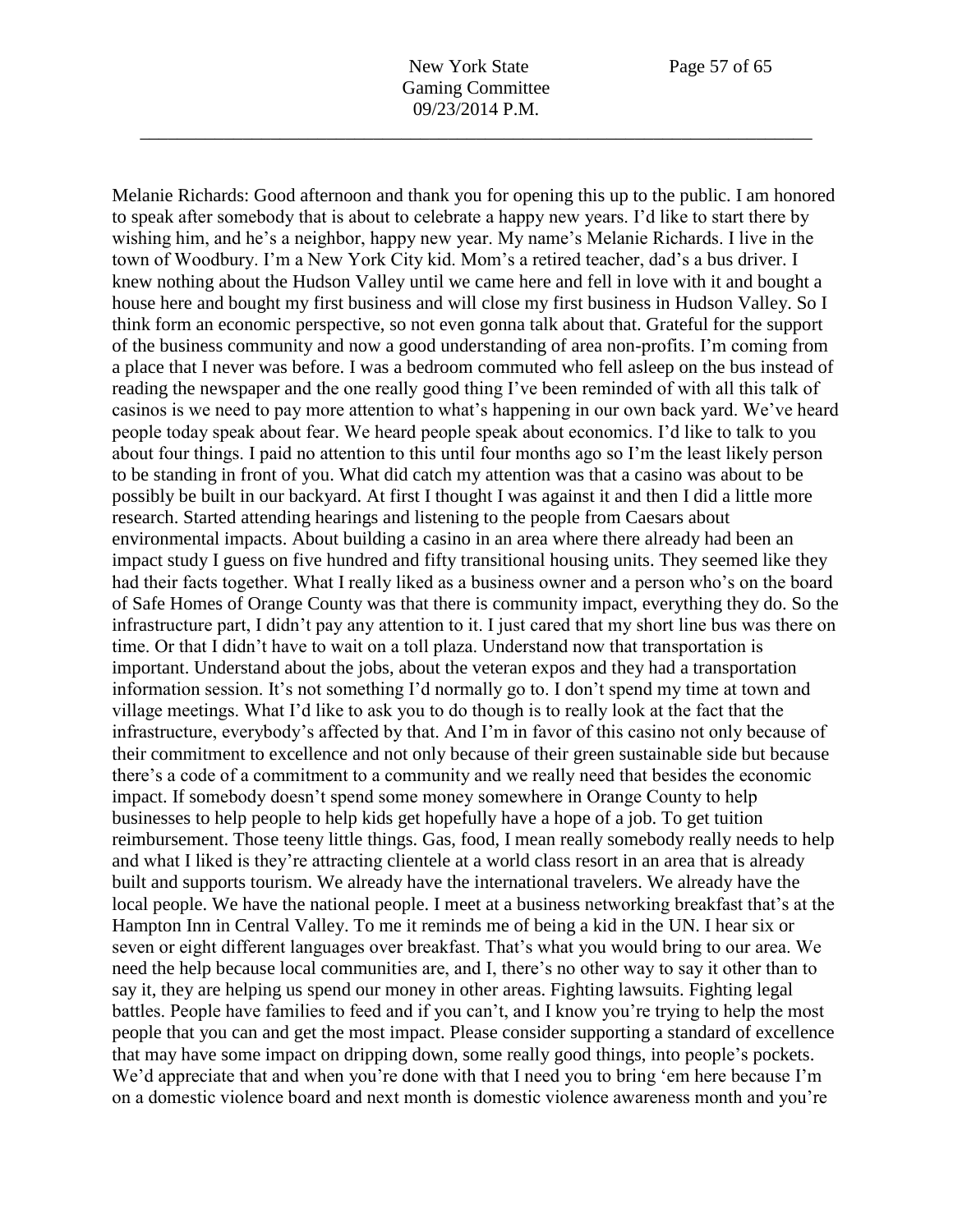wearing t-shirts made in Haiti made in Honduras. Buy something made in USA. Go to a place where something's made in the Hudson Valley. Or in the Catskills. Thank you and have a good night.

Bill Thompson: Melanie what was your business?

Melanie Richards: its prison promotions and now I'm doing event marketing.

Bill Thompson: You try to get people in?

Melanie Richards: No not into prison. I opened it because I wanted to reflect what my clients were looking for. And I opened it because I wanted, I lost my sister-in-law to ovarian cancer and it reminded me; don't just be a check writer, show up and help somebody. So please help us.

Kevin Law: Thanks Melanie. Ok back to our pre-registered list. Richard Travers. No, she gave up her time. Is, Richard Travers?

Richard Travers: Yes. Good afternoon my name is Richard Travers. I'm the president of the Rondout Valley Business Association. I'm here today to speak on the Nevele Resort Casino and Spa. I want to begin by thanking the commission. Thank you very much for providing me the opportunity to speak. Not only on behalf of the Nevele but also on the behalf of the residents of Ellenville, the residents of the Valley and the county of Ulster. The Nevele Resort Casino and Spa, a vision of a hometown family friendly resort and casino that could re-define the Ellenville area. The Ellenville area, currently an unemployment landscape of boarded up shops and little hope. The Nevele will positively impact the entire community, its functionality, and will end unemployment in the region. The Nevele will return the eastern Catskills to its days of glory by restoring a once great Catskill resort. A project that fits snugly into the Catskills and offers more than just gambling. It offers a year round resort which will aid with the economy of a struggling community. From a countywide tourism perspective it offers five miles of rail-trail that will connect to the Ulster County Rail Trail System that ultimately will connect to the walkway over the Hudson. But most importantly this project offers hope. This project represents the most significant private project proposed in Ulster County during the last thirty years. A six hundred and forty million dollar project who's construction impact will provide over twelve hundred jobs over the construction period, over a hundred and twenty one million dollars in spending, and fifty eight million dollars in wages. Once operational it will provide over thirty five hundred direct and indirect jobs to the area with over four hundred and seventy eight million dollars in spending and over a hundred and eighty six million dollars in wages. The Nevele Resort Casino and Spa truly offers the last best hope for this community. The Nevele defines the concept Governor Cuomo put forth when he stated reviving upstate New York's stagnant economy was priority. It also meets the governor's guidelines by employing, by enjoying most major and county-wide support. It is the very definition of what was intended last November; by last Novembers Proposition 1 vote. The Nevele resort casino and spa will be a premier destination, a premier gaming resort in the north east. It will remain true to it's past; it will incite guests and inspire its people in the present, and help to lead New York into the future. In closing I ask that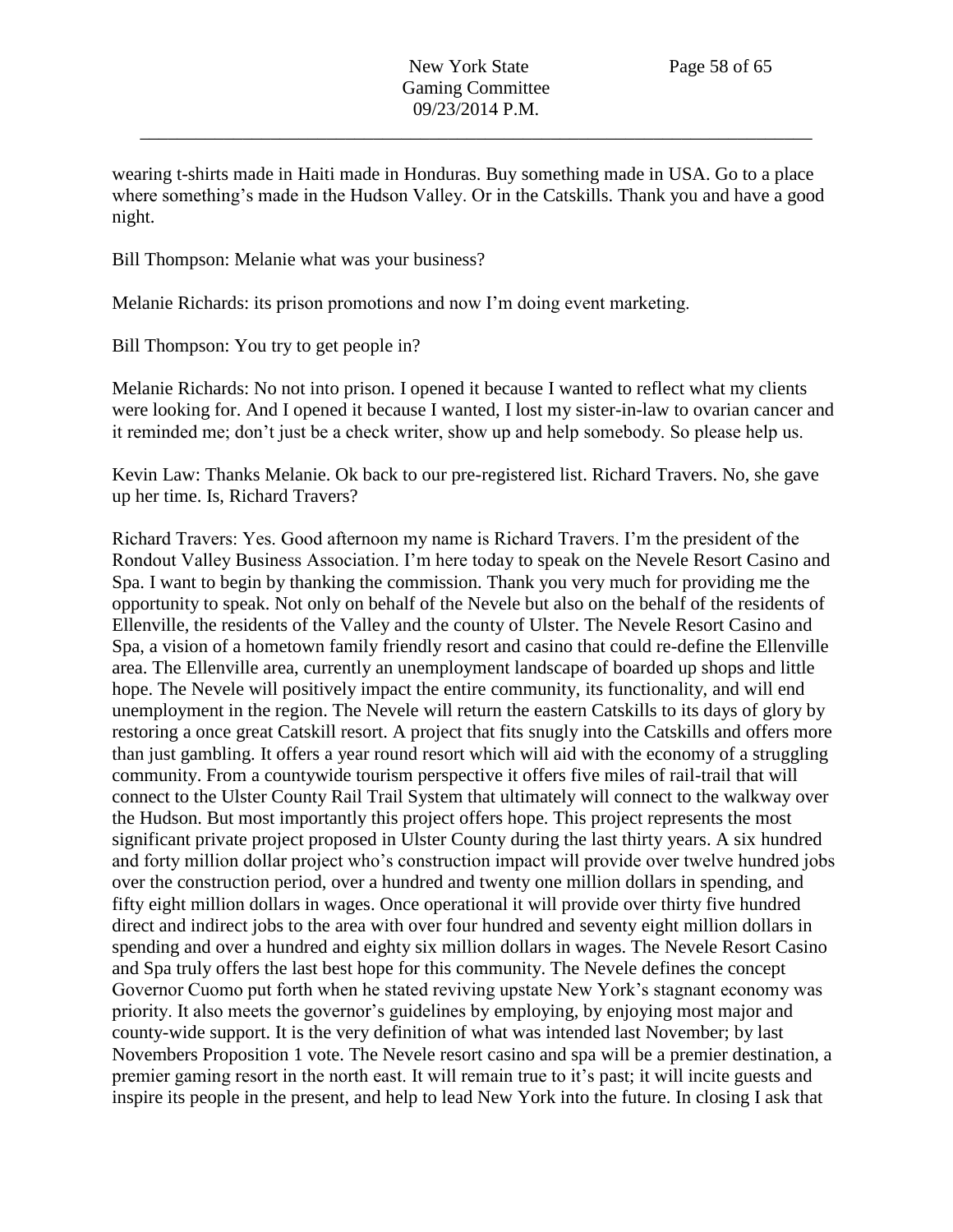the commissioners to consider the following. That a casino in Orange County will cripple the Catskills including both Ulster and Sullivan Counties. It will create a dam and effectively shut off upstate New York. I also ask you to consider that two casinos in Sullivan County will not help the Catskills. Only a casino in both Ulster and Sullivan Counties will revitalize the Catskills. Casinos in both of these counties will have the greatest impact on the economic revitalization of this region of New York State. Thank you for your time and consideration.

Kevin Law: Thank you Richard. Steven Kelly.

Steven Kelly: Good afternoon. I'm Steve Kelly. I'm the president and CEO of Ellenville Regional Hospital and I want to thank you for the opportunity to speak today. Ellenville Regional Hospital is a successful small hospital in Ellenville which is the location that the Nevele shares. We struggle a bit because we're in a difficult economic environment of about eighteen percent unemployment. And so what I would like to do is I would like to share you a vision, or share with you a vision for how things might be different. And how they would be different if you were to grant a license to the Nevele in Ulster County and to one of the other applicants in Sullivan County. In a former career I worked for IBM Information Technology and some of my accounts were very large mall developers such as the Pyramid Group and Wullmerite. And will you build a mall you need anchored tenants and you first go out and get those anchored tenants and then you bring in boutique tenants who share in the traffic that are generated by the anchored tenants. So if you could imagine the Catskills as a giant mall, Catskill Mall, think of it like that. If you bring in major tenants into a mall like Sears or Best Buy that's the small boutiques are gonna benefit. We need to have, we need to have anchors on both sides of the Catskills so that this giant Catskill mall can benefit. The kinds of boutiques that will benefit in between the two casinos will be based on the growth of people coming to the area. So there will be people who will be buying houses who will then want those houses fixed up. That will benefit the carpenters, the electricians, the plumbers, the landscapers, the people that plow the snow in the winter. Those are all small business people that hire employees to work for them. And over time we need to have restaurants to feed all those people. And we need to have stores for them to shop locally. The lumber yards, the appliance stores, all of those folks do better. And so business sort of follows money rather than money following business. And so if we're able to have anchor, anchor tenants, the rest of the businesses will boom. And they will come back. And that was the intent of the legislation to begin with. So my hospital which struggles in a very difficult environment, a hospital that won four national awards last year including the top twenty for quality based on publicly recorded metrics, struggles because we don't have all those large and small businesses in our community to provide jobs, to provide jobs that have health insurance to be quite blunt. So I urge you to grant a license to the Nevele and to another facility in Sullivan County so that you will be able to help the Catskill Mall be developed. Thank you very much.

Kevin Law: Thank you. Just for again for planning purposes for all of you who are staying with us for the duration. Once we make it through this trench of registered speakers then we'll be taking a thirty minute break from 5:30 to 6:30. Or from 5:30 to 6:00 and then we'll start the last session from six to eight. Next up is Veronica Wagner. All set Veronica?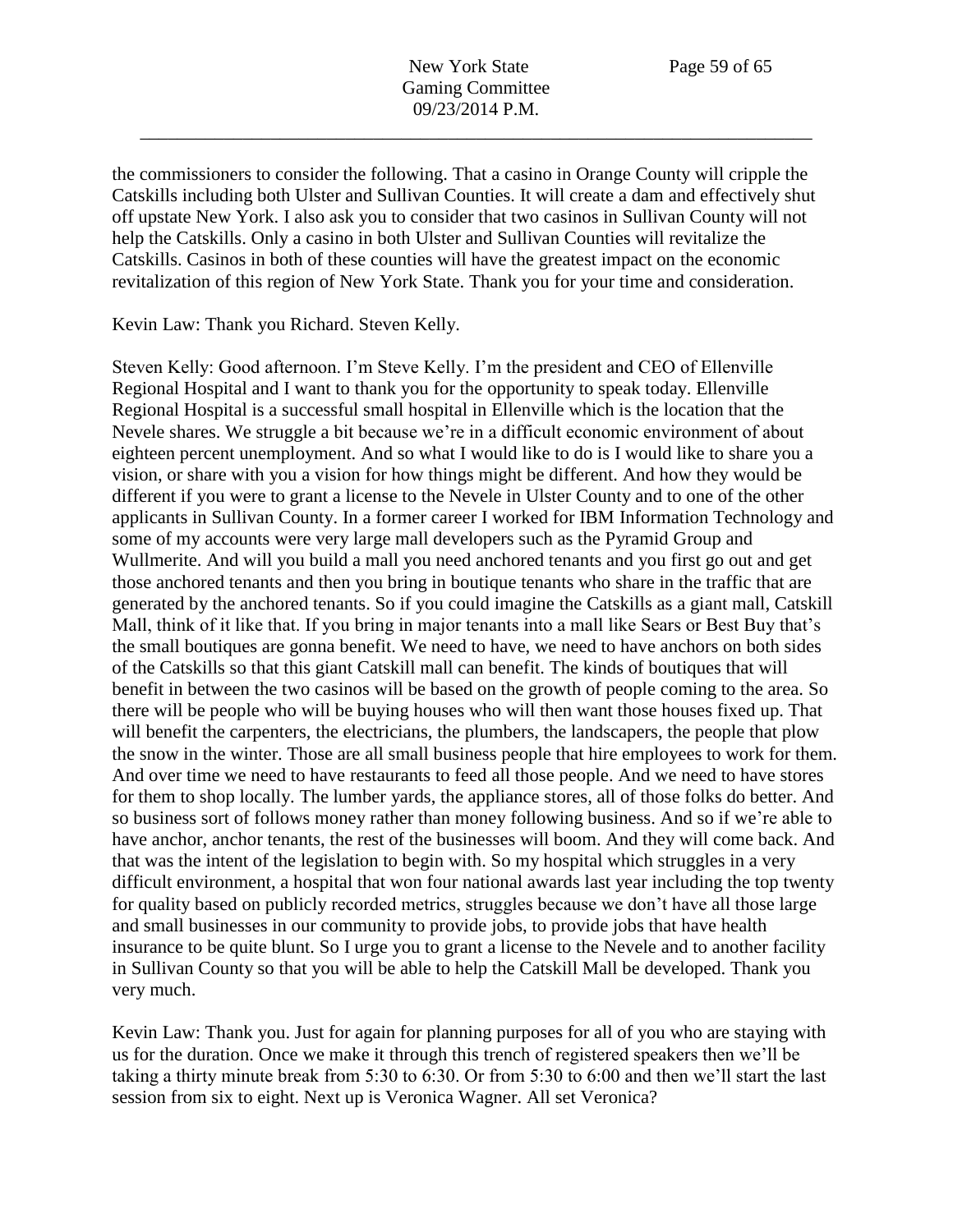Veronica Wagner: Oh yes. Good afternoon. My name is Veronica Wagner and I'm here to speak in favor of the Sterling Forest Resort. I'm one of the younger people who have spoken in front of you today partly because I think about the future of Rocklin and Orange County and the casino that I hope to one day be there. I moved to Sloatsburg from Colorado when I was around nine years old and I just fell in love with it. Most of you know Tuxedo, Sloatsburg borders Tuxedo and when I heard about the possibility of the gaming coming I was ecstatic. Thinking back to when, speaking back to how the communities used to rally around the resorts in Colorado, I was hoping the same for the same over in Limbo Tuxedo Ridge. The Sterling Forest will bring stable jobs and also include a much needed boost for local economies. In addition to being a resident of Sloatsburg I think it will help resolve some of the traffic burdens that have been plaguing our town. Currently thousands of commuters come through Sloatsburg Route 17 as a quick way to New York City. Over the last twenty years through Rocklin feels like it's tripled. Orange County needs a throughway entrance before, on the way from Woodbury. I think the completion of Exit 15B would help the insane traffic of our town. Let's face it, something has to change otherwise Orange County is gonna be the next Sullivan County. The middle class has been priced out of Rocklin. Helping save Orange's middle class by bringing jobs is important. I think the revitalization of the Catskills begins at the base of the Catskills, the home of the old Red Apple Rest and the Duck Cedar Inn. It's not just about who deserves it the most but it's also about who can sustain it. Rocklin and Orange County has a strong workforce ready and waiting. Hopefully for your decision. Boy I hate public speaking, thank you.

Kevin Law: You did great.

Veronica Wagner: Two minutes! Bye.

Kevin Law: Even better. Thank you. Franklin Trapp.

Paul Carlucci: I just had a call from Franklin and he asked that I switch places with him because he's stuck in traffic.

Kevin Law: And what's your name?

Paul Carlucci: Paul Carlucci.

Kevin Law: Were you registered to speak later on?

Paul Carlucci: I was signed in this morning at 8 AM.

Kevin Law: Gotcha. Cross you off here but if your friend shows up he can't go.

Paul Carlucci: Right, got it. Thank you. My name is Paul Carlucci. I'm the vice president of the Villa Roma Resort located in beautiful western Sullivan County. The Villa Roma Resort is a full service year round resort hotel. For forty five years we have grown and prospered during a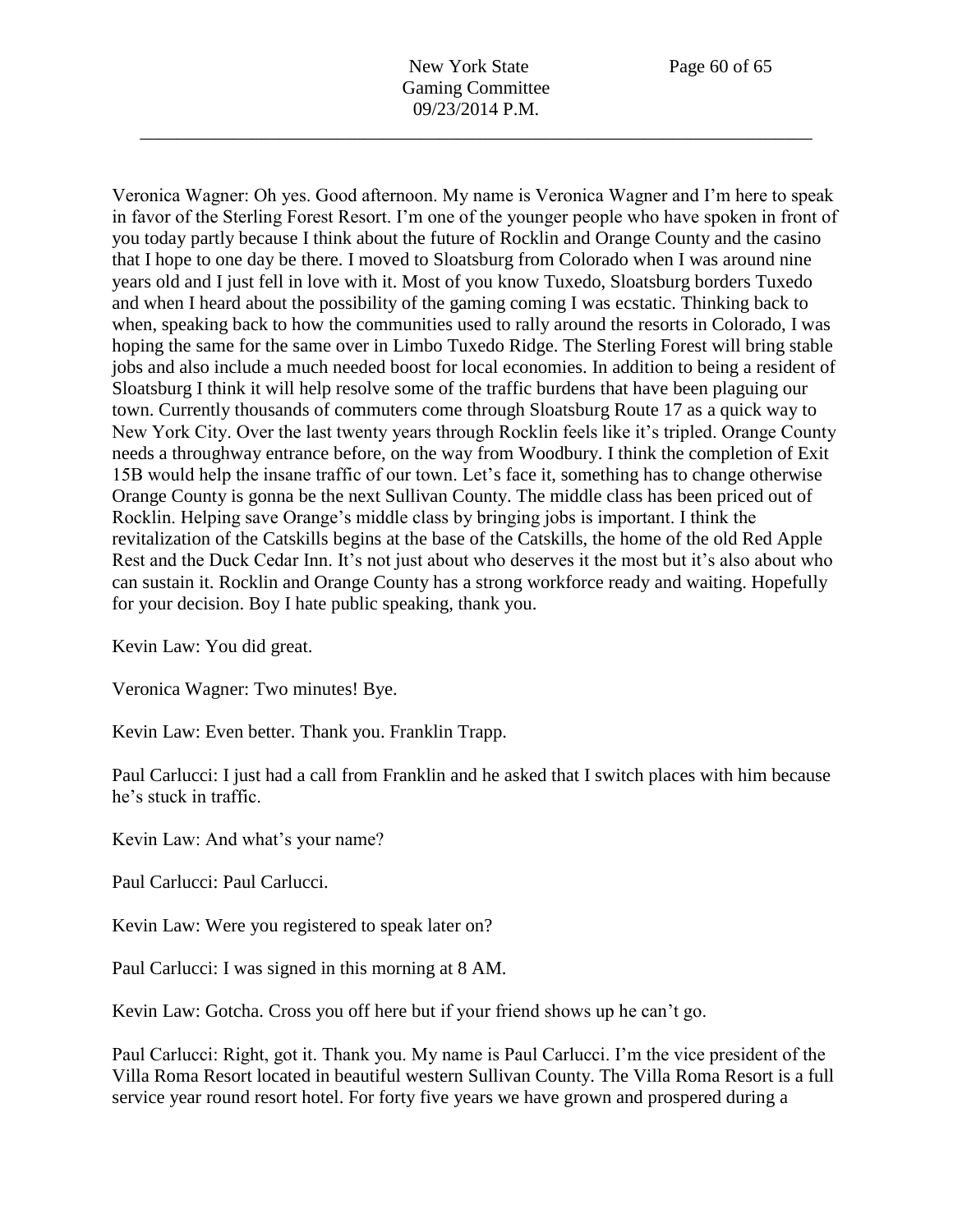tomotous Catskills tourism climate. We have seen the great times when our beautiful area was New York State's premier tourism region. Boasting more than twelve mega-facility resorts and encompassing over five thousand guest rooms welcoming hundreds of thousands of guests on a year round basis. However we have also struggled over the last twenty five years. Seeing those resort hotels fall into ruin and disrepair to the point where Villa Roma is the only viable resort remaining in Sullivan County. Unless you have lived it, it's almost unimaginable to understand the magnitude of this decline. As an example, in 1980 all Catskill resorts did an incredible amount of mid-week off season to operate a business. More than a hundred busses a week from April through June and then again from September through November traveled Route 17 to enjoy the hospitality provided by our resort hotels. This last spring perhaps ten busses in total made that trip. Conventional wisdom assigns much of the cause of this decline to the decreased competition from casino destinations. First Atlantic City, then Connecticut, and now Pennsylvania, Yonkers, and Queens. For all those years the businesses and people of Sullivan County have perused the chance of winning approval for casino gaming as the economic boost for our area only to be thwarted time and time again by interests outside New York State with the dollars to spend to protect those interests. Hopefully now the time has come that the dream will become a reality. That being said the question becomes why Sullivan County? Why Mohegan Sun? Why Montreign? First and foremost the Sullivan County Catskills provides the ideal setting for a destination casino resort. Say Catskills to someone and you will licit responses associated with breathtaking scenery, outdoor adventure, arts, tourism, and hospitality. That comes from over one hundred years of branding and marketing. Think about it. No other location in this region is able to compete with that. Economic need and benefit in addition to what I have already said in regard to the loss of groups and resorts that the region has suffered and all the disastrous economic impact that that has had, perhaps I can offer one example that demonstrates Sullivan Counties plight. A business section headline in Middletown's Times Harold Record that appeared on last Friday September 19<sup>th</sup>. "Job count rises across region. Sullivan County only area to decline." The article goes on to say that in August of 2014 twenty six hundred jobs were gained in Orange Duchess Counties. Eleven hundred jobs were gained in Ulster. And yes two hundred jobs were lost in Sullivan. And this is at the height and top of our peak season. Unfortunately this is a story that appears almost every month in the newspaper. We are in desperate need for the economic revitalization that two casinos will provide and that perfectly fulfill the intent of Governor Cuomo's legislation. Others today will provide the statistics and reports as to why Mohegan Sun and Montreign. I'll just quickly summarize. They are ready on all levels: municipally, environmentally, and financially. They have overwhelming local support. That's the support of full-time year round tax paying businesses and residents who are trying to survive in Sullivan County. They possess the knowledge and experience to operate not only casinos but destination resort properties. And they understand the importance of how their projects can truly be a stimulus for county-wide development prosperity by actively involving and soliciting existing local businesses to participate with them in cross-promotion strategies. The Villa Roma Resort respectfully requests the positive consideration be given to Sullivan County projects. Thank you all.

Paul Francis: Can I ask you a couple questions? We heard earlier this morning from Craig, a family member at your organization. And I meant to ask him this. If there were twelve mega-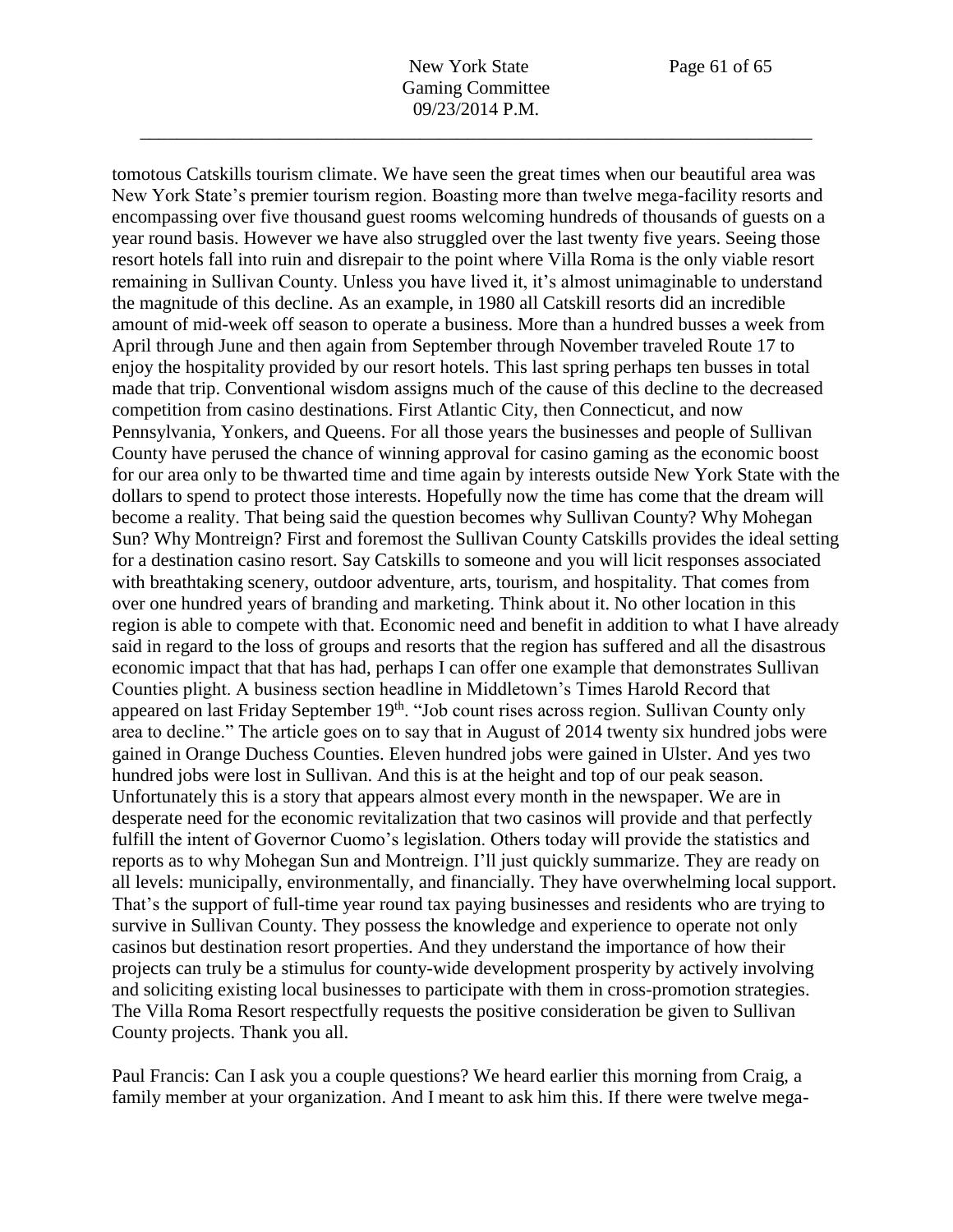hotels, mega-destinations once upon a time and five hundred hotels plus. How is it that Villa Roma has managed to survive and presumably thrive enough as opposed to all the others?

Paul Carlucci: I think that you know that's a difficult question to answer. I think that our demographic of the guests that we were reaching out to was a little bit different from the Borscht Belt Hotels although we were in the Borscht Belt. You know we were in the western part.

Paul Francis: Is there a difference between the Jews and the Italians?

Paul Carlucci: Yeah. You know pretty much. You know the Italian vacationer was maybe a little bit behind. You know the Jewish market as far as…

Paul Francis: Flying somewhere else.

Paul Carlucci: Right and sophistication. So that was one reason. The other reason I think is you know we really spent a lot of time, energy, and money reinvesting in our resort and in our hotel. And I think that's made a big difference. We're always trying to give our guests something new and try to change to the market's needs.

Paul Francis: How far would you be from the Concord, the old Concord project.

Paul Carlucci: About twenty five miles.

Paul Francis: And if we gave one or two licenses to that area, they would have casino licenses and you would not.

Paul Carlucci: Yes.

Paul Francis: Would that not put you at a disadvantage as far as drawing people to the area?

Paul Carlucci: You know part of what I like about you know the two projects is that they really understand the need of a casino being just another amenity in the entire county that will that will re-energize and be the spark for economic revitalization. And you know we've had meetings with Mohegan Sun. We've talked about course promotion strategies. You know carrying each other on our websites. We've talked about overflow rooms for conventions that they may need. So I think that the other thing is is that, I think Craig said it before, you know one hotel in an area doesn't make a destination but give us three and they will feed off of each other and do well.

Paul Francis: In the legal business they used to say one lawyer moved to town and couldn't make a living until a second lawyer showed up.

Paul Carlucci: And it's the same thing with auto dealerships it's the same thing you know?

Paul Francis: Thanks very much.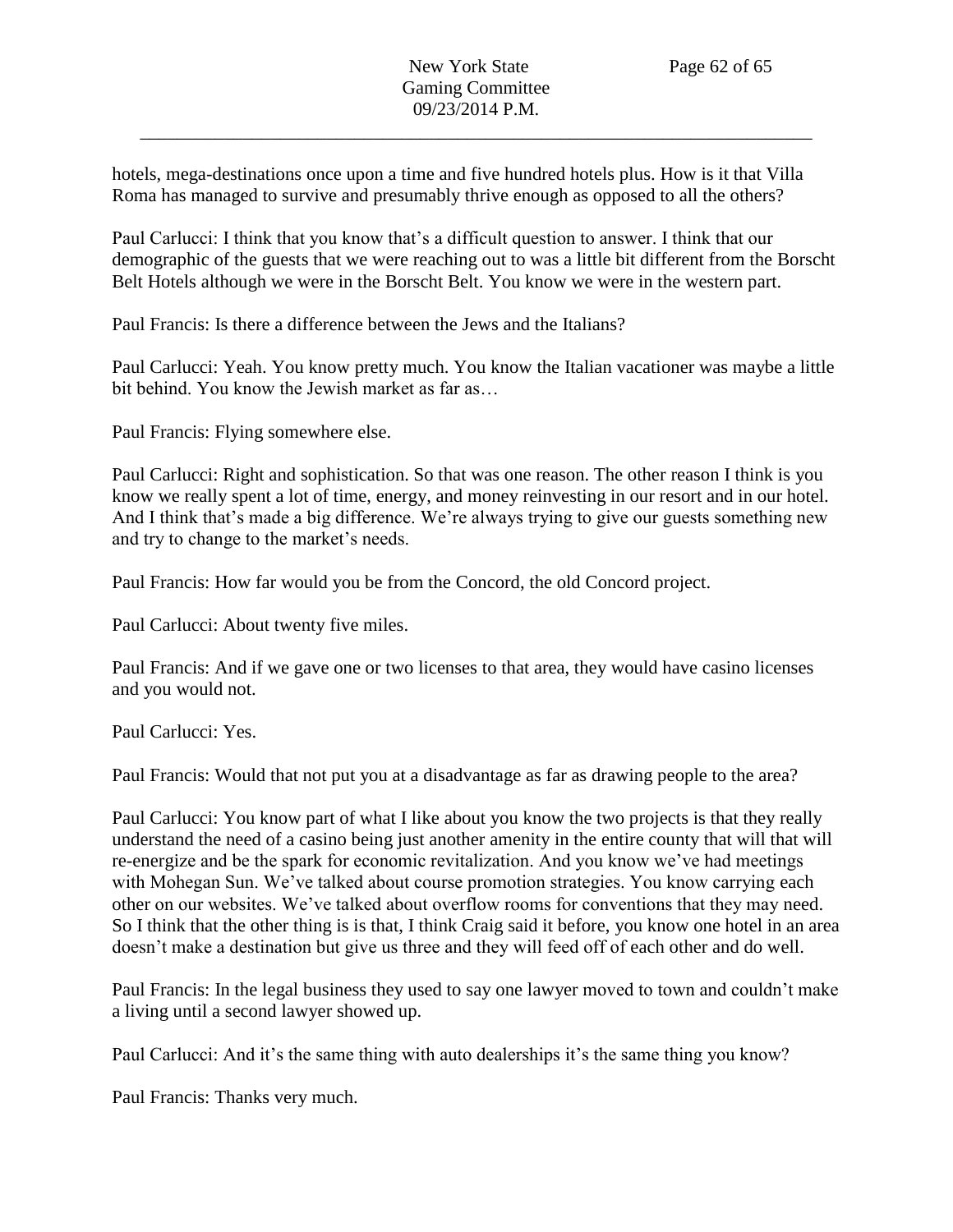Kevin Law: Thank you. Lee Stanton. Lee Stanton's not here. Lee Stanton is not here. Last one for the afternoon session. Learia Britain. Leary?

Bill Thompson: Gotta like somebody that doesn't show up without a note.

Learia Britain. Good evening. My name is Learia Britain. I'm a resident of Woodbury. I've been researching, kind of listening to all the proposals. Looking at numbers and I feel that Caesars is better because it will give more to the state. It will give more to the local communities. It will give more to businesses. They encourage local businesses to be involved with their total rewards program. So your businesses besides the casino would have an advantageous effect from the casino being there. They also have tuition reimbursement. We know expensive education is and any of the young people that want to work there can go to school and be reimbursed. It has an effect of the educations of the young people as well as the adults and it'll promote the people bettering themselves. It's not just gaming. They expect the people to go and game as well as go to the communities and enjoy what's around. We have within ten miles of where this proposed site is, there's two wineries, there's like I said West Point, there's the shopping, there's so many things in that local area. It's not just gonna be gaming and it's not just gonna be them making money. It's gonna be the whole business community. So I'm gonna make it short because you have all had a long day and so have I and I hope you really consider making Woodbury one of the locations. Thank you.

Kevin Law: Thank you very much. Is Doreen Sass here? Doreen?

Doreen Sass: One of you said you didn't like notes but I'm a former girl scout so I'm prepared.

Paul Francis: It's not that I don't like notes it's that I was admiring those that can come up without them.

Doreen Sass: I know. Well thank you so much for the opportunity to speak with you folks. My name is Doreen Sass. I am a trustee who sits on the board of the Village of South Blooming Grove and I'm really delighted at the prospect of looking forward to a casino in our village. It's a perfect location with easy access to Route 17, to the throughway, to Woodbury Common and we know that that attracts millions and millions annually who spend millions of dollars contributing huge tax revenues to the state. Today I'm wearing several hats. My resident hat, my trustee hat, excuse me, and as a frequent hostess to many visitors. But more about that later. So as a resident, a parent, and a grandparent it's gratifying to know that so many people will benefit from the job opportunities that the Live New York Casino will create. As well as from their support for our local schools and sports teams. As a resident I'm excited at the prospect of thirty million dollars in infrastructure improvements which we sorely need and have been waiting years to get. As a resident I applaud, I really am so excited about the Live New York plan to launch their H2V2 incubator to provide an estimated seventy five hundred jobs to our area. It really is nothing short of breathtaking. When I think of all the people that I know that have lost jobs or people who have recently graduated from college and are desperately seeking job opportunities. So how exciting is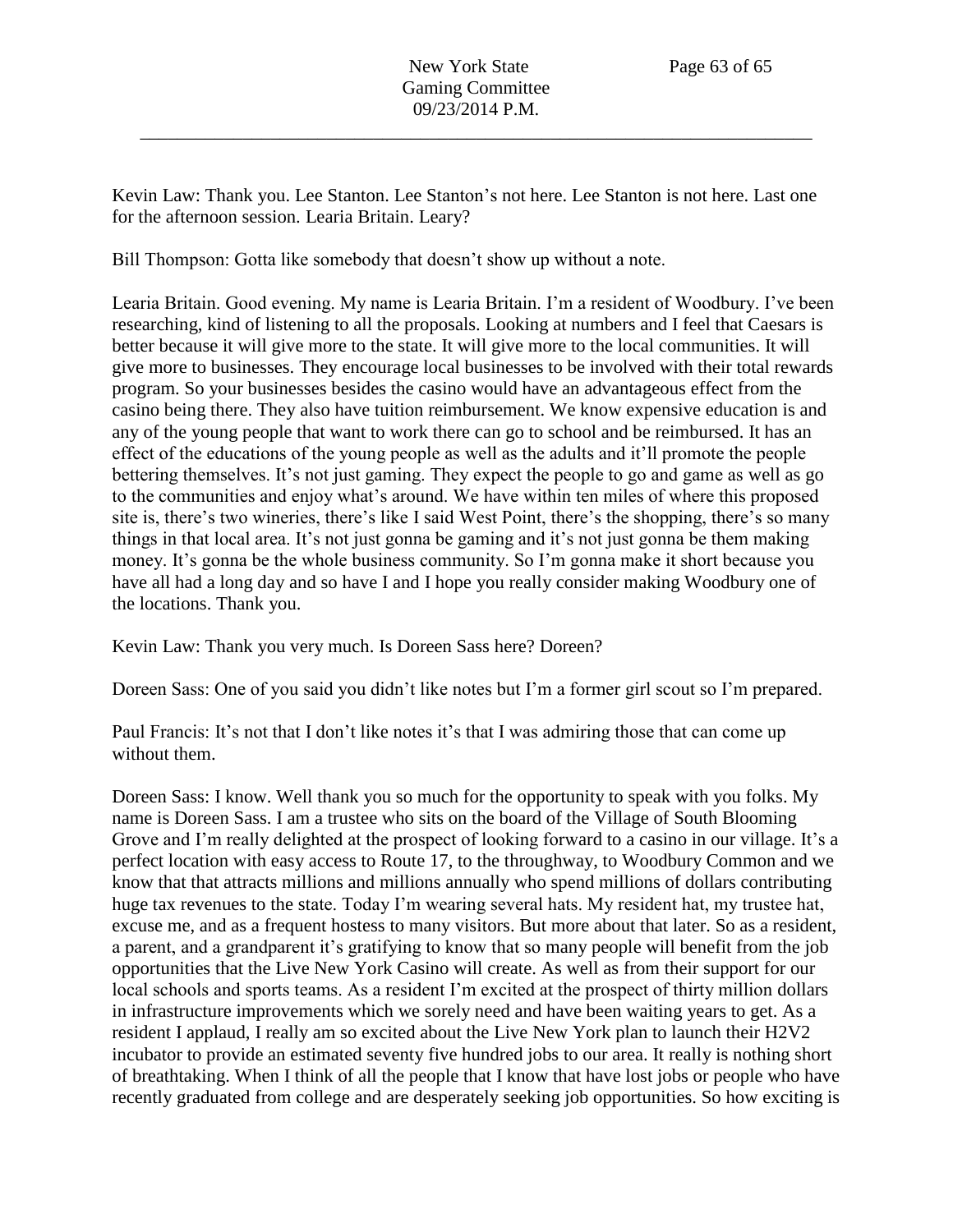that to think about? Now as a trustee of the Village of South Blooming Grove and one of its founding members I can assure you that we board members have always sought to do what's best for our constituents. So we did a lot of due diligence and exhaustive research and I'm convinced that a casino in our location will provide such a broad range of benefits to our residents and very importantly that the benefits will also have a very positive impact on our neighbors. As a trustee I wanted to be sure that both the Cordish and Penn National Organizations would be superior corporate citizens in our community. They both received very high grades from everyone with whom we've spoke in a number of communities and jurisdictions where they operate. We talked to government officials. We talked to the police department. We talked to the fire department officials and to area residents and based on their stellar, absolutely stellar reputations and documented success in the gaming field I truly have complete faith and confidence in the Live New York team to deliver the highest quality casino and family entertainment facility. Now back to the more personal reasons why I'm such a strong supporter of Live New York. So by way of background my husband and I are both immigrants. He from Hungary and I from North African from Morocco. We have family literally all over the world including Morocco and Hungary but Canada, France, the UK, South Africa, Australia, and Brazil. I also had the very good fortune to work in Asia for a number of years where i became very close friends with my colleagues from Thailand and China and Indonesia. Those colleagues have, quite simply they've become family. So why do I tell you this? Well I'm going to admit I'm not completely altruistic about this casino thing. Some of it is selfish. They all love to come and visit and especially, all of my family but especially my Asian family and friends love shopping in the US and they love casinos. So while I work there I learned a lot about Asian culture and traditions. And I learned that many Asian folks love gaming and they really relish the opportunity to play. Especially in very high quality venues. And they are willing and able to spend their significant disposable incomes on gaming, shopping, and entertainment. We've seen that at Woodbury Common obviously. They can enjoy a fabulous experience and we in New York State can profit handsomely. I was a successfully businesswoman for many years with a major corporation and based on my experiences working in many countries and not only in Asia I can assure you having really studied this, this is absolutely a win win for the Village of South Blooming Grove. For its residents. For the state.

Kevin Law: Time's up.

Paul Francis: Thank you.

Doreen Sass: Two seconds?

Kevin Law: Two seconds.

Doreen Sass: I'm just so excited to look forward to having all of this good stuff right down Route 208 right near my house where all of my friends and family and so many other visitors can come and shop and play and spend tons o' money that we can benefit from so thank you so much.

Kevin Law: Thank you. Folks, thank you, here's where we are. Just a little bit of information again in our process. We've now already done one hundred and twelve speakers today. We have